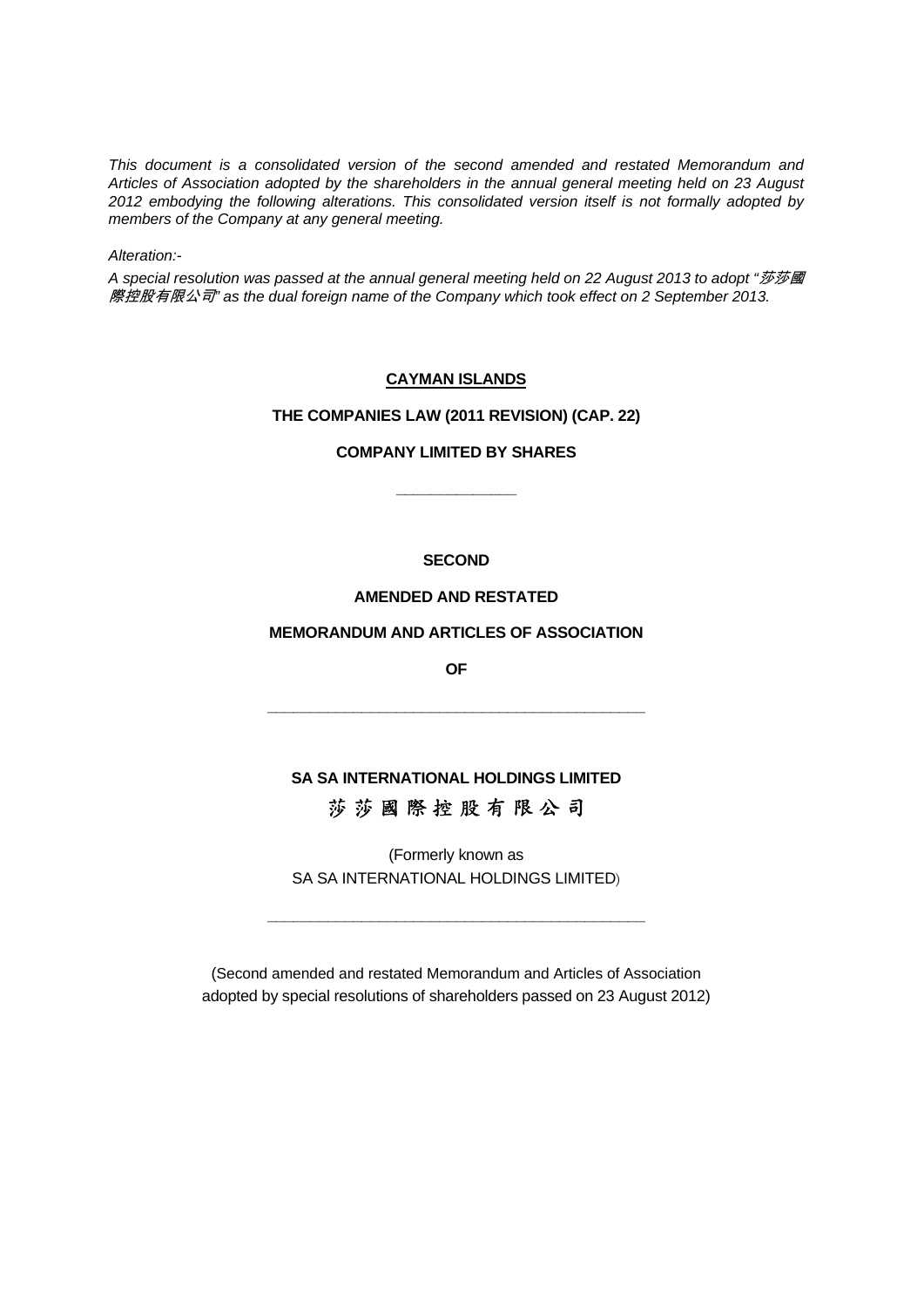#### **CAYMAN ISLANDS**

 **The Companies Law (2011 Revision) (Cap. 22)** 

 **Company Limited by Shares** 

 **\_\_\_\_\_\_\_\_\_\_\_\_\_\_** 

## **SECOND**

## **AMENDED AND RESTATED**

#### **MEMORANDUM OF ASSOCIATION**

*OF* 

#### **SA SA INTERNATIONAL HOLDINGS LIMITED**

## 莎 莎 國 際 控 股 有 限 公 司

## (Formerly known as SA SA INTERNATIONAL HOLDINGS LIMITED) (Second amended and restated Memorandum of Association adopted by special resolutions of shareholders passed on 23 August 2012)

1. The name of the Company is **Sa Sa International Holdings Limited** 莎 莎 國 際 控 股 有 限 公 司.

2. The Registered Office of the Company shall be at the offices of Maples Corporate Services Limited, P.O. Box 309, Ugland House, Grand Cayman, KY1-1104, Cayman Islands, British West Indies or at such other place as the Board may from time to time decide.

3. The objects for which the Company is established are unrestricted and shall include, but without limitation, the following:

To carry on business as an investment company and as an investment holding company and to acquire and hold shares, stocks, debenture stock, bonds, mortgages, obligations and securities of any kind issued or guaranteed by any company, corporation or undertaking of whatever nature and wherever constituted or carrying on business, and shares, stock, debenture stock, bonds, obligations and other securities issued or guaranteed by any government, sovereign ruler, commissioners, trust, local authority or other public body, and to vary, transpose, dispose of or otherwise deal with from time to time as may be considered expedient any of the Company's investments for the time being;

(ii) To subscribe for, conditionally or unconditionally, to underwrite, issue on commission or otherwise, take, hold, deal in and convert stocks, shares and securities of all kinds and to enter into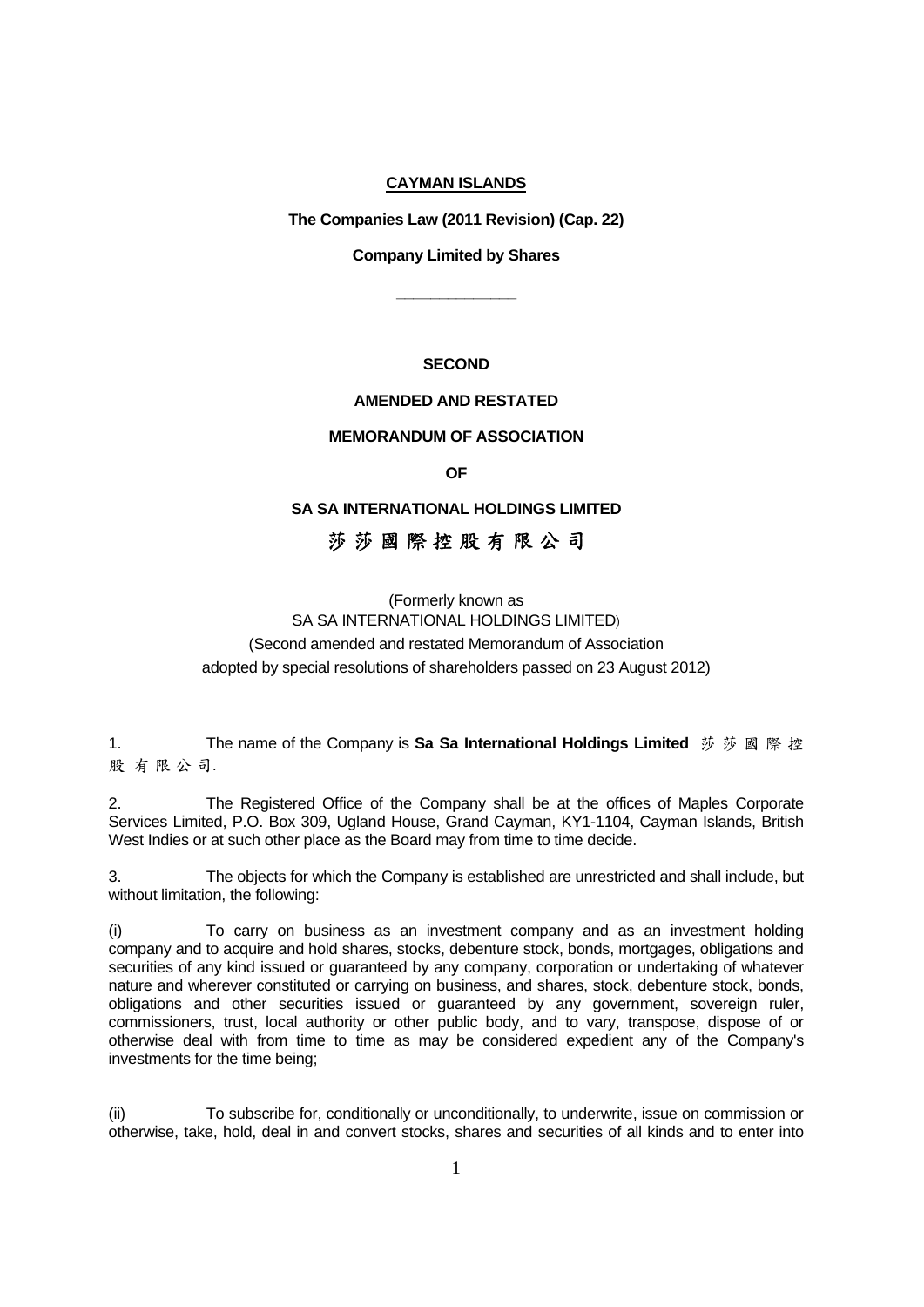partnership or into any arrangement for sharing profits, reciprocal concessions or cooperation with any person or company and to promote and aid in promoting, to constitute, form or organise any company, joint venture, syndicate or partnership of any kind, for the purpose of acquiring and undertaking any property and liabilities of the Company or of advancing, directly or indirectly, the objects of the Company or for any other purpose which the Company may think expedient.

(iii) To exercise and enforce all rights and powers conferred by or incidental to the ownership of any shares, stock, obligations or other securities including without prejudice to the generality of the foregoing all such powers of veto or control as may be conferred by virtue of the holding by the Company of some special proportion of the issued or nominal amount thereof, to provide managerial and other executive, supervisory and consultant services for or in relation to any company in which the Company is interested upon such terms as may be thought fit.

(iv) To stand surety for or to guarantee, indemnify, support or secure the performance of all or any of the obligations of any person, firm or company whether or not related or affiliated to the Company in any manner and whether by personal covenant or by mortgage, charge or lien upon the whole or any part of the undertaking, property and assets of the Company, both present and future, including its uncalled capital or by any such method and whether or not the Company shall receive valuable consideration therefor.

(v) (a) To carry on the business of promoters and entrepreneurs and to carry on business as financiers, capitalists, concessionaires, merchants, brokers, traders, dealers, agents, importers and exporters and to undertake and carry on and execute all kinds of investment, financial, commercial, mercantile, trading and other operations.

 (b) To carry on whether as principals, agents or otherwise howsoever the business of realtors, developers, consultants, estate agents or managers, builders, contractors, engineers, manufacturers, dealers in or vendors of all types of property including the provision of any services.

(vi) To purchase or otherwise acquire, to sell, exchange, surrender, lease, mortgage, charge, convert, turn to account, dispose of and deal with real and personal property and rights of all kinds and, in particular, mortgages, debentures, produce, concessions, options, contracts, patents, annuities, licences, stocks, shares, bonds, policies, book debts, business concerns, undertakings, claims, privileges and choses in action of all kinds.

(vii) To engage in or carry on any other lawful trade, business or enterprise which may at any time appear to the Directors of the Company capable of being conveniently carried on in conjunction with any of the aforementioned businesses or activities or which may appear to the Directors of the Company likely to be profitable to the Company.

In the interpretation of this Memorandum of Association in general and of this Clause 3 in particular no object, business or power specified or mentioned shall be limited or restricted by reference to or inference from any other object, business or power, or the name of the Company, or by the juxtaposition of two or more objects, businesses or powers and that, in the event of any ambiguity in this Clause or elsewhere in this Memorandum of Association, the same shall be resolved by such interpretation and construction as will widen and enlarge and not restrict the objects, businesses and powers of and exercisable by the Company.

4. Except as prohibited or limited by the Companies Law (2011 Revision), the Company shall have full power and authority to carry out any object not prohibited by any law as provided by Section 7(4) of the Companies Law (2011 Revision) and shall have and be capable of from time to time and at all times exercising any and all of the powers at any time or from time to time exercisable by a natural person or body corporate, irrespective of any question of corporate benefit, in doing in any part of the world whether as principal, agent, contractor or otherwise whatever may be considered by it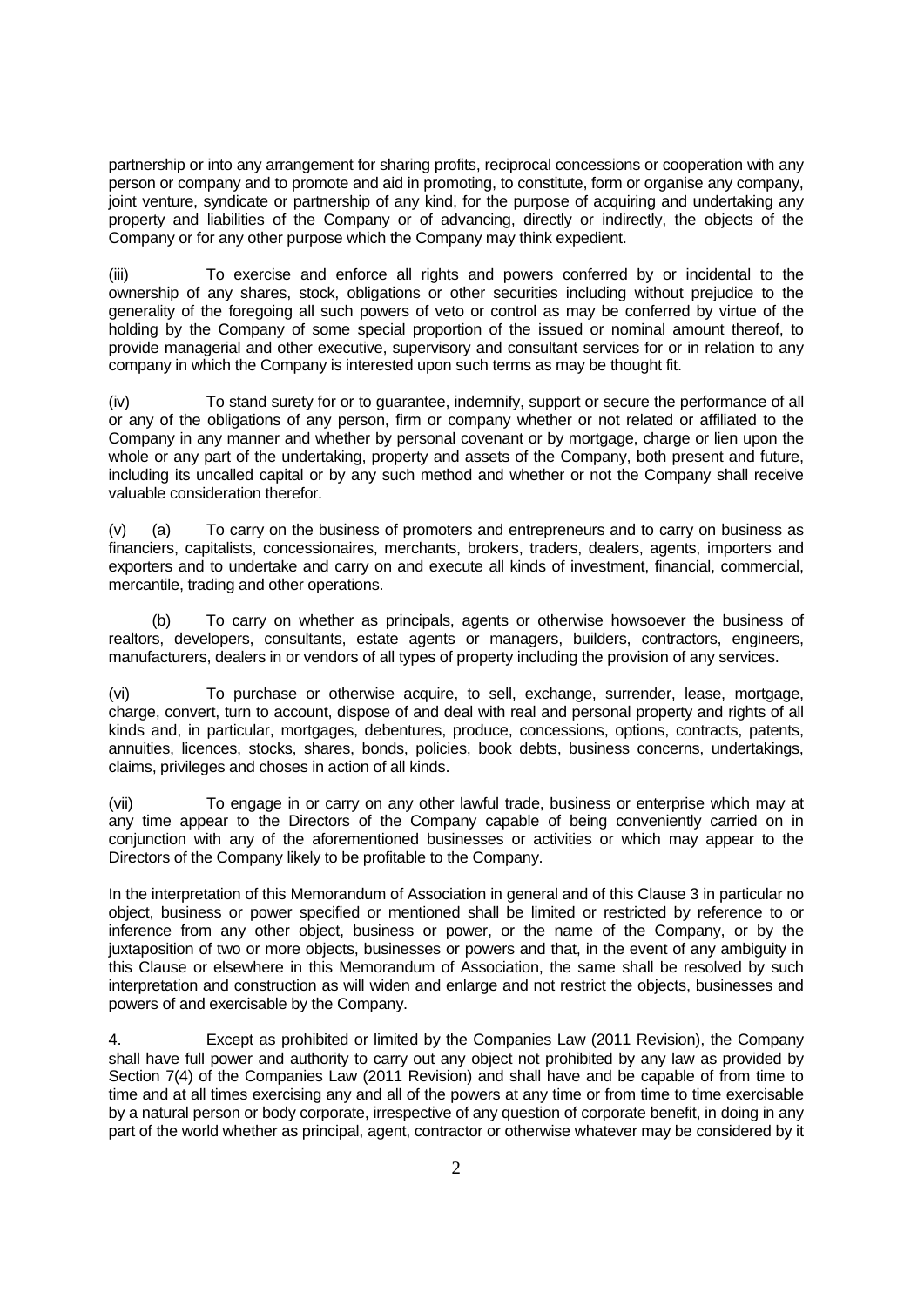necessary for the attainment of its objects and whatever else may be considered by it as incidental or conducive thereto or consequential thereon, including, but without in any way restricting the generality of the foregoing, the power to make any alterations or amendments to this Memorandum of Association and the Articles of Association of the Company considered necessary or convenient in the manner set out in the Articles of Association of the Company, and the power to do any of the following acts or things, viz: to pay all expenses of and incidental to the promotion, formation and incorporation of the Company; to register the Company to do business in any other jurisdiction; to sell, lease or dispose of any property of the Company; to draw, make, accept, endorse, discount, execute and issue promissory notes, debentures, debenture stock, loans, loan stock, loan notes, bonds, convertible bonds, bills of exchange, bills of lading, warrants and other negotiable or transferable instruments; to lend money or other assets and to act as guarantors; to borrow or raise money on the security of the undertaking or on all or any of the assets of the Company including uncalled capital or without security; to invest monies of the Company in such manner as the Directors determine; to promote other companies; to sell the undertaking of the Company for cash or any other consideration; to distribute assets in specie to members of the Company; to contract with persons for the provision of advice, the management and custody of the Company's assets, the listing of the Company's shares and its administration; to make charitable or benevolent donations; to pay pensions or gratuities or provide other benefits in cash or kind to Directors, officers, employees, past or present and their families; to purchase Directors and officers liability insurance; to carry on any trade or business and generally to do all acts and things which, in the opinion of the Company or the Directors, may be conveniently or profitably or usefully acquired and dealt with, carried on, executed or done by the Company in connection with the business aforesaid PROVIDED THAT the Company shall only carry on the businesses for which a licence is required under the laws of the Cayman Islands when so licensed under the terms of such laws.

5. The liability of each member is limited to the amount from time to time unpaid on such member's shares.

6. The share capital of the Company is HK\$800,000,000 divided into 8,000,000,000 shares of a nominal or par value of HK\$0.10 each with power for the Company insofar as is permitted by law, to redeem or purchase any of its shares and to increase or reduce the said capital subject to the provisions of the Companies Law (2011 Revision) and the Articles of Association and to issue any part of its capital, whether original, redeemed or increased with or without any preference, priority or special privilege or subject to any postponement of rights or to any conditions or restrictions and so that unless the conditions of issue shall otherwise expressly declare every issue of shares whether declared to be preference or otherwise shall be subject to the powers hereinbefore contained.

7. If the Company is registered as exempted, its operations will be carried on subject to the provisions of Section 174 of the Companies Law (2011 Revision) and, subject to the provisions of the Companies Law (2011 Revision) and the Articles of Association, it shall have the power to register by way of continuation as a body corporate limited by shares under the laws of any jurisdiction outside the Cayman Islands and to be deregistered in the Cayman Islands.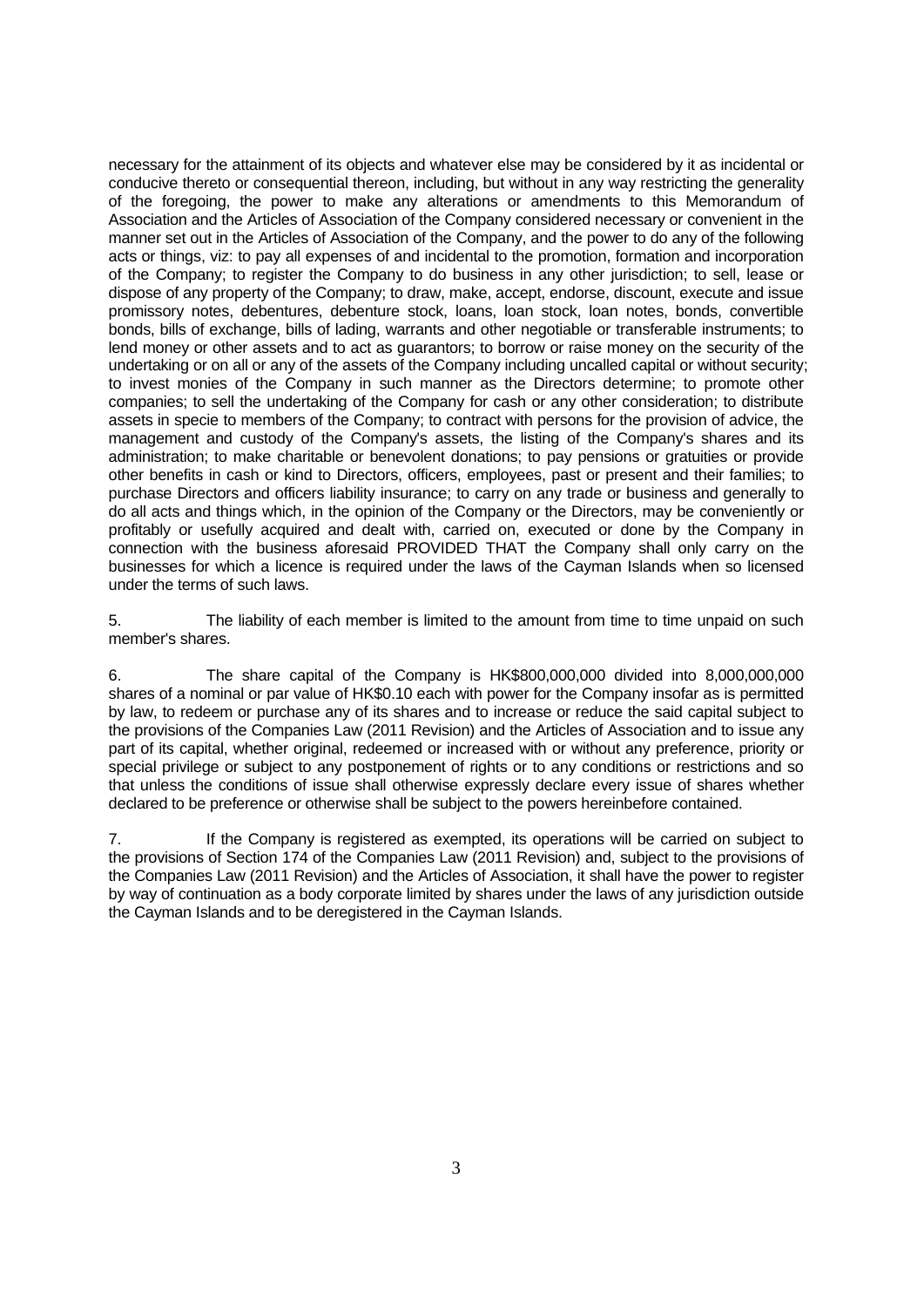| <b>Heading</b> | <b>Page Number</b> |
|----------------|--------------------|
|                |                    |
|                |                    |
|                |                    |
|                |                    |
|                |                    |
|                |                    |
|                |                    |
|                |                    |
|                |                    |
|                |                    |
|                |                    |
|                |                    |
|                |                    |
|                |                    |
|                |                    |
|                |                    |
|                |                    |
|                |                    |
|                |                    |
|                |                    |
|                |                    |
|                |                    |
|                |                    |
|                |                    |
|                |                    |
|                |                    |
|                |                    |

## **TABLE OF CONTENTS**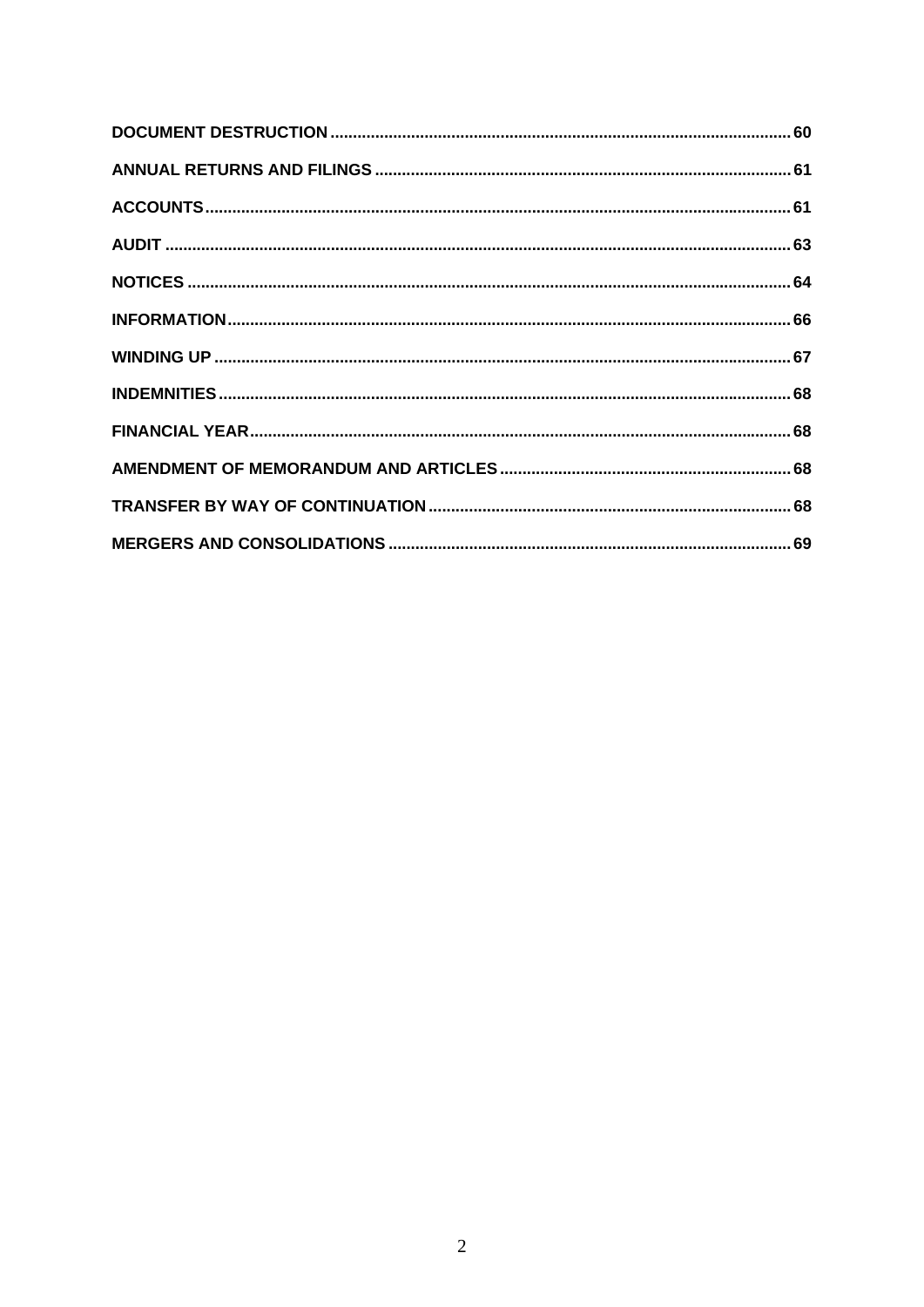## **CAYMAN ISLANDS**

 **The Companies Law (2011 Revision) (Cap. 22)** 

#### **Company Limited by Shares**

 **\_\_\_\_\_\_\_\_\_\_\_\_\_\_** 

## **SECOND**

#### **AMENDED AND RESTATED**

#### **ARTICLES OF ASSOCIATION**

*OF* 

## **SA SA INTERNATIONAL HOLDINGS LIMITED**

# 莎 莎 國 際 控 股 有 限 公 司

(Formerly known as SA SA INTERNATIONAL HOLDINGS LIMITED)

(Second amended and restated Articles of Association adopted by special resolutions of shareholders passed on 23 August 2012)

#### **Table A**

| <b>Exclusion of</b><br>Table A | 1. | The regulations contained in Table A in the First Schedule<br>to the Companies Law shall not apply to the Company.                                                                    |
|--------------------------------|----|---------------------------------------------------------------------------------------------------------------------------------------------------------------------------------------|
|                                |    | <b>Interpretation</b>                                                                                                                                                                 |
| <b>Interpretation</b>          | 2. | The marginal notes to these Articles shall not affect the<br>interpretation hereof. In these Articles, unless there be<br>something in the subject or context inconsistent therewith: |
| these Articles                 |    | "these Articles" shall mean the present Articles of<br>Association and all supplementary, amended or substituted<br>Articles for the time being in force;                             |
| <b>Associates</b>              |    | "Associates", in relation to any Director, shall have the<br>meaning assigned to it by the Listing Rules from time to<br>time;                                                        |
| <b>Auditors</b>                |    | "Auditors" shall mean the persons appointed by the<br>Company from time to time to perform the duties of auditors<br>of the Company;                                                  |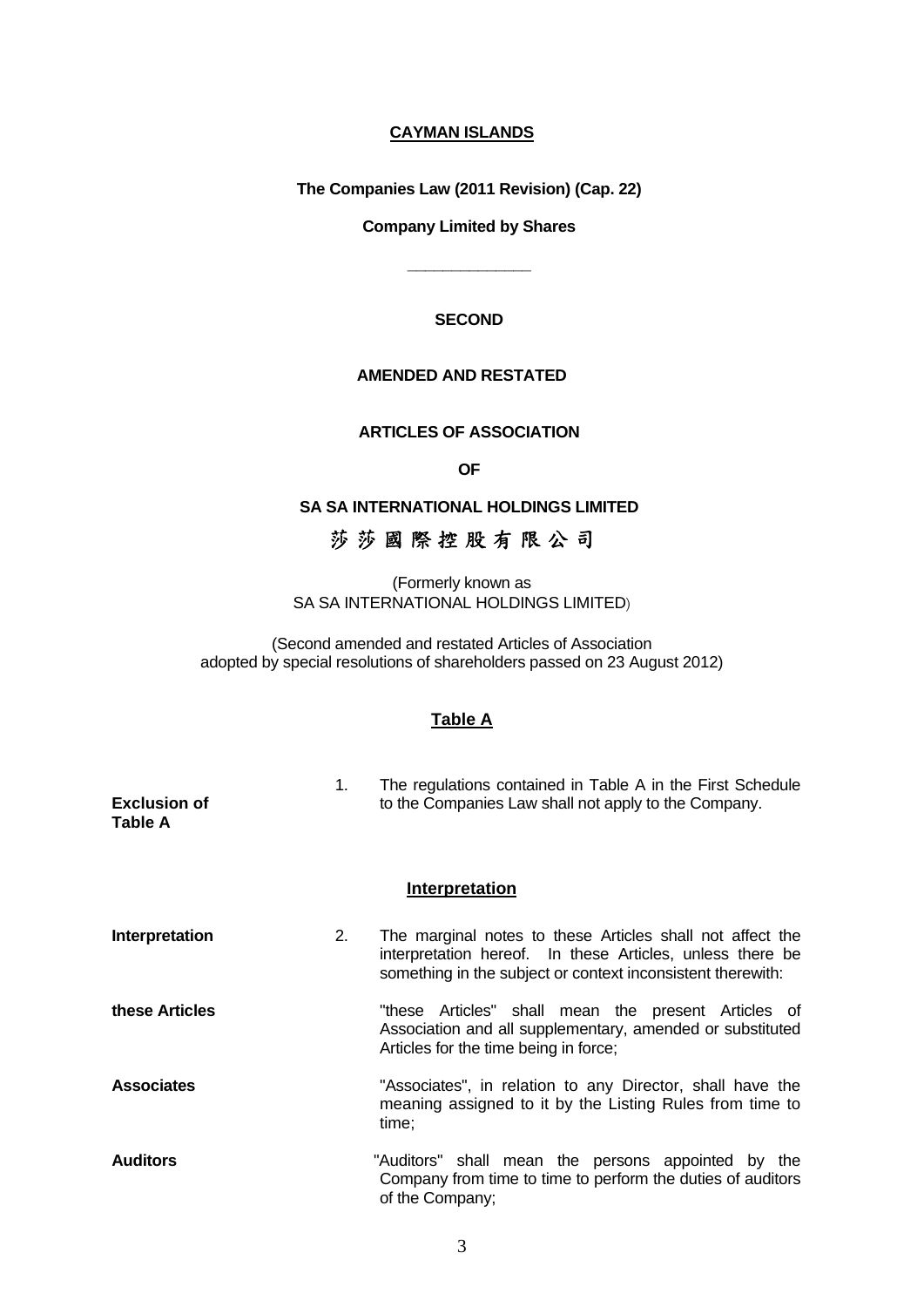| <b>Board</b>                        | "Board" shall mean the majority of the Directors present and<br>voting at a meeting of Directors at which a quorum is<br>present;                                                                                                                                                                                                                                                                                                                                                                                                                                                              |
|-------------------------------------|------------------------------------------------------------------------------------------------------------------------------------------------------------------------------------------------------------------------------------------------------------------------------------------------------------------------------------------------------------------------------------------------------------------------------------------------------------------------------------------------------------------------------------------------------------------------------------------------|
| business day                        | "business day" shall have the meaning ascribed thereto in<br>the Listing Rules;                                                                                                                                                                                                                                                                                                                                                                                                                                                                                                                |
| capital                             | "capital" shall mean the share capital from time to time of<br>the Company;                                                                                                                                                                                                                                                                                                                                                                                                                                                                                                                    |
| the Chairman                        | "the Chairman" shall mean the Chairman presiding at any<br>meeting of members or of the Board;                                                                                                                                                                                                                                                                                                                                                                                                                                                                                                 |
| the Company                         | "the Company" or "this Company" shall mean Sa Sa<br>International Holdings Limited 莎 莎 國 際 控 股 有 限<br>公司:                                                                                                                                                                                                                                                                                                                                                                                                                                                                                      |
| the Company's<br><b>Website</b>     | "the Company's Website" shall mean the website of the<br>Company, the address or domain name of which has<br>been notified to members:                                                                                                                                                                                                                                                                                                                                                                                                                                                         |
| the Companies<br><b>Law/the Law</b> | "the Companies Law" or "the Law" shall mean the<br>Companies Law (2011 Revision), Cap. 22 of the Cayman<br>Islands and any amendments thereto or re-enactments<br>thereof for the time being in force and includes every other<br>law incorporated therewith or substituted therefor;                                                                                                                                                                                                                                                                                                          |
| the Companies<br><b>Ordinance</b>   | "the Companies Ordinance" shall mean the Companies<br>Ordinance (Cap. 32 of the Laws of Hong Kong) as in force<br>from time to time;                                                                                                                                                                                                                                                                                                                                                                                                                                                           |
| Corporate<br><b>Communication</b>   | "Corporate Communication" shall mean any document<br>issued or to be issued by the Company for the information or<br>action of holders of any of its securities, including but not<br>limited to: (a) the directors' report, its annual accounts<br>together with a copy of the auditor's report, where<br>applicable, its summary financial report; (b) the interim report<br>and, where applicable, its summary interim report; (c) a<br>notice of meeting; (d) a listing document; (e) a circular; and<br>(f) a proxy form, within the meaning ascribed thereto under<br>the Listing Rules; |
| <b>Directors</b>                    | "Directors" shall mean the directors from time to time of the<br>Company;                                                                                                                                                                                                                                                                                                                                                                                                                                                                                                                      |
| dividend                            | "dividend" shall include bonus dividends and distributions<br>permitted by the Law to be categorised as dividends;                                                                                                                                                                                                                                                                                                                                                                                                                                                                             |
| dollars/HK\$                        | "dollars" and "HK\$" shall mean dollars legally current in<br>Hong Kong;                                                                                                                                                                                                                                                                                                                                                                                                                                                                                                                       |
| electronic                          | "electronic" shall have the meaning given to it in the<br><b>Electronic Transactions Law;</b>                                                                                                                                                                                                                                                                                                                                                                                                                                                                                                  |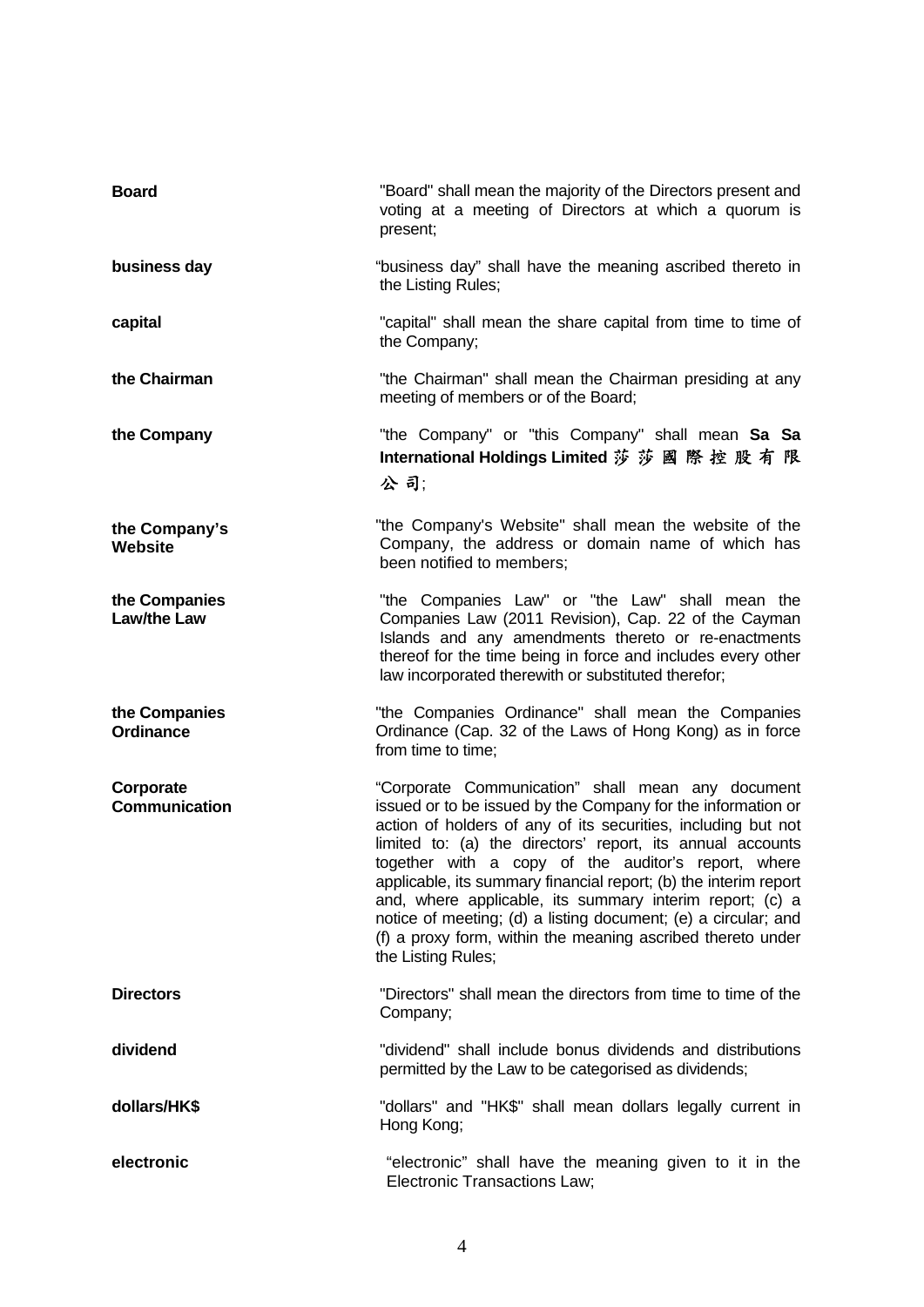| electronic means                                   | "electronic means" includes sending or otherwise making<br>available to the intended recipients of the communication<br>in the electronic format;                                                                                                                                                                                                                                                                                        |
|----------------------------------------------------|------------------------------------------------------------------------------------------------------------------------------------------------------------------------------------------------------------------------------------------------------------------------------------------------------------------------------------------------------------------------------------------------------------------------------------------|
| <b>Electronic</b><br><b>Signature</b>              | "Electronic Signature" shall mean an electronic symbol or<br>process attached to or logically associated with an<br>electronic communication and executed or adopted by a<br>intent to<br>with the<br>sign<br>the<br>electronic<br>person<br>communication;                                                                                                                                                                              |
| <b>Electronic</b><br><b>Transactions Law</b>       | "Electronic Transactions Law" shall mean the Electronic<br>Transactions Law (2003 Revision) of the Cayman Islands<br>and any amendment thereto or re-enactments thereof for<br>the time being in force and includes every other law<br>incorporated therewith or substituted therefor;                                                                                                                                                   |
| <b>Exchange</b>                                    | "Exchange" shall mean The Stock Exchange of Hong Kong<br>Limited;                                                                                                                                                                                                                                                                                                                                                                        |
| <b>Hong Kong</b>                                   | "Hong Kong" shall mean Hong Kong and its dependencies;                                                                                                                                                                                                                                                                                                                                                                                   |
| <b>HK Code on</b><br><b>Takeovers</b><br>& Mergers | "HK Code on Takeovers & Mergers" shall mean the Code<br>on Takeovers and Mergers issued by the Securities and<br>Futures Commission of Hong Kong as amended from time<br>to time;                                                                                                                                                                                                                                                        |
| Independent Non-<br><b>Executive Director</b>      | "Independent Non-Executive Director" shall mean a person<br>recognised as such by the relevant code, rules and<br>regulations applicable to the listing of the shares on the<br>Exchange;                                                                                                                                                                                                                                                |
| <b>Listing Rules</b>                               | "Listing Rules" shall mean the Rules Governing the Listing<br>of Securities on the Exchange as amended from time to<br>time;                                                                                                                                                                                                                                                                                                             |
| month                                              | "month" shall mean a calendar month;                                                                                                                                                                                                                                                                                                                                                                                                     |
| ordinary<br>resolution                             | "ordinary resolution" shall mean a resolution passed by a<br>simple majority of the votes of such members of the<br>Company as, being entitled to do so, vote in person or,<br>where proxies are allowed, by proxy or, in the case of<br>corporations, by their duly authorised representatives, at a<br>general meeting held in accordance with these Articles and<br>includes an ordinary resolution passed pursuant to Article<br>84; |
| principal<br>register                              | "principal register" shall mean the register of members of<br>the Company maintained at such place within or outside the<br>Cayman Islands as the Board shall determine from time to<br>time;                                                                                                                                                                                                                                            |
| published in<br>the newspapers                     | "published in the newspapers" shall mean published as a<br>paid advertisement in English in at least one English<br>language newspaper and in Chinese in at least one<br>Chinese language newspaper, being in each case a<br>newspaper published daily and circulating generally in Hong<br>Kong in accordance with the Listing Rules;                                                                                                   |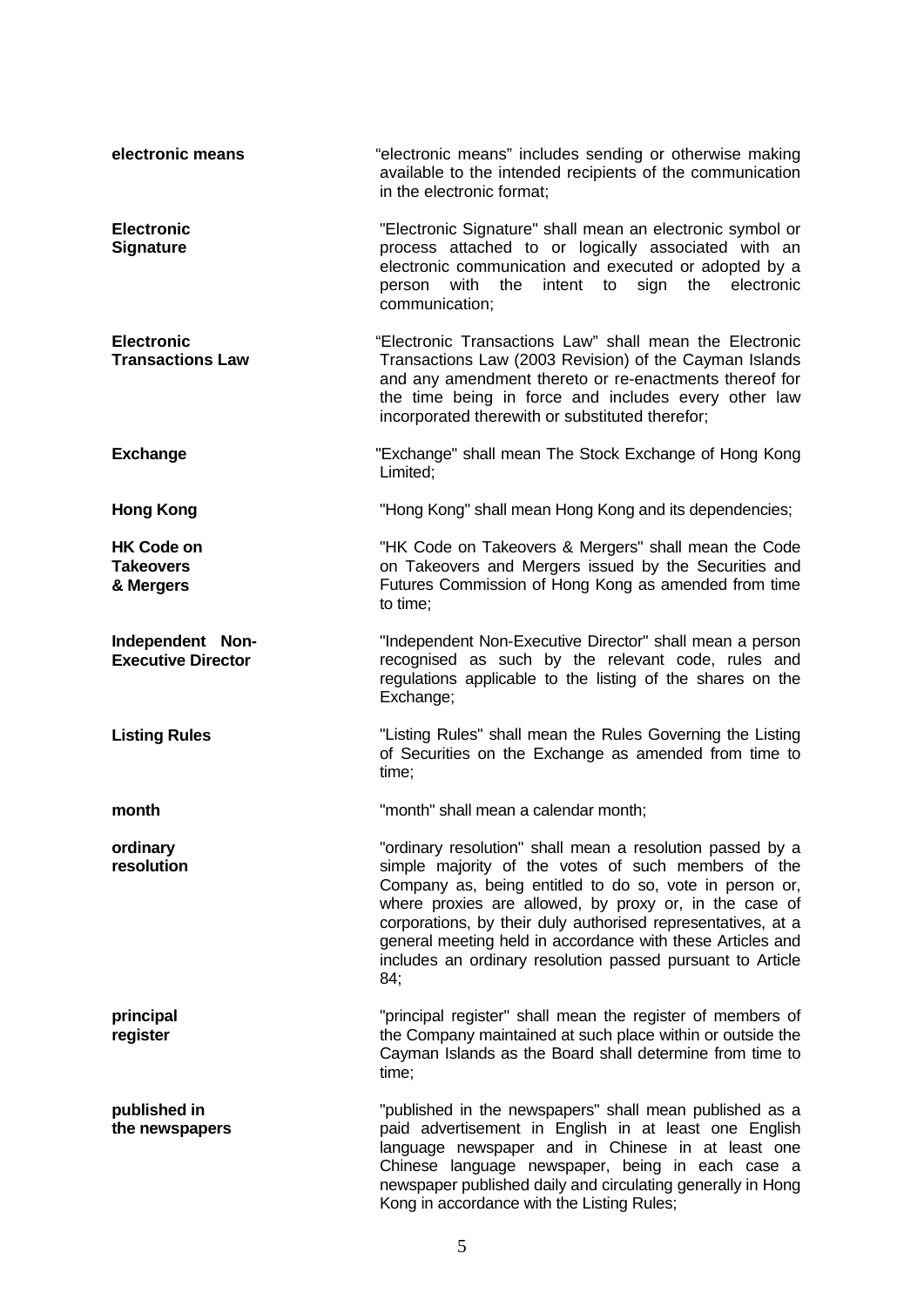| published on the<br><b>Exchange's</b><br>website | "published on the Exchange's website" shall mean<br>published in English and Chinese on the Exchange's<br>website in accordance with the Listing Rules;                                                                                                                                                                                                                                                                                                                                                                                                                                                                                                                      |
|--------------------------------------------------|------------------------------------------------------------------------------------------------------------------------------------------------------------------------------------------------------------------------------------------------------------------------------------------------------------------------------------------------------------------------------------------------------------------------------------------------------------------------------------------------------------------------------------------------------------------------------------------------------------------------------------------------------------------------------|
| recognised<br>clearing house                     | "recognised clearing house" shall have the meaning<br>ascribed thereto in Part I of Schedule 1 of the Securities<br>and Futures Ordinance (Cap. 571 of the Laws of Hong<br>Kong) and any amendments thereto or re-enactments<br>thereof for the time being in force and includes every other<br>law incorporated therewith or substituted therefor;                                                                                                                                                                                                                                                                                                                          |
| the register                                     | "the register" shall mean the principal register and any<br>branch registers;                                                                                                                                                                                                                                                                                                                                                                                                                                                                                                                                                                                                |
| registration<br>office                           | "registration office" shall mean in respect of the shares of<br>the Company, such place or places where the Board from<br>time to time determines to keep a branch register of holders<br>in respect of such shares and where (except in cases where<br>the Board otherwise determines) transfers of documents of<br>title for such shares are to be lodged for registration and are<br>to be registered;                                                                                                                                                                                                                                                                    |
| rights issue                                     | "rights issue" shall mean an offer by way of rights to existing<br>holders of securities of the Company which enables those<br>holders to subscribe for securities in proportion to their<br>existing holdings;                                                                                                                                                                                                                                                                                                                                                                                                                                                              |
| seal                                             | "seal" shall include the common seal of the Company, the<br>securities seal or any duplicate seal adopted by the<br>Company pursuant to Article 137;                                                                                                                                                                                                                                                                                                                                                                                                                                                                                                                         |
| <b>Secretary</b>                                 | "Secretary" shall mean the person appointed as company<br>secretary by the Board from time to time;                                                                                                                                                                                                                                                                                                                                                                                                                                                                                                                                                                          |
| share                                            | "share" shall mean a share in the capital of the Company<br>and includes stock except where a distinction between stock<br>and shares is expressed or implied;                                                                                                                                                                                                                                                                                                                                                                                                                                                                                                               |
| shareholders/<br>members                         | "shareholders" or "members" shall mean the persons who<br>are duly registered as the holders from time to time of<br>shares in the register including persons who are jointly so<br>registered;                                                                                                                                                                                                                                                                                                                                                                                                                                                                              |
| special<br>resolution                            | "special resolution" shall have the same meaning as<br>ascribed thereto in the Law and shall include a unanimous<br>written resolution of all members: for this purpose, the<br>requisite majority shall be not less than three-fourths of the<br>votes of such members of the Company as, being entitled to<br>do so, vote in person or, where proxies are allowed, by<br>proxy or, in the case of corporations, by their duly<br>authorised representatives, at a general meeting of which<br>notice specifying the intention to propose the resolution as a<br>special resolution has been duly given and includes a<br>special resolution passed pursuant to Article 84; |
| subsidiary and<br>holding company                | "subsidiary" and "holding company" shall have the<br>meanings attributed to such terms in the Companies<br>Ordinance, but interpreting the term<br>"subsidiary" in                                                                                                                                                                                                                                                                                                                                                                                                                                                                                                           |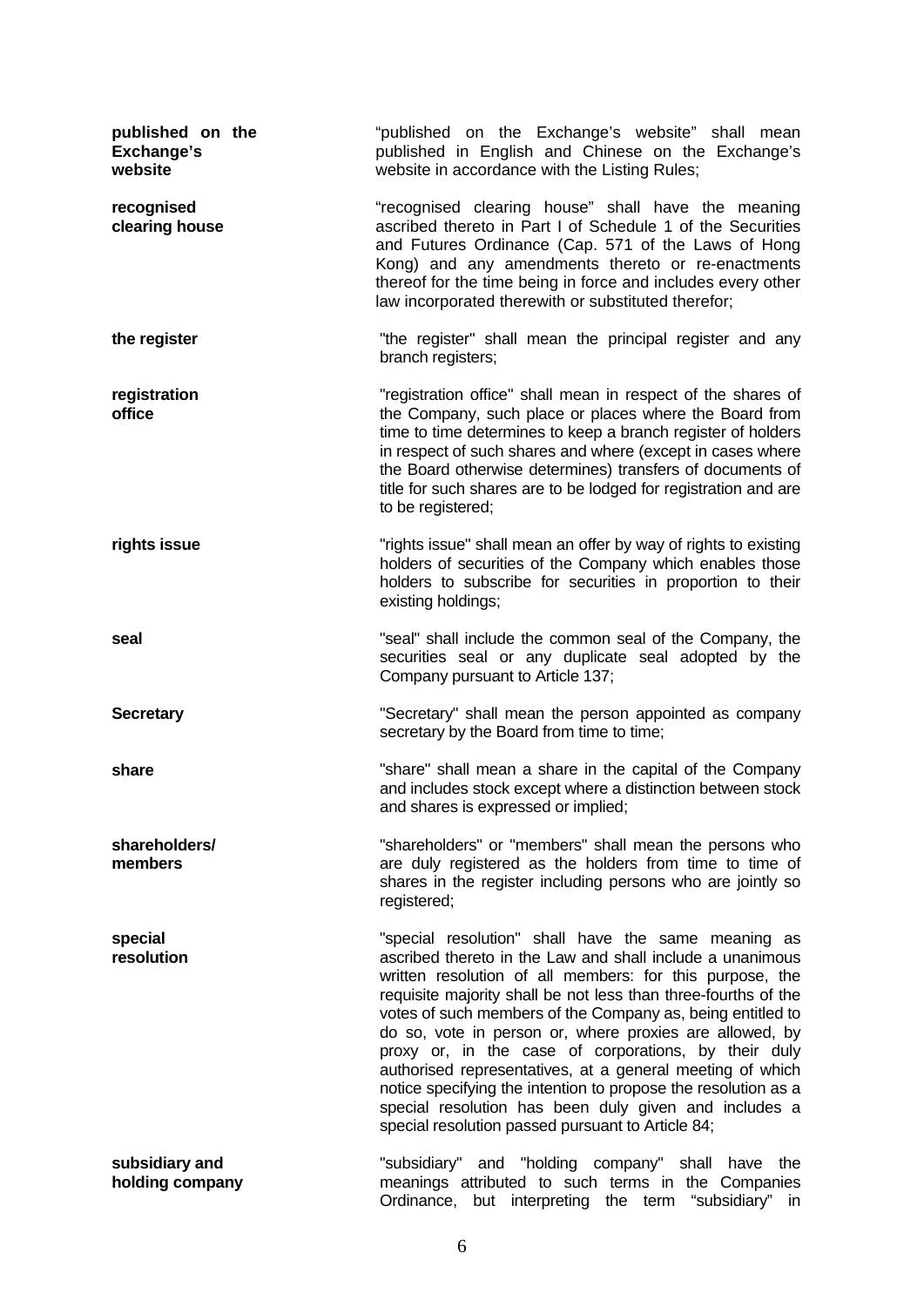accordance with the definition of "subsidiary" under the Listing Rules;

- **transfer office** "transfer office" shall mean the place where the principal register is situate for the time being;
- writing/printing **The Manus and Terming** or "printing" shall include writing, printing, lithograph, photograph, type-writing and every other mode of representing words or figures in a legible and non-transitory form and, only where used in connection with a notice served by the Company on members or other persons entitled to receive notices hereunder, shall also include a record maintained in an electronic medium which is accessible in visible form so as to be useable for subsequent reference;
- **Words in Law to bear same meaning in Articles**  Subject as aforesaid, any words defined in the Law shall, if not inconsistent with the subject and/or context, bear the same meanings in these Articles;
- **gender** words importing either gender shall include the other gender and the neuter;
- **persons/ companies** words importing persons and the neuter shall include companies and corporations and vice versa;
- **singular and plural** words denoting the singular shall include the plural and words denoting the plural shall include the singular;

Sections 8 and 19 of the Electronic Transactions Law shall not apply.

#### **Share Capital and Modification of Rights**

| Capital         |    | The authorized capital of the Company at the date of the<br>adoption of these Articles is HK\$800,000,000 divided into<br>8,000,000,000 shares of a nominal or par value of HK\$0.10<br>each. |
|-----------------|----|-----------------------------------------------------------------------------------------------------------------------------------------------------------------------------------------------|
| <b>Issue of</b> | 4. | Subject to the provisions of these Articles and to any                                                                                                                                        |

**shares** direction that may be given by the Company in general meeting and without prejudice to any special rights conferred on the holders of any existing shares or attaching to any class of shares, any share may be issued with or have attached thereto such preferred, deferred, qualified or other special rights or restrictions, whether in regard to dividend, voting, return of capital or otherwise, and to such persons at such times and for such consideration as the Board may determine. Subject to the Law and to any special rights conferred on any shareholders or attaching to any class of shares, any share may, with the sanction of a special resolution, be issued on terms that it is, or at the option of the Company or the holder thereof is, liable to be redeemed. No shares shall be issued to bearer.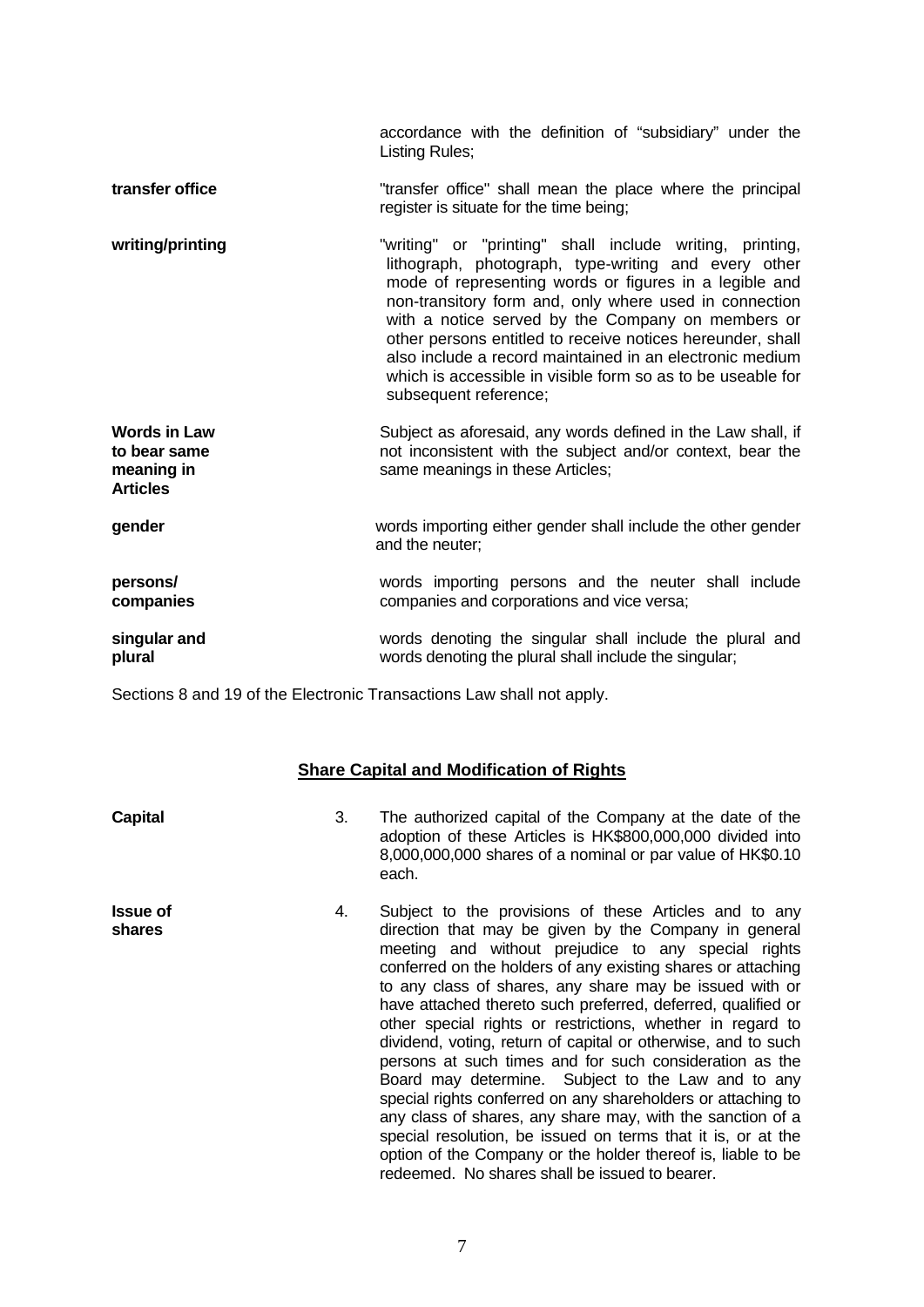- **Issue of warrants** 5. Subject to the Listing Rules, the Board may issue warrants to subscribe for any class of shares or other securities of the Company on such terms as it may from time to time determine. No warrants shall be issued to bearer for so long as a recognised clearing house (in its capacity as such) is a member of the Company. Where warrants are issued to bearer, no new warrant shall be issued to replace one that has been lost unless the Board is satisfied beyond reasonable doubt that the original has been destroyed and the Company has received an indemnity in such form as the Board shall think fit with regard to the issue of any such new warrant.
	-
	- 6. (a) If at any time the share capital of the Company is divided into different classes of shares, all or any of the rights attached to any class of shares for the time being issued (unless otherwise provided for in the terms of issue of the shares of that class) may, subject to the provisions of the Law, be varied or abrogated with the consent in writing of the holders of not less than three-fourths in nominal value of the issued shares of that class or with the sanction of a special resolution passed at a separate meeting of the holders of shares of that class. To every such separate meeting all the provisions of these Articles relating to general meetings shall *mutatis mutandis* apply, but so that the quorum for the purposes of any such separate meeting and of any adjournment thereof shall be a person or persons together holding (or representing by proxy or by duly authorised representative) at the date of the relevant meeting not less than one-third in nominal value of the issued shares of that class.
		- (b) The special rights conferred upon the holders of shares of any class shall not, unless otherwise expressly provided in the rights attaching to or the terms of issue of such shares, be deemed to be varied by the creation or issue of further shares ranking *pari passu* therewith.
	- 7. (a) Subject to the Law, or any other law or so far as not prohibited by any law or the Listing Rules and subject to any rights conferred on the holders of any class of shares, the Company shall have the power to purchase or otherwise acquire all or any of its own shares (which expression as used in this Article includes redeemable shares) provided that the manner of purchase has first been authorised by a resolution of the shareholders, and to purchase or otherwise acquire warrants for the subscription or purchase of its own shares, and shares and warrants for the subscription or purchase of any shares in any company which is its holding company and may make payment therefor in any manner authorised or not prohibited by law, including out of capital, or to give, directly or indirectly, by means of a loan, a guarantee, a gift,

**Company may purchase and finance the purchase of own shares and warrants**

**How class rights may be modified**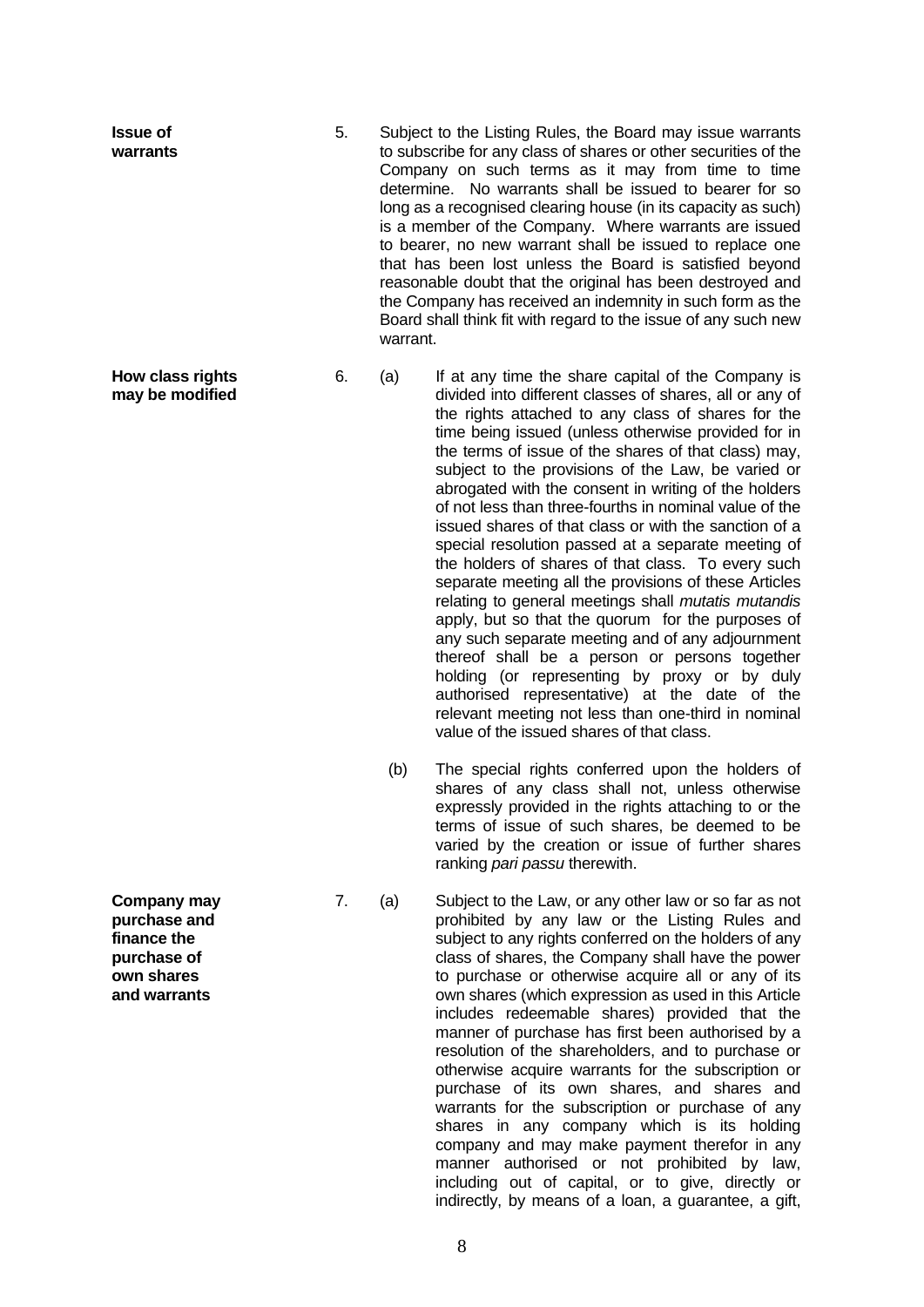an indemnity, the provision of security or otherwise howsoever, financial assistance for the purpose of or in connection with a purchase or other acquisition made or to be made by any person of any shares or warrants in the Company or any company which is a holding company of the Company and should the Company purchase or otherwise acquire its own shares or warrants neither the Company nor the Board shall be required to select the shares or warrants to be purchased or otherwise acquired rateably or in any other manner as between the holders of shares or warrants of the same class or as between them and the holders of shares or warrants of any other class or in accordance with the rights as to dividends or capital conferred by any class of shares provided always that any such purchase or other acquisition or financial assistance shall only be made in accordance with any relevant code, rules or regulations issued by the Exchange or the Securities and Futures Commission of Hong Kong from time to time in force.

- (b) The Board may accept the surrender for no consideration of any fully paid share.
- **Power to increase capital** 8. The Company in general meeting may, from time to time, whether or not all the shares for the time being authorised shall have been issued and whether or not all the shares for the time being issued shall have been fully paid up, by ordinary resolution, increase its share capital by the creation of new shares, such new capital to be of such amount and to be divided into shares of such respective amounts as the resolution shall prescribe.
- **Redemption** 9. (a) Subject to the provisions of the Law and the Memorandum of Association of the Company, and to any special rights conferred on the holders of any shares or attaching to any class of shares, shares may be issued on the terms that they may be, or at the option of the Company or the holders are, liable to be redeemed on such terms and in such manner, including out of capital, as determined by a special resolution.
	- (b) Where the Company purchases or redeems any of its shares, purchases or redemptions not made through the market or by tender shall be limited to a maximum price, and if purchases are by tender, tenders shall be available to all shareholders alike.
	- 10. (a) The purchase or redemption of any share shall not be deemed to give rise to the purchase or redemption of any other share.
		- (b) The holder of the shares being purchased, surrendered or redeemed shall be bound to deliver

|   |   | ٠        |   |  |
|---|---|----------|---|--|
|   |   |          |   |  |
| × |   |          |   |  |
|   |   |          | ć |  |
|   | ٠ | ۰,<br>۰. |   |  |

**Purchase or redemption not to give rise to other purchases or redemptions** 

**Certificates to be surrendered for**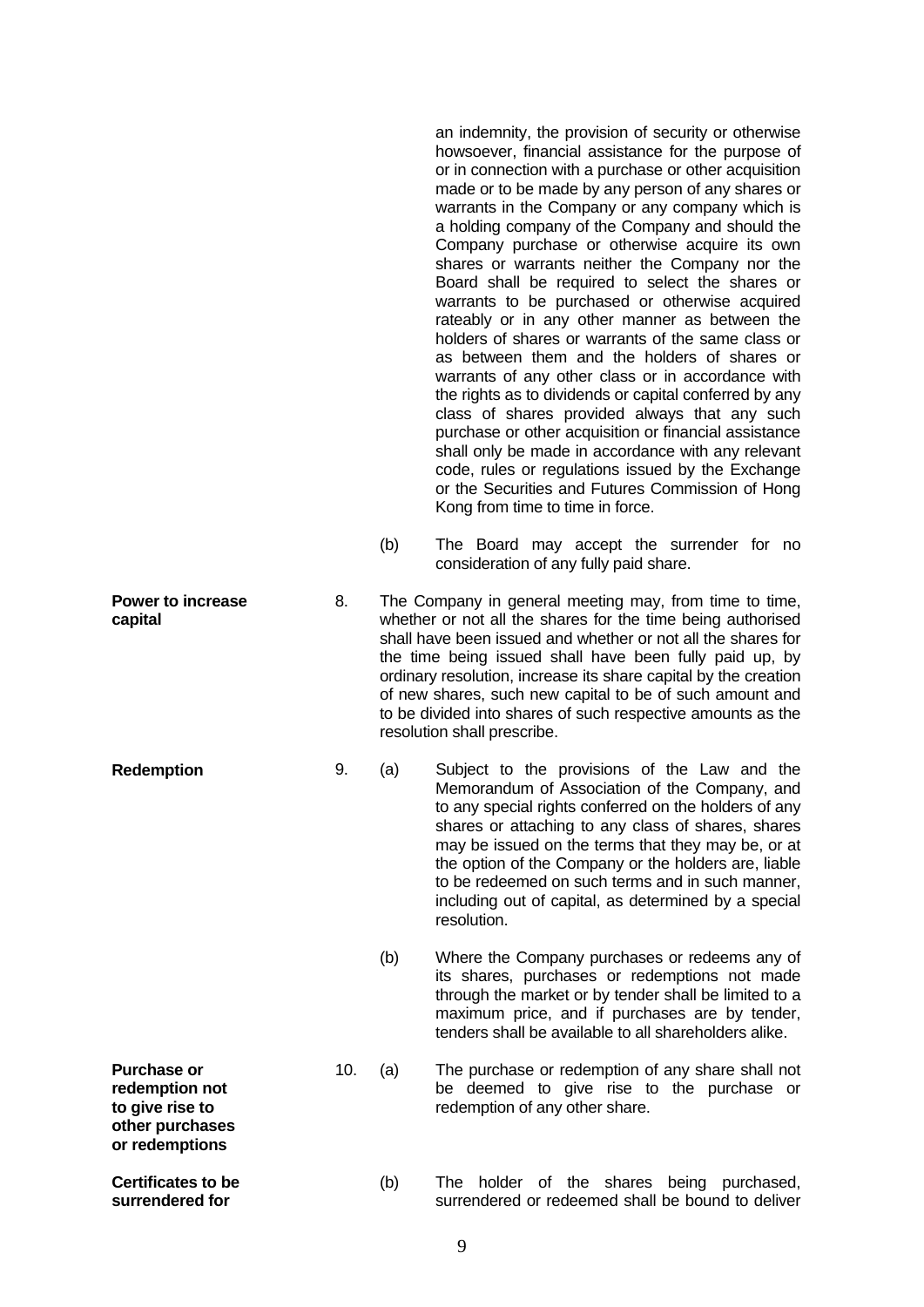| cancellation                                               |     | up to the Company at its principal place of business<br>in Hong Kong or such other place as the Board shall<br>specify the certificate(s) thereof, if any, for<br>cancellation and thereupon the Company shall pay<br>to him the purchase or redemption monies in<br>respect thereof.                                                                                                                                                                                                                                                                                                                       |
|------------------------------------------------------------|-----|-------------------------------------------------------------------------------------------------------------------------------------------------------------------------------------------------------------------------------------------------------------------------------------------------------------------------------------------------------------------------------------------------------------------------------------------------------------------------------------------------------------------------------------------------------------------------------------------------------------|
| <b>Shares at the</b><br>disposal of<br>the Board           | 11. | Subject to the provisions of the Law, of the Memorandum of<br>Association of the Company, and of these Articles relating<br>to new shares, the unissued shares in the Company<br>(whether forming part of its original or any increased capital)<br>shall be at the disposal of the Board, which may offer, allot,<br>grant options over or otherwise dispose of them to such<br>persons, at such times and for such consideration, and<br>upon such terms, as the Board shall determine.                                                                                                                   |
| Company may<br>pay commissions                             | 12. | The Company may, unless prohibited by law, at any time<br>pay a commission to any person for subscribing or agreeing<br>to subscribe (whether absolutely or conditionally) for any<br>shares in the Company or procuring or agreeing to procure<br>subscriptions (whether absolute or conditional) for any<br>shares in the Company, but so that the conditions and<br>requirements of the Law shall be observed and complied<br>with, and in each case the commission shall not exceed<br>10% of the price at which the shares are issued.                                                                 |
| Company not to<br>recognise trusts in<br>respect of shares | 13. | Except as otherwise expressly provided by these Articles or<br>as required by law or as ordered by a court of competent<br>jurisdiction, no person shall be recognised by the Company<br>as holding any share upon any trust and the Company shall<br>not be bound by or be compelled in any way to recognise<br>(even when having notice thereof) any equitable,<br>contingent, future or partial interest in any shares or any<br>interest in any fractional part of a share or any other rights in<br>respect of any share except an absolute right to the entirety<br>thereof in the registered holder. |

## **Register of Members and Share Certificates**

**Share register** 14. (a) The Board shall cause to be kept at such place within or outside the Cayman Islands as it deems fit a principal register of the members and there shall be entered therein the particulars of the members and the shares issued to each of them and other particulars required under the Law. (b) If the Board considers it necessary or appropriate, the Company may establish and maintain a branch register or registers of members at such location or locations within or outside the Cayman Islands as the Board thinks fit. The principal register and the branch register(s) shall together be treated as the register for the purposes of these Articles.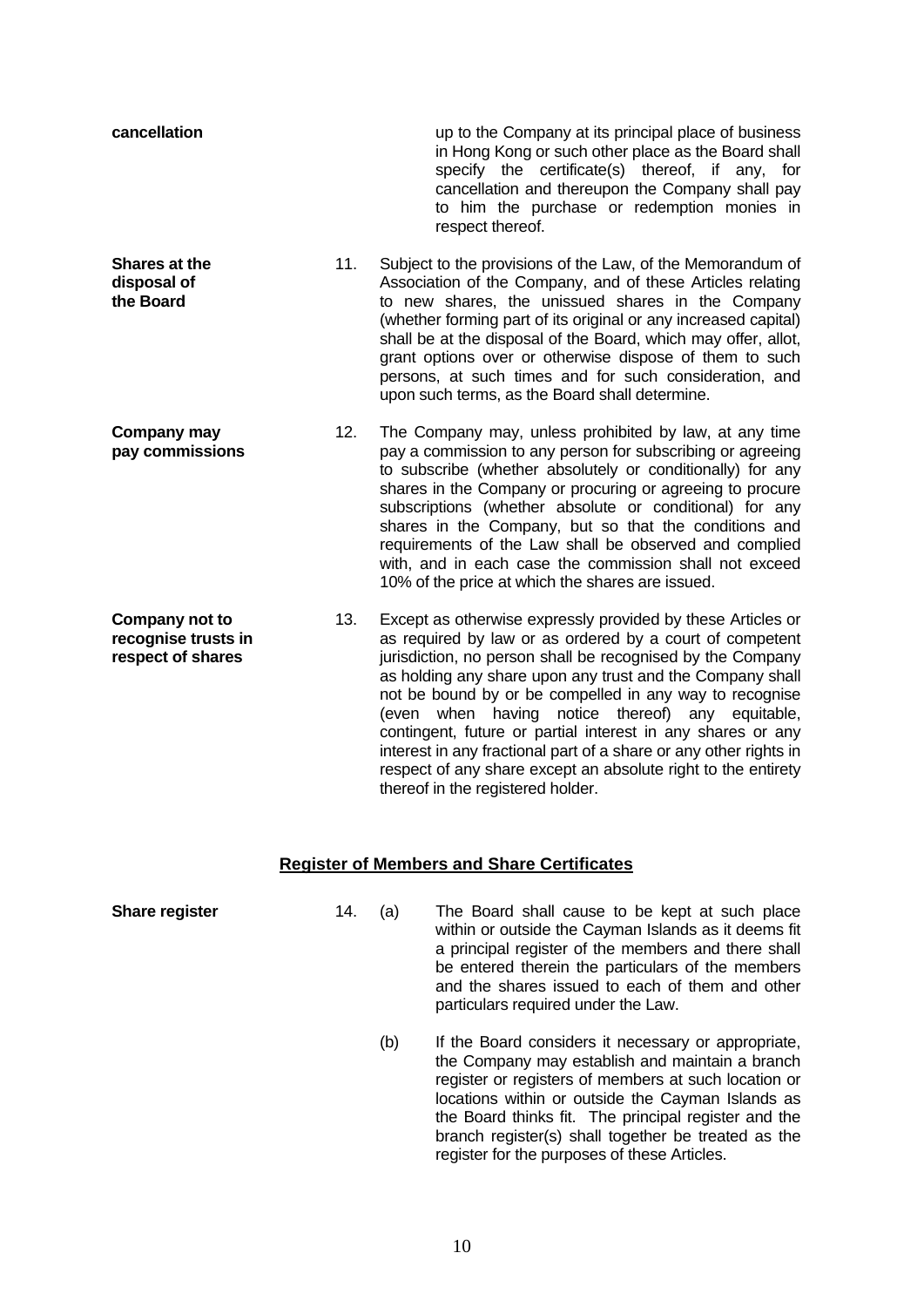- (c) The Board may, in its absolute discretion, at any time transfer any share upon the principal register to any branch register or any share on any branch register to the principal register or any other branch register.
- (d) Notwithstanding anything contained in this Article, the Company shall as soon as practicable and on a regular basis record in the principal register all transfers of shares effected on any branch register and shall at all times maintain the principal register in such manner as to show at all times the members for the time being and the shares respectively held by them, in all respects in accordance with the Companies Law.
- (e) For so long as any shares are listed on the Exchange, title to such listed shares may be evidenced and transferred in accordance with the Listing Rules that are or shall be applicable to such listed shares. The register of members maintained by the Company in respect of such listed shares (whether the principal register or a branch register) may be kept by recording the particulars required by Section 40 of the Law in a form otherwise than legible (provided it is capable of being reproduced in a legible form) if such recording otherwise complies with the Listing Rules that are or shall be applicable to such listed shares.
- 15. (a) Except when the register of members is closed, and, if applicable, subject to the additional provisions of sub-paragraph (c) below, the principal register and any branch register shall during business hours be kept open to the inspection of any member without charge.
	- (b) The reference to business hours in sub-paragraph (a) above is subject to such reasonable restrictions as the Company in general meeting may impose, but so that not less than two hours in each business day is to be allowed for inspections.
	- (c) The register may, on the Company giving at least 14 days' notice (or on 6 business days' notice in the case of a rights issue) being given by announcement published on the Exchange's website, or, subject to the Listing Rules, by electronic communication in the manner in which notices may be served by the Company by electronic means as herein provided or by announcement published in the newspapers, be closed at such times and for such periods as the Board may from time to time determine, either generally or in respect of any class of shares, provided that the register shall not be closed for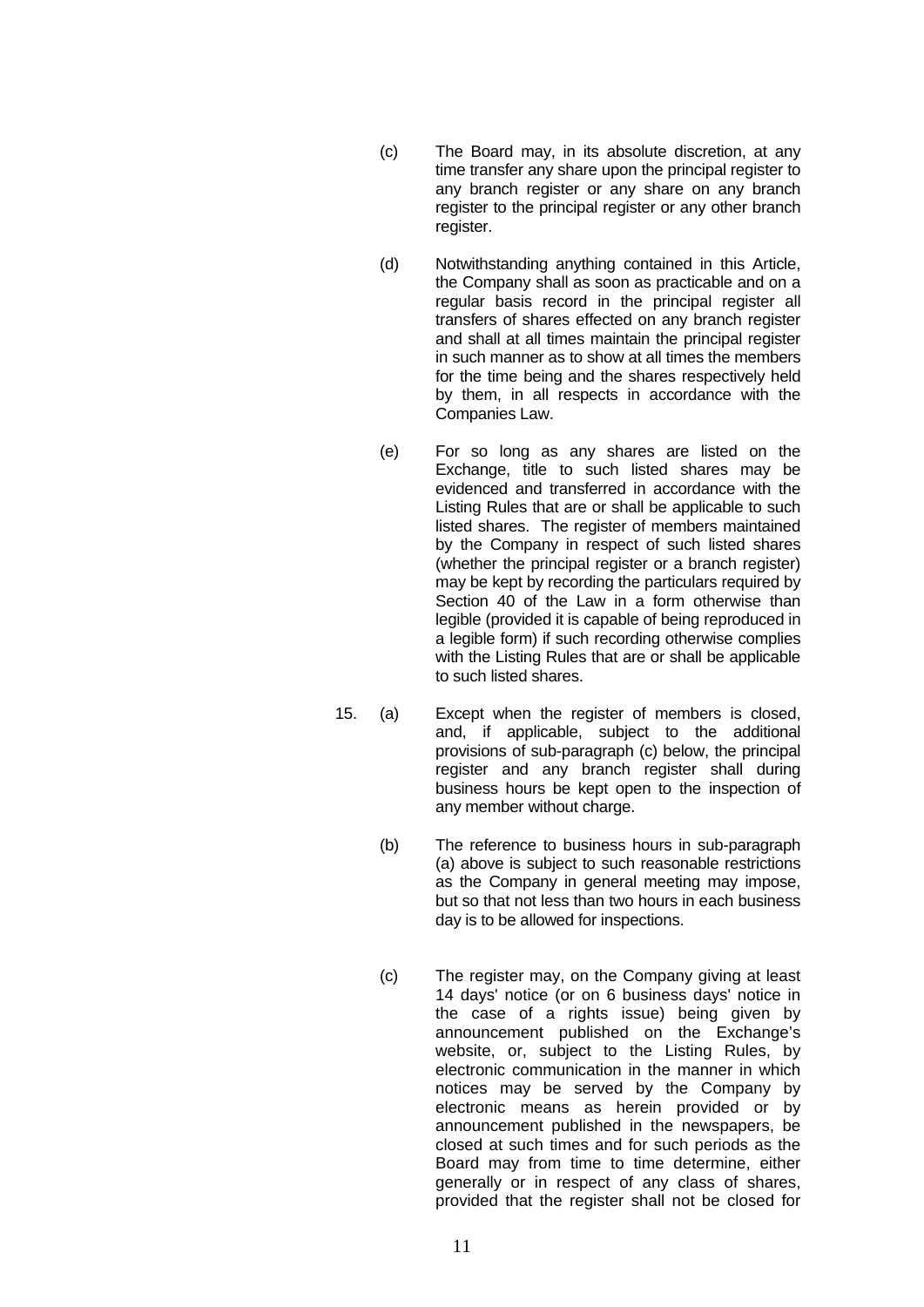more than 30 days in any year (or such longer period as the members may by ordinary resolution determine provided that such period shall not be extended beyond 60 days in any year). The Company shall, on demand, furnish any person seeking to inspect the register or part thereof which is closed by virtue of this Article with a certificate under the hand of the Secretary stating the period for which, and by whose authority, it is closed. In the event that there is an alteration of book closure dates, the Company shall give at least 5 business days' notice in accordance with the procedures set out in this Article.

- (d) Any register held in Hong Kong shall during normal business hours (subject to such reasonable restrictions as the Board may impose) be open to inspection by a member without charge and any other person on payment of such fee not exceeding HK\$2.50 (or such higher amount as may from time to time be permitted under the Listing Rules) as the Board may determine for each inspection. Any member may require a copy of the register, or any part thereof, on payment of HK\$0.25, or such lesser sum as the Company may prescribe, for every 100 words or fractional part thereof required to be copied. The Company shall cause any copy so required by any person to be sent to that person within a period of 10 days commencing on the date next after the day on which the request is received by the Company.
- (e) In lieu of, or apart from, closing the register pursuant to other provisions in these Articles, the Board may fix in advance a date as the record date for any such determination of members entitled to receive notice of, or to vote at any general meeting of the members or any adjournment thereof, or for the purpose of determining the members entitled to receive payment of any dividend or distribution, or in order to make a determination of members for any other purpose.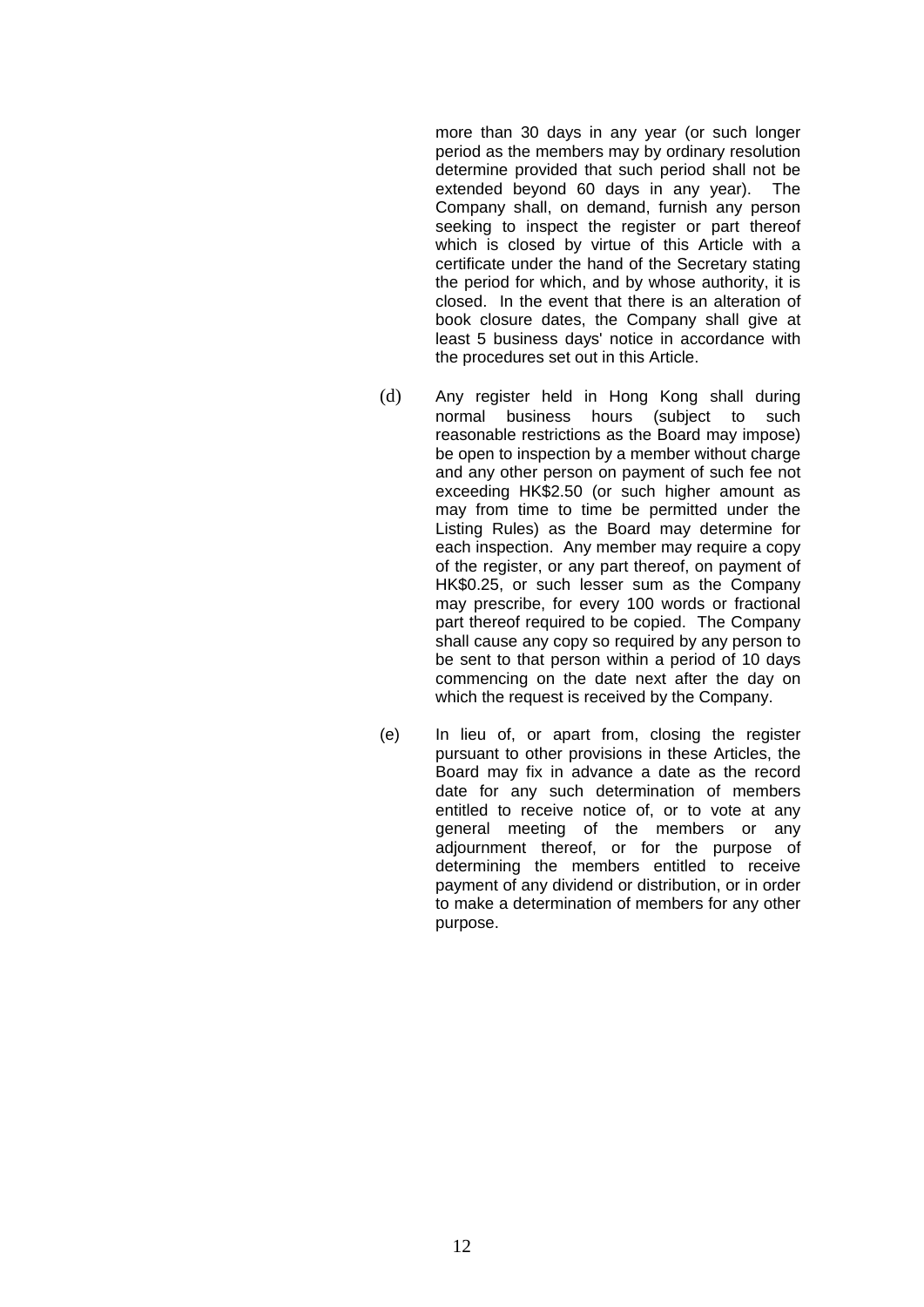| <b>Share certificates</b>                                  | 16. | Every person whose name is entered as a member in the<br>register shall be entitled without payment to receive, within<br>the relevant time limit as prescribed in the Law or as the<br>Exchange may from time to time determine, whichever is<br>shorter, and subject to payment of any fees which may be<br>payable pursuant to Article 43, after allotment or lodgment<br>of transfer (or within such other period as the conditions of<br>issue shall provide), one certificate for all his shares of each<br>class or, if he shall so request, in a case where the allotment<br>or transfer is of a number of shares in excess of the number<br>for the time being forming an Exchange board lot, such<br>numbers of certificates for shares in Exchange board lots or<br>multiples thereof as he shall request and one for the<br>balance (if any) of the shares in question, provided that in<br>respect of a share or shares held jointly by several persons<br>the Company shall not be bound to issue a certificate or<br>certificates to each such person, and the issue and delivery<br>of a certificate or certificates to one of several joint holders<br>shall be sufficient delivery to all such holders. All certificates<br>for shares shall be delivered personally or sent through the<br>post addressed to the member entitled thereto at his<br>registered address as appearing in the register. |
|------------------------------------------------------------|-----|------------------------------------------------------------------------------------------------------------------------------------------------------------------------------------------------------------------------------------------------------------------------------------------------------------------------------------------------------------------------------------------------------------------------------------------------------------------------------------------------------------------------------------------------------------------------------------------------------------------------------------------------------------------------------------------------------------------------------------------------------------------------------------------------------------------------------------------------------------------------------------------------------------------------------------------------------------------------------------------------------------------------------------------------------------------------------------------------------------------------------------------------------------------------------------------------------------------------------------------------------------------------------------------------------------------------------------------------------------------------------------------------------------------------|
| <b>Share certificates</b><br>to be sealed                  | 17. | Every certificate for shares or debentures or representing<br>any other form of security of the Company shall be issued<br>under the seal of the Company, which shall only be affixed<br>with the authority of the Board.                                                                                                                                                                                                                                                                                                                                                                                                                                                                                                                                                                                                                                                                                                                                                                                                                                                                                                                                                                                                                                                                                                                                                                                              |
| <b>Every certificate</b><br>to specify number<br>of shares | 18. | Every share certificate shall specify the number and class of<br>shares in respect of which it is issued and the amount paid<br>thereon or the fact that they are fully paid, as the case may<br>be, and may otherwise be in such form as the Board may<br>from time to time prescribe.                                                                                                                                                                                                                                                                                                                                                                                                                                                                                                                                                                                                                                                                                                                                                                                                                                                                                                                                                                                                                                                                                                                                |
| <b>Joint holders</b>                                       | 19. | The Company shall not be bound to register more than four<br>persons as joint holders of any share. If any share shall<br>stand in the names of two or more persons, the person first<br>named in the register shall be deemed the sole holder<br>thereof as regards service of notices and, subject to the<br>provisions of these Articles, all or any other matters<br>connected with the Company, except the transfer of the<br>share.                                                                                                                                                                                                                                                                                                                                                                                                                                                                                                                                                                                                                                                                                                                                                                                                                                                                                                                                                                              |
| <b>Replacement of</b><br>share certificates                | 20. | If a share certificate is defaced, lost or destroyed, it may be<br>replaced on payment of such fee, if any, not exceeding such<br>amount as may from time to time be permitted under the<br>Listing Rules or such lesser sum as the Board may from<br>time to time require and on such terms and conditions, if<br>any, as to publication of notices, evidence and indemnity, as<br>the Board thinks fit and where it is defaced or worn out, after<br>delivery up of the old certificate to the Company for<br>cancellation.                                                                                                                                                                                                                                                                                                                                                                                                                                                                                                                                                                                                                                                                                                                                                                                                                                                                                          |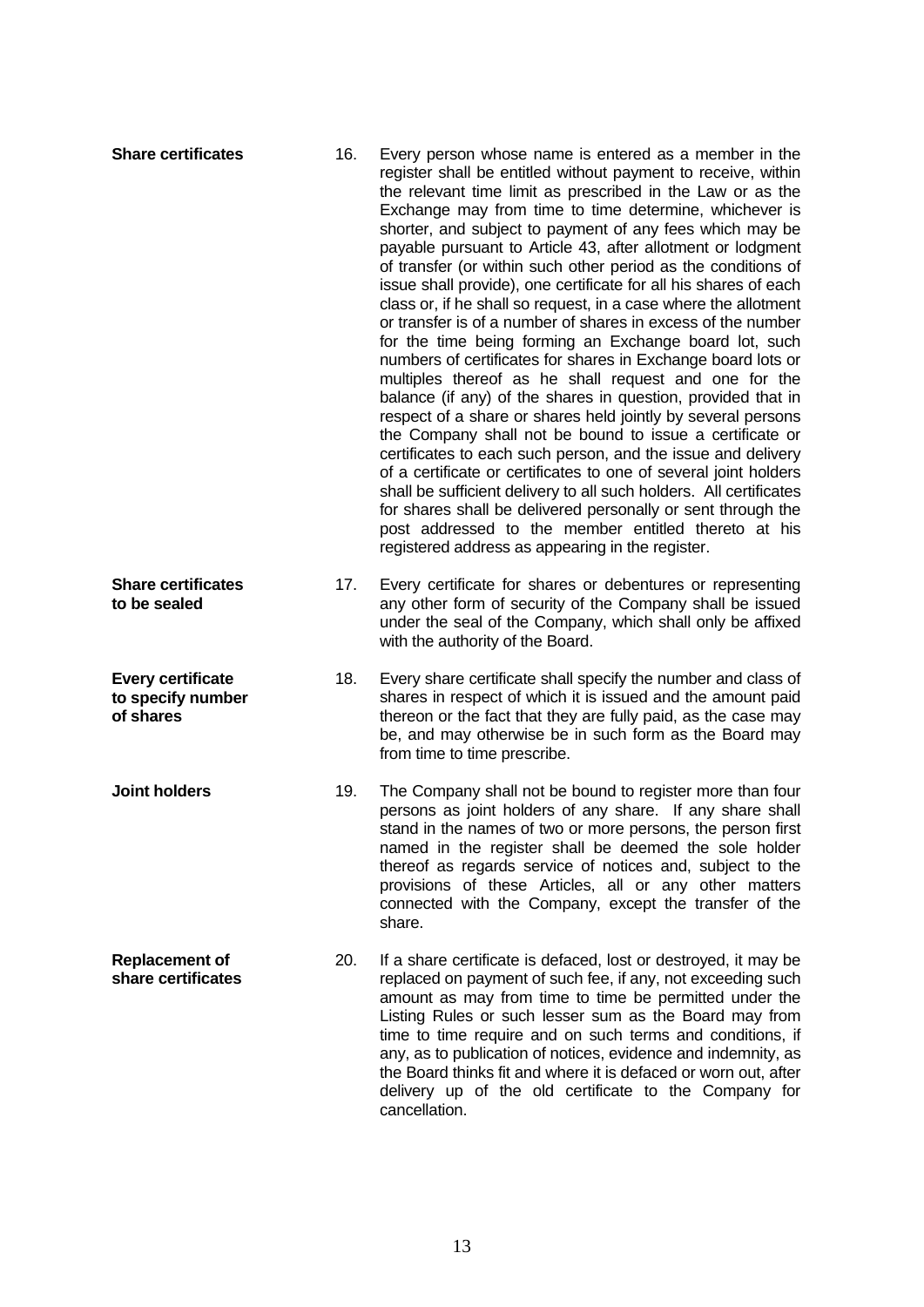#### **Lien**

**Company's lien** 21. The Company shall have a first and paramount lien on every share (not being a fully paid up share) for all moneys, whether presently payable or not, called or payable at a fixed time in respect of such share; and the Company shall also have a first and paramount lien and charge on all shares (other than fully paid up shares) standing registered in the name of a member (whether solely or jointly with others) for all the debts and liabilities of such member or his estate to the Company and whether the same shall have been incurred before or after notice to the Company of any equitable or other interest of any person other than such member, and whether the period for the payment or discharge of the same shall have actually arrived or not, and notwithstanding that the same are joint debts or liabilities of such member or his estate and any other person, whether such person is a member of the Company or not. **Lien extends to dividends and bonuses** The Company's lien (if any) on a share shall extend to all dividends and bonuses declared in respect thereof. The Board may resolve that any share shall for some specified period be exempt wholly or partially from the provisions of this Article. **Sale of shares subject to lien** 22. The Company may sell in such manner as the Board thinks fit any shares on which the Company has a lien, but no sale shall be made unless some sum in respect of which the lien exists is presently payable or the liability or engagement in respect of which such lien exists is liable to be presently fulfilled or discharged, nor until the expiration of 14 days after a notice in writing, stating and demanding payment of the sum presently payable or specifying the liability or engagement and demanding fulfilment or discharge thereof and giving notice of intention to sell in default, shall have been given to the registered holder for the time being of the shares or the person, of which the Company has notice, entitled to the shares by reason of such holder's death, mental disorder or bankruptcy. **Application or proceeds of such sale** 23. The net proceeds of such sale by the Company after the payment of the costs of such sale shall be applied in or towards payment or satisfaction of the debt or liability or engagement in respect whereof the lien exists, so far as the same is presently payable, and any residue shall (subject to a like lien for debts or liabilities not presently payable as existed upon the shares prior to the sale and upon surrender, if required by the Company, for cancellation of the certificate for the share sold) be paid to the holder immediately before such sale of the share. For giving effect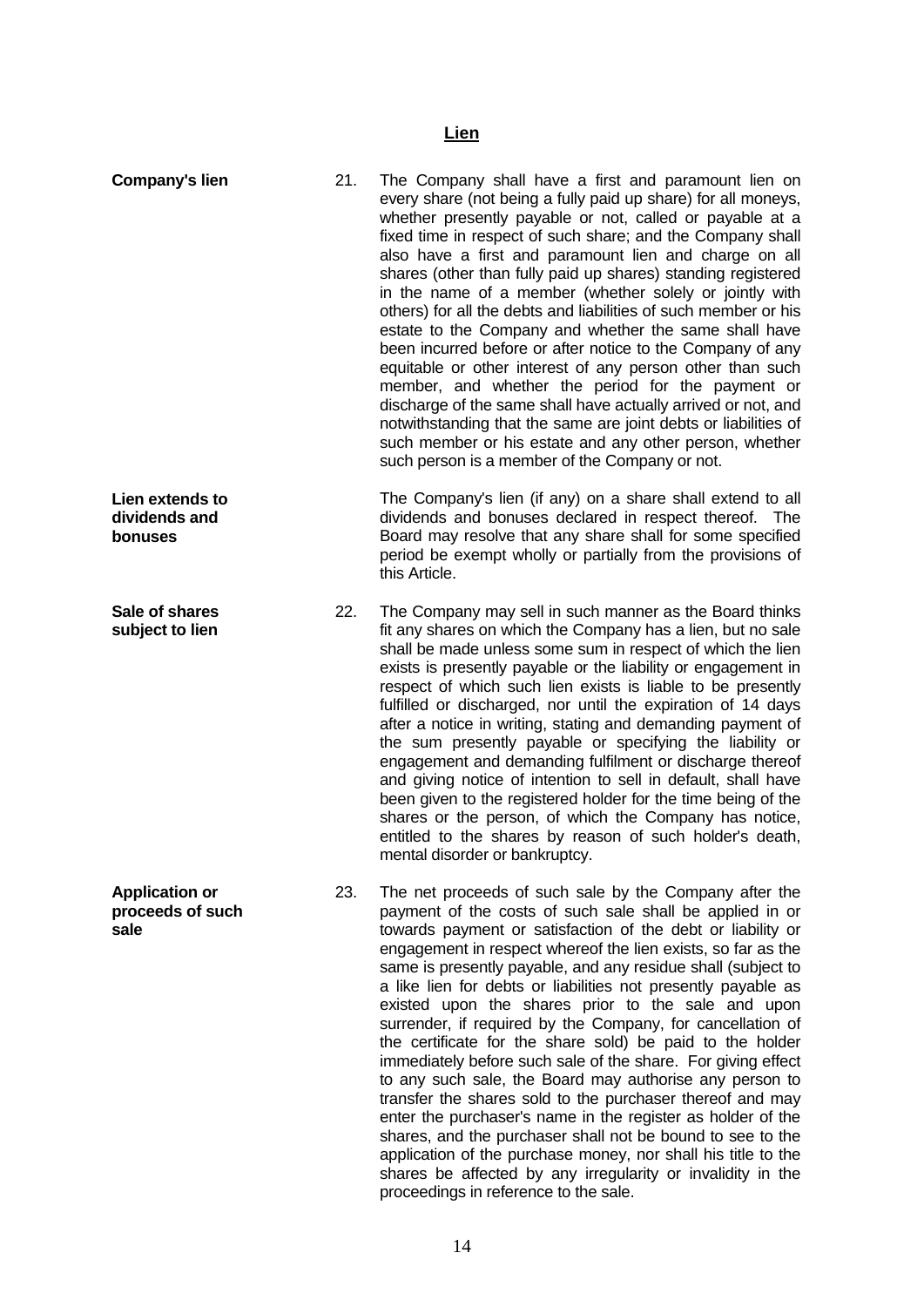# **Calls on Shares**

| Calls, how made                                                             | 24. | The Board may from time to time make such calls as it may<br>think fit upon the members in respect of any monies unpaid<br>on the shares held by them respectively (whether on<br>account of the nominal amount of the shares or by way of<br>premium or otherwise) and not by the conditions of<br>allotment thereof made payable at fixed times. A call may<br>be made payable either in one sum or by instalments. A<br>call may be revoked or postponed as the Board may<br>determine.                                                  |
|-----------------------------------------------------------------------------|-----|---------------------------------------------------------------------------------------------------------------------------------------------------------------------------------------------------------------------------------------------------------------------------------------------------------------------------------------------------------------------------------------------------------------------------------------------------------------------------------------------------------------------------------------------|
| <b>Notice of call</b>                                                       | 25. | At least 14 days' notice of any call shall be given to each<br>member specifying the time and place of payment and to<br>whom such payment shall be made.                                                                                                                                                                                                                                                                                                                                                                                   |
| Copy of notice<br>to be sent                                                | 26. | A copy of the notice referred to in Article 25 shall be sent in<br>the manner in which notices may be sent to members by<br>the Company as herein provided.                                                                                                                                                                                                                                                                                                                                                                                 |
| <b>Every member</b><br>liable to pay call<br>at appointed<br>time and place | 27. | Every member upon whom a call is made shall pay the<br>amount of every call so made on him to the person and at<br>the time or times and place or places as the Board shall<br>specify. A person upon whom a call is made shall remain<br>liable on such call notwithstanding the subsequent transfer<br>of the shares in respect of which the call was made.                                                                                                                                                                               |
| Notice of call may<br>be published in<br>newspapers                         | 28. | In addition to the giving of notice in accordance with<br>Article 26, notice of the person appointed to receive<br>payment of every call and of the times and places<br>appointed for payment may be given to the members<br>affected by notice published on the Exchange's website,<br>subject to the Listing<br>Rules,<br>by<br>electronic<br>or.<br>communication in the manner in which notices may be<br>served by the Company by electronic means as herein<br>provided or<br>by advertisement published<br>in.<br>the<br>newspapers. |
| When call deemed<br>to have been<br>made                                    | 29. | A call shall be deemed to have been made at the time when<br>the resolution of the Board authorising such call was<br>passed.                                                                                                                                                                                                                                                                                                                                                                                                               |
| Liability of joint<br>holders                                               | 30. | The joint holders of a share shall be severally as well as<br>jointly liable for the payment of all calls and instalments due<br>in respect of such share or other moneys due in respect<br>thereof.                                                                                                                                                                                                                                                                                                                                        |
| <b>Board may extend</b><br>time fixed for call                              | 31. | The Board may from time to time at its discretion extend the<br>time fixed for any call, and may extend such time as to all or<br>any of the members, whom by reason of residence outside<br>Hong Kong or other cause the Board considers it<br>reasonable to grant an extension to, but no member shall<br>be entitled to any such extension as a matter of grace and<br>favour.                                                                                                                                                           |
| Interest on calls                                                           | 32. | If the sum or any instalment payable in respect of any call is<br>unpaid on or before the day appointed for payment thereof,                                                                                                                                                                                                                                                                                                                                                                                                                |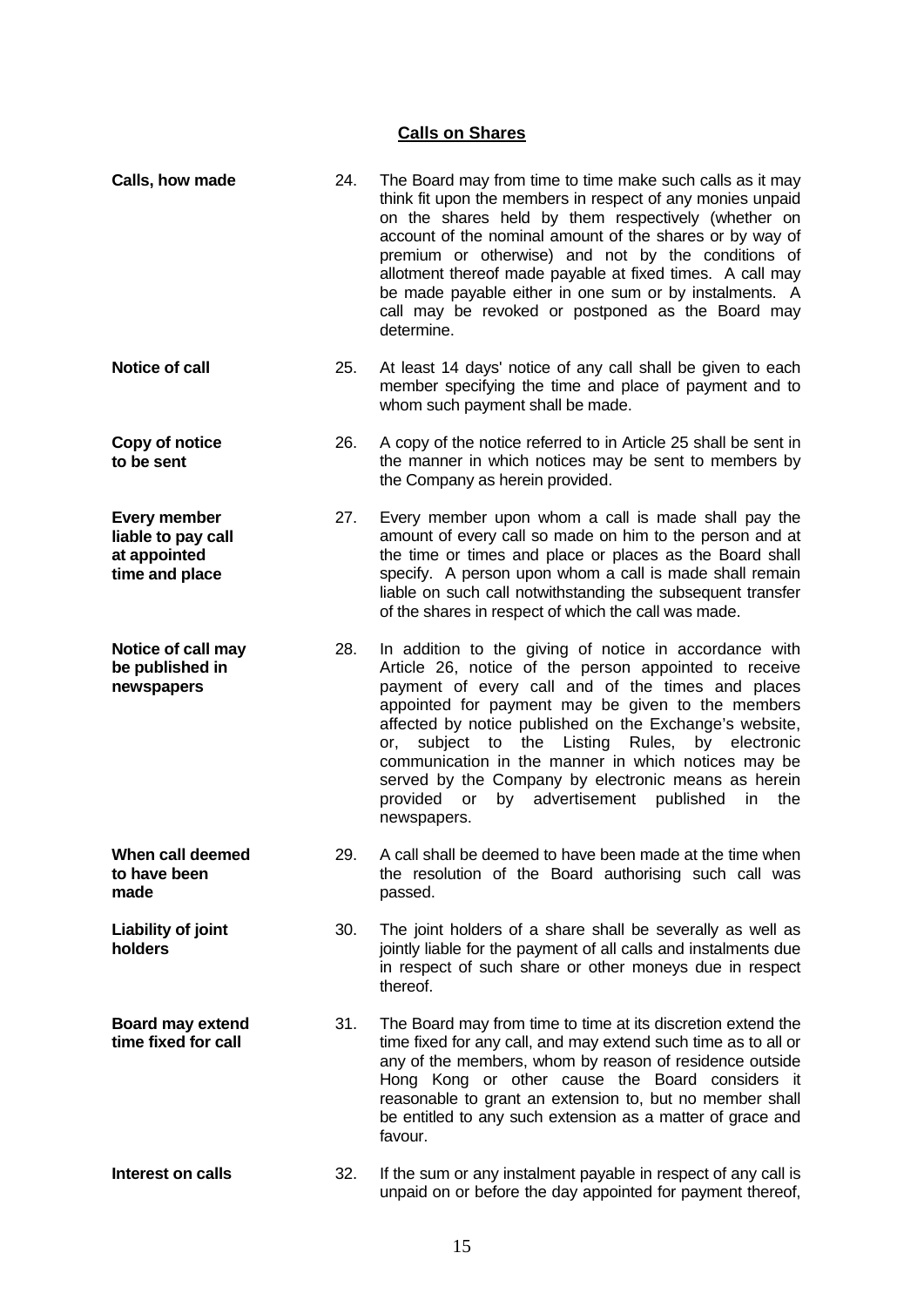the person or persons from whom the sum is due shall pay interest on the same at such rate not exceeding 15% per annum as the Board shall determine from the day appointed for the payment thereof to the time of actual payment, but the Board may waive payment of such interest wholly or in part. **Suspension of privileges while call in arrears** 33. No member shall be entitled to receive any dividend or bonus or to be present and vote (save as proxy for another member) at any general meeting, either personally or by proxy, or be reckoned in a quorum, or to exercise any other privilege as a member until all sums or instalments due from him to the Company in respect of any call, whether alone or jointly with any other person, together with interest and expenses (if any) shall have been paid. **Evidence in action for call** 34. At the trial or hearing of any action or other proceedings for the recovery of any money due for any call, it shall be sufficient to prove that the name of the member sued is entered in the register as the holder, or one of the holders, of the shares in respect of which such debt accrued; that the resolution making the call is duly recorded in the minute book; and that notice of such call was duly given to the member sued, in pursuance of these Articles; and it shall not be necessary to prove the appointment of the Directors who made such call, nor any other matters whatsoever, and the proof of the matters aforesaid shall be conclusive evidence of the debt. **Sums payable on allotment/in future deemed a call** 35. Any sum which by the terms of allotment of a share is made payable upon allotment or at any fixed date, whether on account of the nominal value of the share and/or by way of premium or otherwise, shall for all purposes of these Articles be deemed to be a call duly made and payable on the date fixed for payment, and in case of non-payment, all the relevant provisions of these Articles as to payment of interest and expenses, liabilities of joint holders, forfeiture and the like, shall apply as if such sum had become payable by virtue of a call duly made and notified. **Payment of calls in advance** 36. The Board may, if it thinks fit, receive from any member willing to advance the same, and either in money or money's worth, all or any part of the money uncalled and unpaid or instalments payable upon any shares held by him, and upon all or any of the moneys so advanced the Company may pay interest at such rate (if any) as the Board may decide. The Board may at any time repay the amount so advanced upon giving to such member not less than one month's notice in writing of its intention in that behalf, unless before the expiration of such notice the amount so advanced shall have been called up on the shares in respect of which it was advanced. No such sum paid in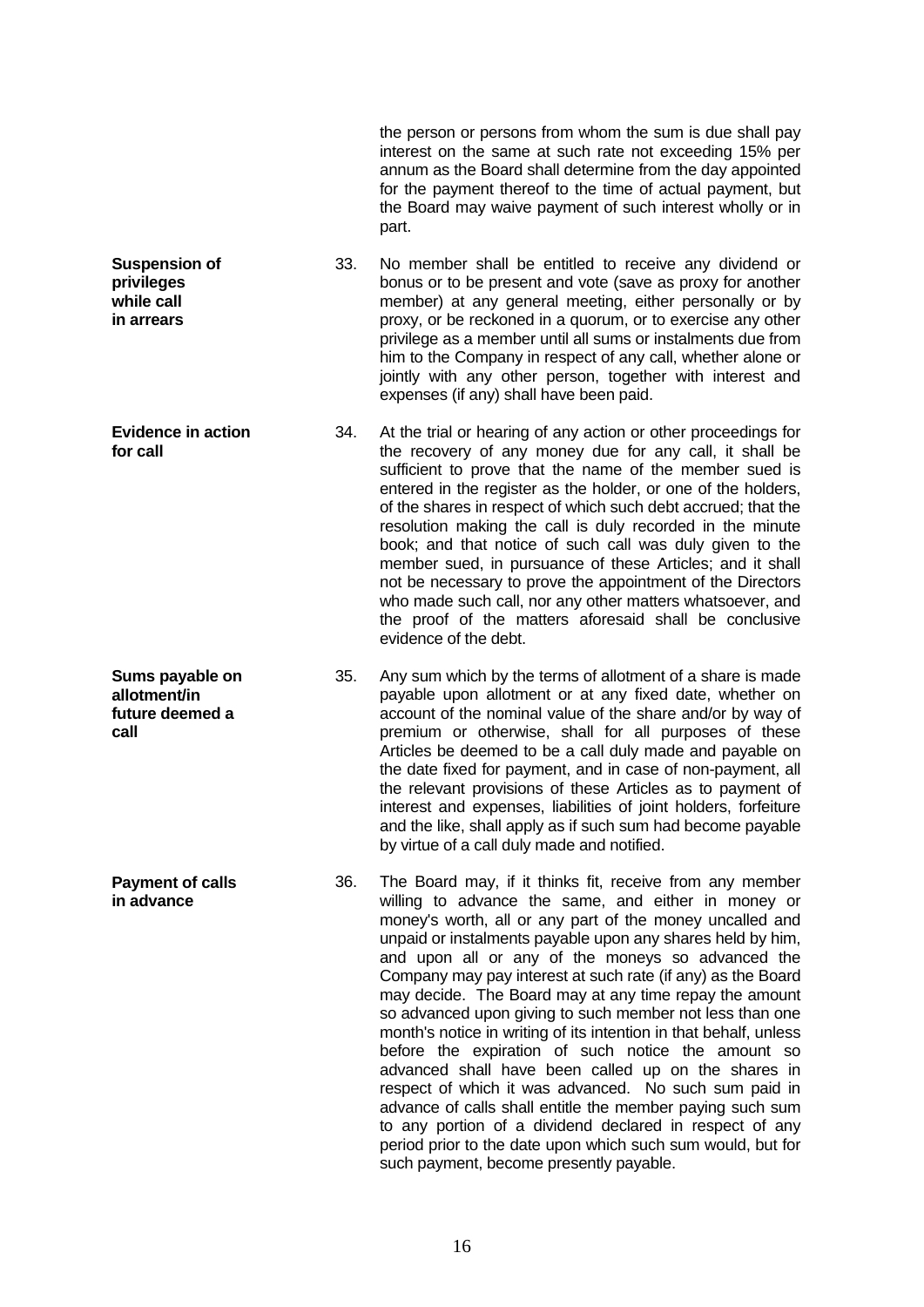### **Transfer of Shares**

- **Form of transfer** 37. All transfers of shares may be effected by an instrument of transfer in the usual common form or in such other form as the Board may approve which is consistent with the standard form of transfer as prescribed by the Exchange and approved by the Board. All instruments of transfer must be left at the registered office of the Company or at such other place as the Board may appoint and all such instruments of transfer shall be retained by the Company.
- **Execution** 38. (a) The instrument of transfer shall be executed by or on behalf of the transferor and by or on behalf of the transferee PROVIDED that the Board may dispense with the execution of the instrument of transfer by the transferee in any case which it thinks fit in its discretion to do so. The instrument of transfer of any share shall be in writing and shall be executed with a manual signature or facsimile signature (which may be machine imprinted or otherwise) by or on behalf of the transferor and transferee PROVIDED that in the case of execution by facsimile signature by or on behalf of a transferor or transferee, the Board shall have previously been provided with a list of specimen signatures of the authorised signatories of such transferor or transferee and the Board shall be reasonably satisfied that such facsimile signature corresponds to one of those specimen signatures. The transferor shall be deemed to remain the holder of a share until the name of the transferee is entered in the register in respect thereof.
	- (b) Notwithstanding Articles 37 and 38, transfers of shares which are listed on the Exchange may be effected by any method of transferring or dealing in securities permitted by the Listing Rules and which has been approved by the Board for such purpose.
	- 39. The Board may, in its absolute discretion, and without assigning any reason, refuse to register a transfer of any share which is not fully paid up or on which the Company has a lien.
- **Notice of refusal** 40. If the Board shall refuse to register a transfer of any share, it shall, within two months after the date on which the transfer was lodged with the Company, send to each of the transferor and the transferee notice of such refusal.
	- 41. The Board may also decline to register any transfer of any shares unless:
		- (a) the instrument of transfer is lodged with the Company accompanied by the certificate for the shares to which it relates (which shall upon registration of the transfer be cancelled) and such other evidence as the Board may reasonably

**Board may refuse to register a transfer**

**Requirements as** 

**to transfer**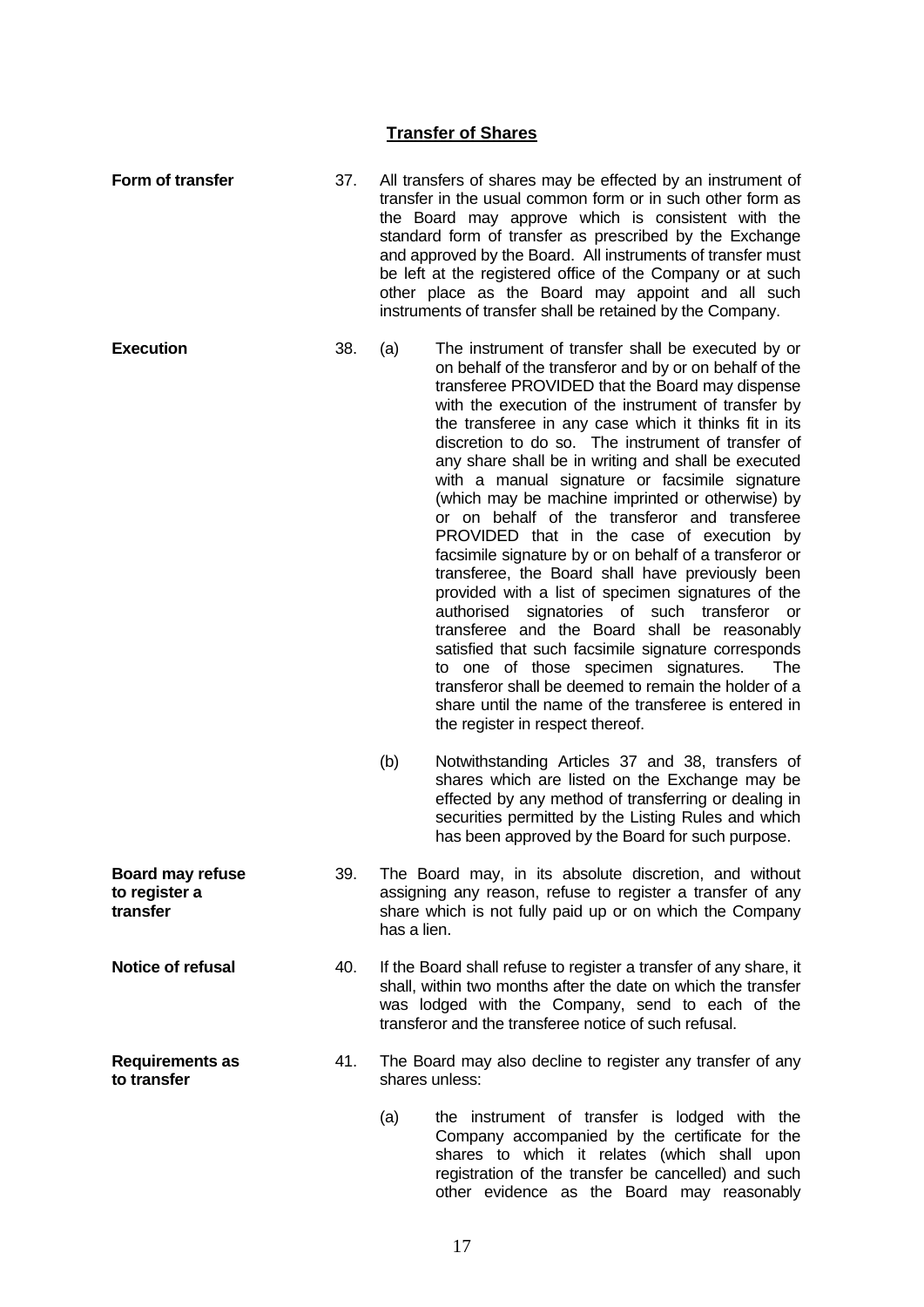require to show the right of the transferor to make the transfer; and

- (b) the instrument of transfer is in respect of only one class of shares; and
- (c) the instrument of transfer is properly stamped (in circumstances where stamping is required); and
- (d) in the case of a transfer to joint holders, the number of joint holders to which the share is to be transferred does not exceed four; and
- (e) the shares concerned are free of any lien in favour of the Company; and
- (f) a fee of such maximum as the Exchange may from time to time determine to be payable (or such lesser sum as the Board may from time to time require) is paid to the Company in respect thereof.
- 42. No transfer shall be made to an infant or to a person in respect of whom an order has been made by any competent court or official on the grounds that he is or may be suffering from mental disorder or is otherwise incapable of managing his affairs or under other legal disability.
	- 43. Upon every transfer of shares, the certificate held by the transferor shall be given up to be cancelled and shall forthwith be cancelled accordingly and a new certificate shall be issued, on payment by the transferee of such fee not exceeding the maximum amount as the Exchange may from time to time determine to be payable or such lesser sum as the Board may from time to time require, to the transferee in respect of the shares transferred to him and, if any of the shares included in the certificate so given up shall be retained by the transferor, a new certificate in respect thereof shall be issued to him, on payment by the transferor of such fee not exceeding the maximum amount as the Exchange may from time to time determine to be payable or such lesser sum as the Board may from time to time require. The Company shall also retain the instrument(s) of transfer.
- 44. The registration of transfers may, on the Company giving at least 14 days' notice (or on 6 days' notice in the case of a rights issue) by notice published on the Exchange's website, or, subject to the Listing Rules, by electronic communication in the manner in which notices may be served by the Company by electronic means as herein provided or by announcement published in the newspapers, be suspended and the register may, subject to the requirements in Article 15(c), be closed at such times for such periods as the Board may from time to time determine, provided always that such registration shall not be suspended or the register shall not be closed for more than 30 days in any year (or such longer period as the members may by ordinary resolution determine provided that such period shall not be extended

**No transfer to an infant etc**

**Certificate to be given up on transfer**

**When transfer books and register may close**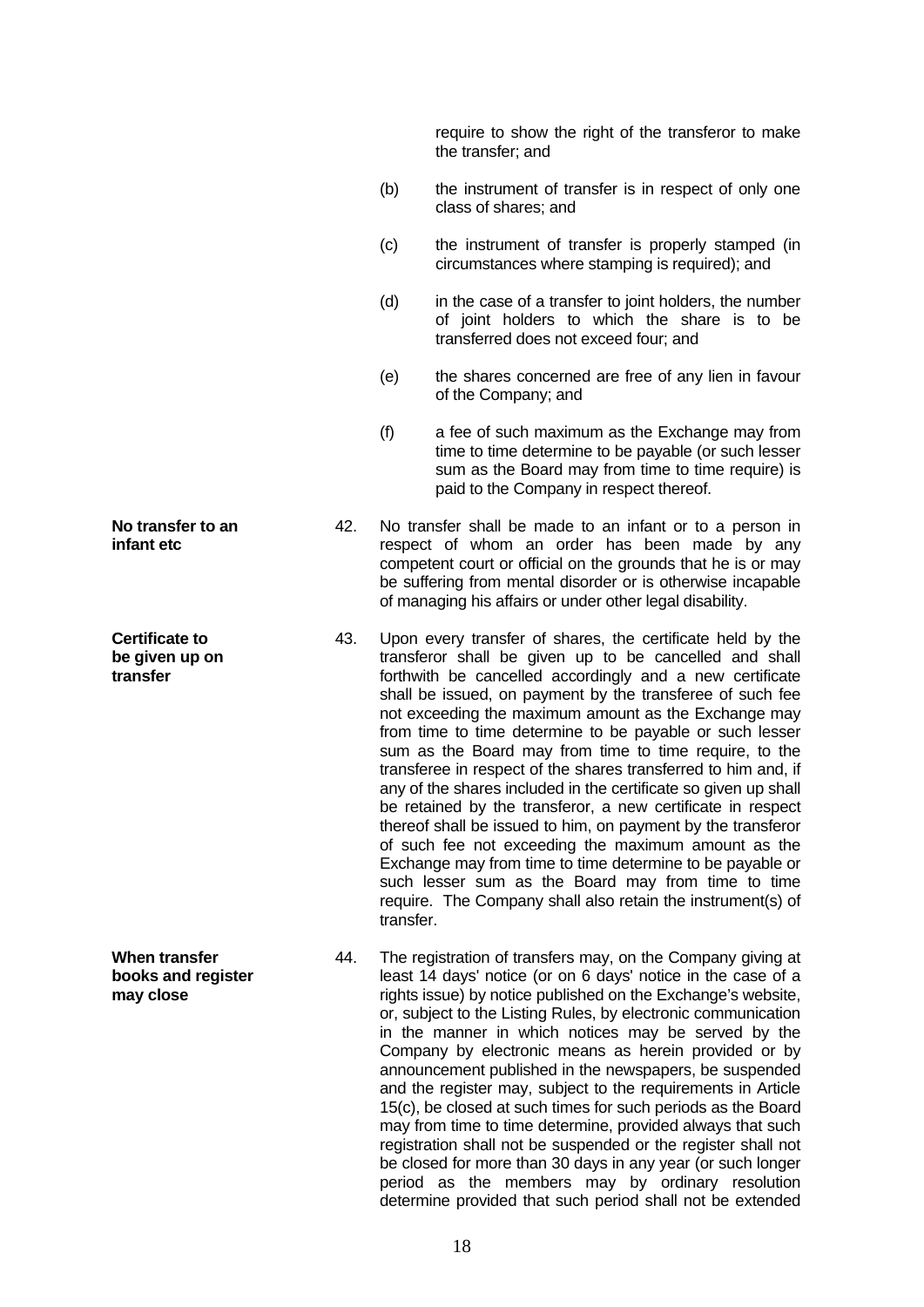beyond 60 days in any year). In the event that there is an alteration of book closure dates, the Company shall give at least 5 business days' notice before the announced closure, or the new closure, whichever is earlier. If, however, there are exceptional circumstances (e.g. during a Number 8 or higher typhoon signal and black rainstorm warning) that render the giving of such publication of announcement impossible, the Company shall comply with these requirements as soon as practicable.

#### **Transmission of Shares**

- 45. In the case of the death of a member, the survivor or survivors where the deceased was a joint holder, and the legal personal representatives of the deceased where he was a sole holder, shall be the only persons recognised by the Company as having any title to his interest in the shares; but nothing herein contained shall release the estate of a deceased holder (whether sole or joint) from any liability in respect of any share solely or jointly held by him.
	- 46. Any person becoming entitled to a share in consequence of the death or bankruptcy or winding-up of a member may, upon such evidence as to his title being produced as may from time to time be required by the Board and subject as hereinafter provided, either be registered himself as holder of the share or elect to have some other person nominated by him registered as the transferee thereof.
	- 47. If the person so becoming entitled shall elect to be registered himself, he shall deliver or send to the Company a notice in writing signed by him stating that he so elects. If he shall elect to have his nominee registered he shall testify his election by executing in favour of his nominee a transfer of such share. All the limitations, restrictions and provisions of these Articles relating to the right to transfer and the registration of transfers of shares shall be applicable to any such notice or transfer as aforesaid as if the death or bankruptcy or winding-up of the member had not occurred and the notice or transfer were a transfer executed by such member.
	- 48. A person becoming entitled to a share by reason of the death or bankruptcy or winding-up of the holder shall be entitled to the same dividends and other advantages to which he would be entitled if he were the registered holder of the share. However, the Board may, if it thinks fit, withhold the payment of any dividend payable or other advantages in respect of such share until such person shall become the registered holder of the share or shall have effectually transferred such share, but, subject to the requirements of Article 86 being met, such a person may vote at meetings.

**Registration of personal representatives and trustee in bankruptcy Notice of election to be registered/ Registration of nominee**

**Death of registered holder or of joint holder of shares**

**Retention of dividends, etc., until transfer or transmission of shares of a deceased or bankrupt member**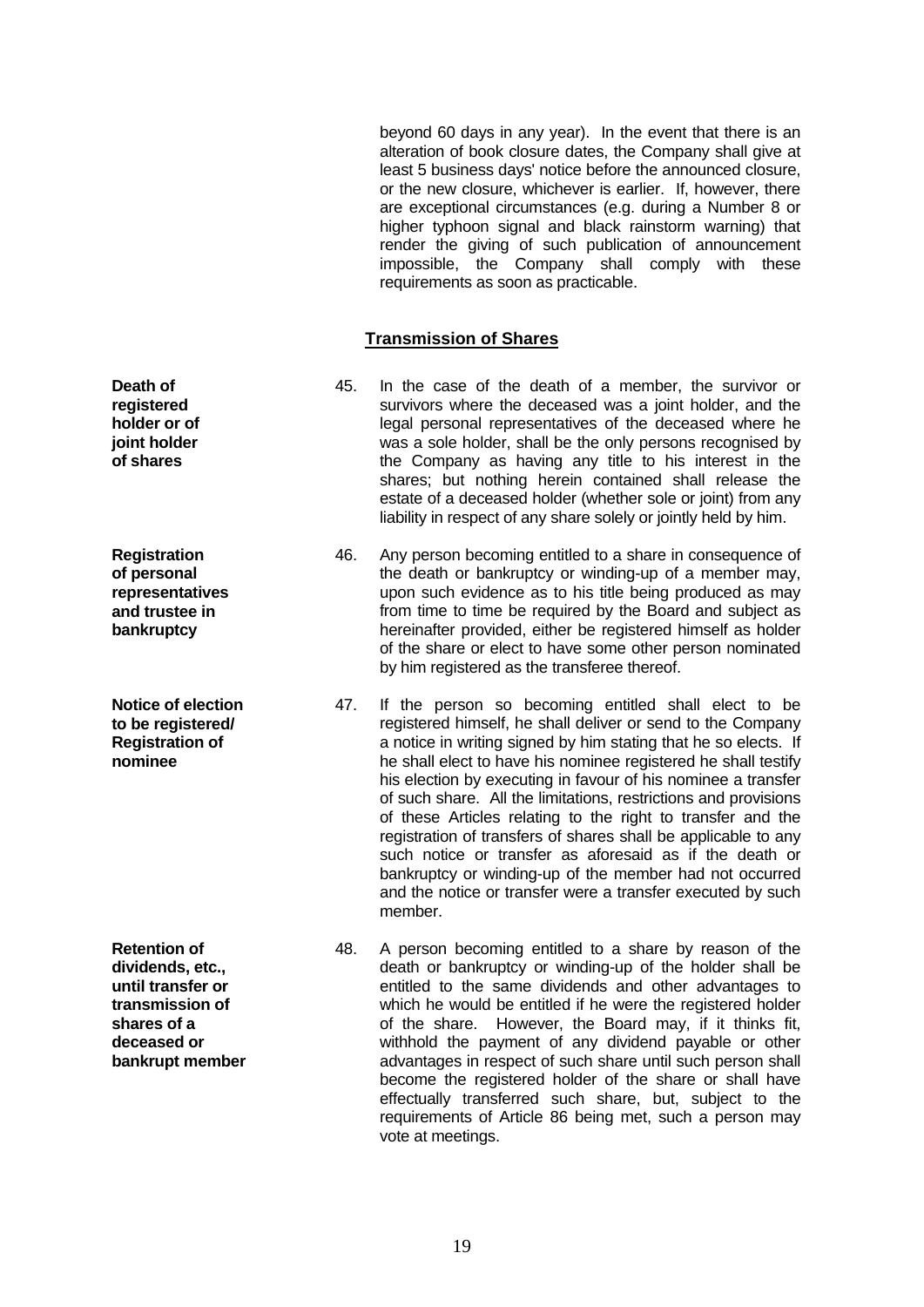# **Forfeiture of Shares**

| If call or<br>instalment not<br>paid notice may<br>be given       | 49. | If a member fails to pay any call or instalment of a call on<br>the day appointed for payment thereof, the Board may, at<br>any time during such time as any part thereof remains<br>unpaid, without prejudice to the provisions of Article 33,<br>serve a notice on him requiring payment of so much of the<br>call or instalment as is unpaid, together with any interest<br>which may have accrued and which may still accrue up to<br>the date of actual payment.                                                                                                                                                          |
|-------------------------------------------------------------------|-----|--------------------------------------------------------------------------------------------------------------------------------------------------------------------------------------------------------------------------------------------------------------------------------------------------------------------------------------------------------------------------------------------------------------------------------------------------------------------------------------------------------------------------------------------------------------------------------------------------------------------------------|
| Form of notice                                                    | 50. | The notice shall name a further day (not earlier than the<br>expiration of 14 days from the date of service of the notice)<br>on or before which, and the place where, the payment<br>required by the notice is to be made, and shall state that in<br>the event of non-payment at or before the time and at the<br>place appointed, the shares in respect of which the call was<br>made or instalment is unpaid will be liable to be forfeited.<br>The Board may accept a surrender of any share liable to be<br>forfeited hereunder and in such case, references in these<br>Articles to forfeiture shall include surrender. |
| If notice not<br>complied with<br>shares may be<br>forfeited      | 51. | If the requirements of any such notice as aforesaid are not<br>complied with, any share in respect of which the notice has<br>been given may at any time thereafter, before the payment<br>required by the notice has been made, be forfeited by a<br>resolution of the Board to that effect. Such forfeiture shall<br>include all dividends and bonuses declared in respect of the<br>forfeited share, and not actually paid before the forfeiture.                                                                                                                                                                           |
| <b>Forfeited shares</b><br>to be deemed<br>property of<br>Company | 52. | Any share so forfeited shall be deemed to be the property of<br>the Company, and may be re-allotted sold or otherwise<br>disposed of on such terms and in such manner as the<br>Board thinks fit and at any time before a re-allotment, sale<br>or disposition the forfeiture may be cancelled by the Board<br>on such terms as it thinks fit.                                                                                                                                                                                                                                                                                 |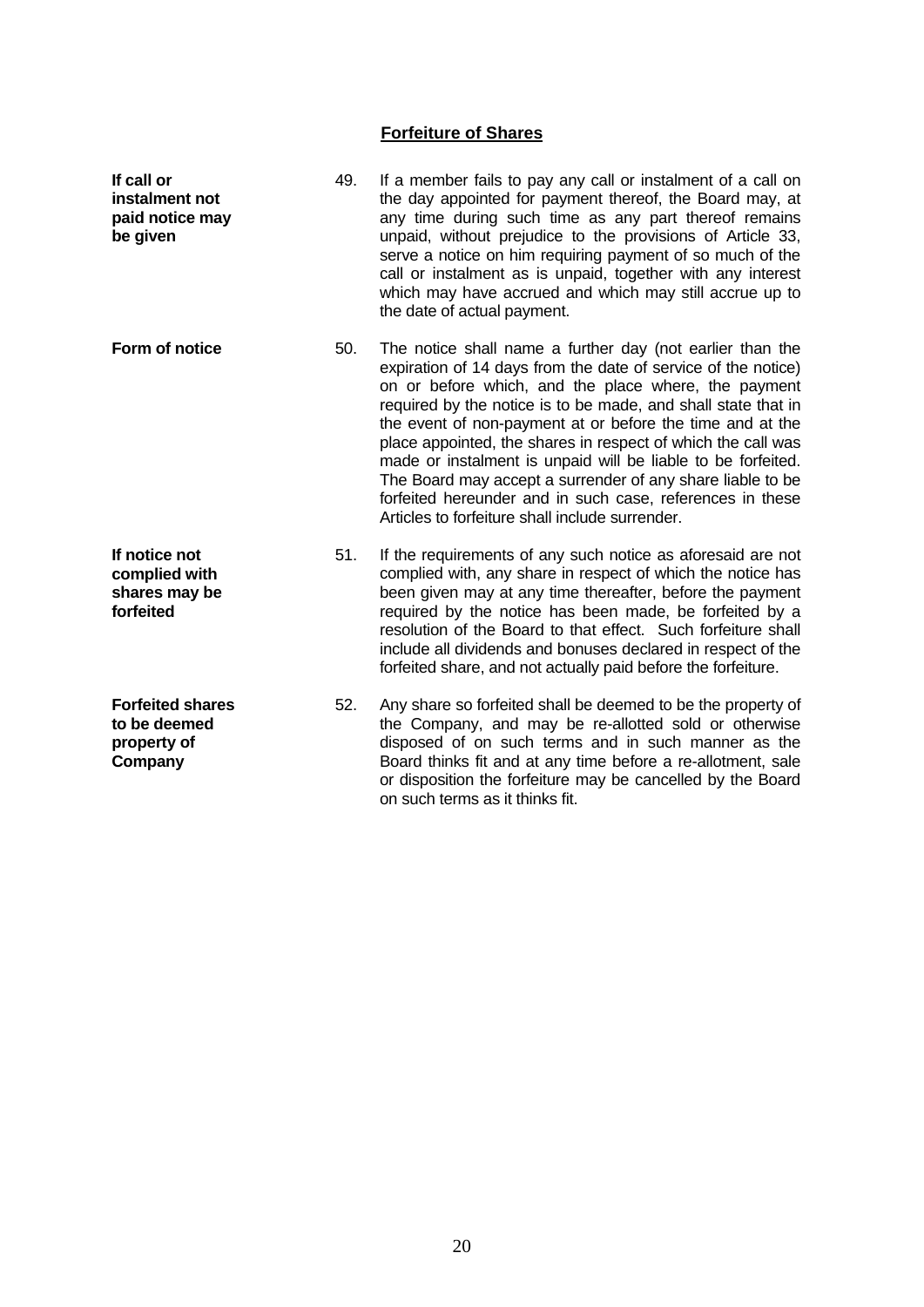| Arrears to be<br>paid<br>notwithstanding<br>forfeiture | 53. | A person whose shares have been forfeited shall cease to<br>be a member in respect of the forfeited shares but shall,<br>notwithstanding, remain liable to pay to the Company all<br>moneys which, at the date of forfeiture, were payable by him<br>to the Company in respect of the shares, together with (if<br>the Board shall in its discretion so require) interest thereon<br>from the date of forfeiture until payment at such rate not<br>exceeding 15% per annum as the Board may prescribe,<br>and the Board may enforce the payment thereof if it thinks<br>fit, and without any deduction or allowance for the value of<br>the shares forfeited, at the date of forfeiture.<br>For the<br>purposes of this Article any sum which, by the terms of<br>issue of a share, is payable thereon at a fixed time which is<br>subsequent to the date of forfeiture, whether on account of<br>the nominal value of the share or by way of premium, shall<br>notwithstanding that time has not yet arrived, be deemed to<br>be payable at the date of forfeiture, and the same shall<br>become due and payable immediately upon the forfeiture,<br>but interest thereon shall only be payable in respect of any<br>period between the said fixed time and the date of actual<br>payment. |
|--------------------------------------------------------|-----|---------------------------------------------------------------------------------------------------------------------------------------------------------------------------------------------------------------------------------------------------------------------------------------------------------------------------------------------------------------------------------------------------------------------------------------------------------------------------------------------------------------------------------------------------------------------------------------------------------------------------------------------------------------------------------------------------------------------------------------------------------------------------------------------------------------------------------------------------------------------------------------------------------------------------------------------------------------------------------------------------------------------------------------------------------------------------------------------------------------------------------------------------------------------------------------------------------------------------------------------------------------------------------------------|
| <b>Evidence of</b><br>forfeiture                       | 54. | A statutory declaration in writing that the declarant is a<br>Director or Secretary of the Company, and that a share in<br>the Company has been duly forfeited on a date stated in the<br>declaration, shall be conclusive evidence of the facts therein<br>stated as against all persons claiming to be entitled to the<br>share. The Company may receive the consideration, if any,<br>given for the share on any re-allotment, sale or disposition<br>thereof and the Board may authorise any person to execute<br>a letter of re-allotment or transfer the share in favour of the<br>person to whom the share is re-allotted, sold or disposed of<br>and he shall thereupon be registered as the holder of the<br>share, and shall not be bound to see to the application of<br>the subscription or purchase money, if any, nor shall his title<br>to the share be affected by any irregularity or invalidity in<br>the proceedings in reference to the forfeiture, re-allotment,<br>sale or other disposal of the share.                                                                                                                                                                                                                                                               |
| <b>Notice after</b><br>forfeiture                      | 55. | When any share shall have been forfeited, notice of the<br>forfeiture shall be given to the member in whose name it<br>stood immediately prior to the forfeiture, and an entry of the<br>forfeiture, with the date thereof, shall forthwith be made in<br>the register. Notwithstanding the above, no forfeiture shall<br>be in any manner invalidated by any omission or neglect to<br>give such notice as aforesaid.                                                                                                                                                                                                                                                                                                                                                                                                                                                                                                                                                                                                                                                                                                                                                                                                                                                                      |
| Power to redeem<br>forfeited shares                    | 56. | Notwithstanding any such forfeiture as aforesaid, the Board<br>may at any time, before any share so forfeited shall have<br>been re-allotted, sold, or otherwise disposed of, permit the<br>share forfeited to be redeemed upon the terms of payment<br>of all calls and interest due upon and expenses incurred in<br>respect of the share, and upon such further terms (if any) as<br>they think fit.                                                                                                                                                                                                                                                                                                                                                                                                                                                                                                                                                                                                                                                                                                                                                                                                                                                                                     |
| <b>Forfeiture not</b><br>to prejudice<br>Company's     | 57. | The forfeiture of a share shall not prejudice the right of the<br>Company to any call already made or instalment payable<br>thereon.                                                                                                                                                                                                                                                                                                                                                                                                                                                                                                                                                                                                                                                                                                                                                                                                                                                                                                                                                                                                                                                                                                                                                        |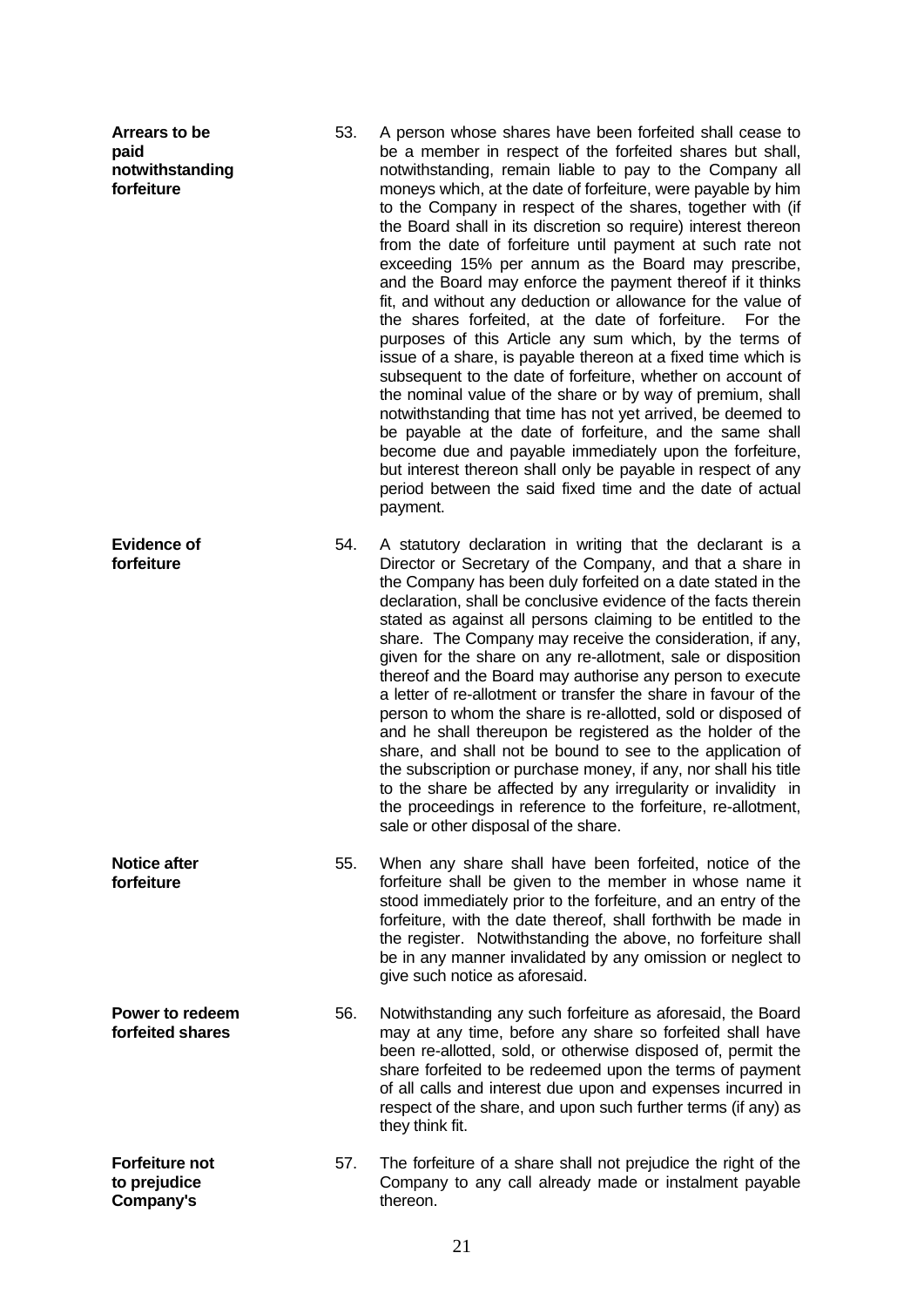| right to call or<br>instalment                                      |     |                                                                                                                                                                                                                                                                                                                                                                                                                                                                                                                                                                                                                                                           |
|---------------------------------------------------------------------|-----|-----------------------------------------------------------------------------------------------------------------------------------------------------------------------------------------------------------------------------------------------------------------------------------------------------------------------------------------------------------------------------------------------------------------------------------------------------------------------------------------------------------------------------------------------------------------------------------------------------------------------------------------------------------|
| <b>Forfeiture for</b><br>non-payment of<br>any sum due on<br>shares | 58. | The provisions of these Articles as to forfeiture shall apply in<br>the case of non-payment of any sum which, by the terms of<br>issue of a share, becomes payable at a fixed time, whether<br>on account of the nominal value of the share or by way of<br>premium, as if the same had been payable by virtue of a call<br>duly made and notified.                                                                                                                                                                                                                                                                                                       |
|                                                                     |     | <b>Stock</b>                                                                                                                                                                                                                                                                                                                                                                                                                                                                                                                                                                                                                                              |
| <b>Power to convert</b><br>into stock                               | 59. | Subject to the Companies Law, the Company may by<br>ordinary resolution convert any fully paid up shares into<br>stock, and may from time to time by like resolution<br>re-convert any stock into fully paid up shares of any<br>denomination.                                                                                                                                                                                                                                                                                                                                                                                                            |
| <b>Transfer of stock</b>                                            | 60. | The holders of stock may transfer the same or any part<br>thereof in the same manner, and subject to the same<br>regulations as and subject to which the shares from which<br>the stock arose might prior to conversion have been<br>transferred or as near thereto as circumstances admit, but<br>the Board may from time to time, if it thinks fit, fix the<br>minimum amount of stock transferable and restrict or forbid<br>the transfer of fractions of that minimum, but so that such<br>minimum shall not exceed the nominal amount of the<br>shares from which the stock arose. No warrants to bearer<br>shall be issued in respect of any stock. |
| <b>Rights of</b><br><b>stockholders</b>                             | 61. | The holders of stock shall, according to the amount of the<br>stock held by them, have the same rights, privileges and<br>advantages as regards dividends, participation in assets on<br>a winding up, voting at meetings, and other matters, as if<br>they held the shares from which the stock arose, but no<br>such privilege or advantage (except participation in the<br>dividends and profits of the Company) shall be conferred by<br>an amount of stock which would not, if existing in shares,<br>have conferred such privilege or advantage.                                                                                                    |
| Interpretation                                                      | 62. | Such of the provisions of these Articles as are applicable to<br>paid up shares shall apply to stock, and the words "share"<br>and "shareholder" therein shall include "stock"<br>and<br>"stockholder".                                                                                                                                                                                                                                                                                                                                                                                                                                                   |
|                                                                     |     | <b>Alteration of Capital</b>                                                                                                                                                                                                                                                                                                                                                                                                                                                                                                                                                                                                                              |
|                                                                     | 63. | The Company may from time to time by ordinary<br>(a)<br>resolution:                                                                                                                                                                                                                                                                                                                                                                                                                                                                                                                                                                                       |
| <b>Consolidation and</b><br>division of capital<br>and sub-division |     | (i)<br>consolidate and divide all or any of its<br>share capital into shares of larger amount<br>than its existing shares. On any                                                                                                                                                                                                                                                                                                                                                                                                                                                                                                                         |

**and cancellation**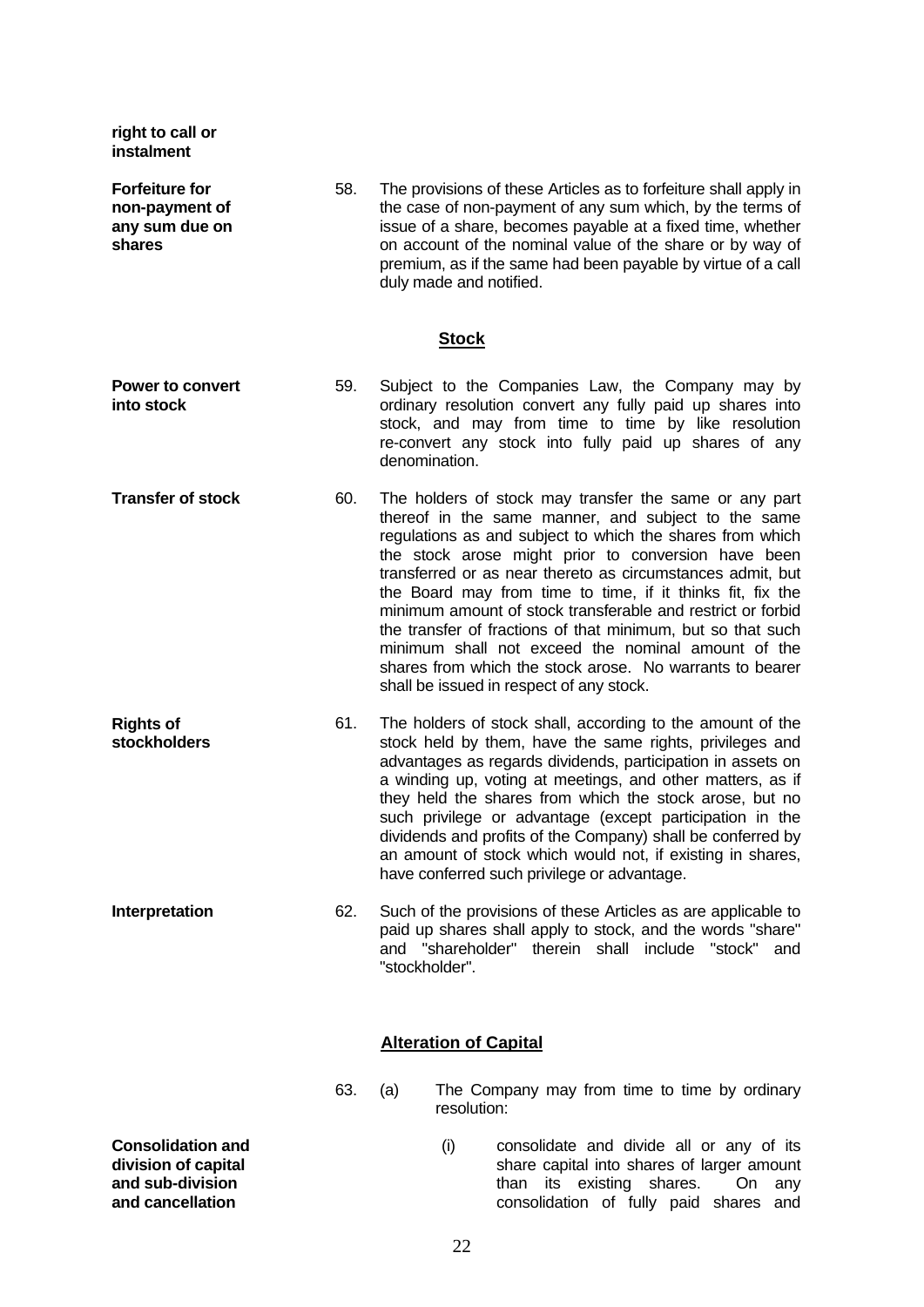**of shares of shares division into shares of larger amount, the** Board may settle any difficulty which may arise as it thinks expedient and in particular (but without prejudice to the generality of the foregoing) may as between the holders of shares to be consolidated determine which particular shares are to be consolidated into each consolidated share, and if it shall happen that any person shall become entitled to fractions of a consolidated share or shares, such fractions may be sold by some person appointed by the Board for that purpose and the person so appointed may transfer the shares so sold to the purchaser thereof and the validity of such transfer shall not be questioned, and so that the net proceeds of such sale (after deduction of the expenses of such sale) may either be distributed among the persons who would otherwise be entitled to a fraction or fractions of a consolidated share or shares rateably in accordance with their rights and interests or may be paid to the Company for the Company's benefit;

- (ii) cancel any shares which at the date of the passing of the resolution have not been taken or agreed to be taken by any person, and diminish the amount of its share capital by the amount of the shares so cancelled subject to the provisions of the Law; and
- (iii) sub-divide its shares or any of them into shares of smaller amount than is fixed by the Memorandum of Association of the Company, subject nevertheless to the provisions of the Law, and so that the resolution whereby any share is sub-divided may determine that, as between the holders of the shares resulting from such sub-division, one or more of the shares may have any such preferred or other special rights, over, or may have such deferred rights or be subject to any such restrictions as compared with the others as the Company has power to attach to unissued or new shares.
- (b) The Company may by special resolution reduce its share capital or any capital redemption reserve in any manner authorised and subject to any conditions prescribed by the Law.

**Reduction of capital**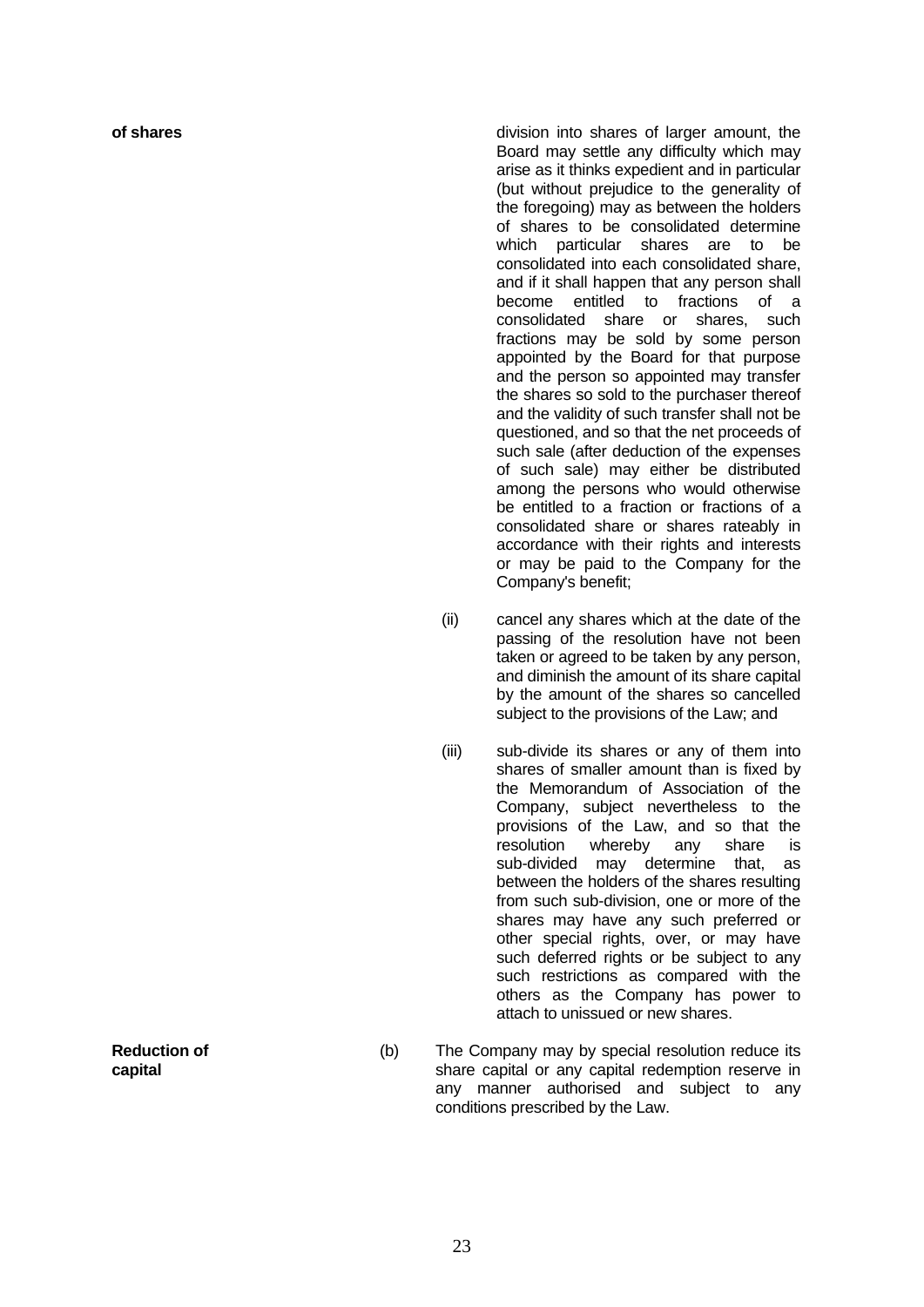# **Borrowing Powers**

| <b>Power to borrow</b>                                 | 64. |                                                                                                                                                                                                                                                                                                                          | The Board may from time to time at its discretion exercise<br>all the powers of the Company to raise or borrow or to<br>secure the payment of any sum or sums of money for the<br>purposes of the Company and to mortgage or charge its<br>undertaking, property and assets (present and future) and<br>uncalled capital or any part thereof.                                                                       |
|--------------------------------------------------------|-----|--------------------------------------------------------------------------------------------------------------------------------------------------------------------------------------------------------------------------------------------------------------------------------------------------------------------------|---------------------------------------------------------------------------------------------------------------------------------------------------------------------------------------------------------------------------------------------------------------------------------------------------------------------------------------------------------------------------------------------------------------------|
| <b>Conditions on</b><br>which money may<br>be borrowed | 65. |                                                                                                                                                                                                                                                                                                                          | The Board may raise or secure the payment or repayment<br>of such sum or sums in such manner and upon such terms<br>and conditions in all respects as it thinks fit and, in<br>particular, by the issue of debentures, debenture stock,<br>bonds or other securities of the Company, whether outright<br>or as collateral security for any debts, liability or obligations<br>of the Company or of any third party. |
| <b>Assignment</b>                                      | 66. | Debentures, debenture stock, bonds and other securities<br>may be made assignable free from any equities between<br>the Company and the person to whom the same may be<br>issued.                                                                                                                                        |                                                                                                                                                                                                                                                                                                                                                                                                                     |
| <b>Special privileges</b>                              | 67. | Any debentures, debenture stock, bonds or other securities<br>may be issued at a discount, premium or otherwise and with<br>any special privileges as to redemption, surrender,<br>drawings, allotment of shares, attending and voting at<br>general meetings of the Company, appointment of Directors<br>and otherwise. |                                                                                                                                                                                                                                                                                                                                                                                                                     |
| <b>Register of</b><br>charges to be<br>kept            | 68. | (a)                                                                                                                                                                                                                                                                                                                      | The Board shall cause a proper register to be kept,<br>in accordance with the provisions of the Law, of all<br>mortgages and charges specifically affecting the<br>property of the Company and shall duly comply with<br>the requirements of the Law in regard to the<br>registration of mortgages and charges therein<br>specified and otherwise.                                                                  |
| <b>Register of</b><br>debentures or<br>debenture stock |     | (b)                                                                                                                                                                                                                                                                                                                      | If the Company issues debentures or debenture<br>stock (whether as part of a series or as individual<br>instruments) not transferable by delivery, the Board<br>shall cause a proper register to be kept of the<br>holders of such debentures.                                                                                                                                                                      |
| Mortgage of<br>uncalled capital                        | 69. |                                                                                                                                                                                                                                                                                                                          | Where any uncalled capital of the Company is charged, all<br>persons taking any subsequent charge thereon shall take<br>the same subject to such prior charge, and shall not be<br>entitled, by notice of to the members or otherwise, to obtain<br>priority over such prior charge.                                                                                                                                |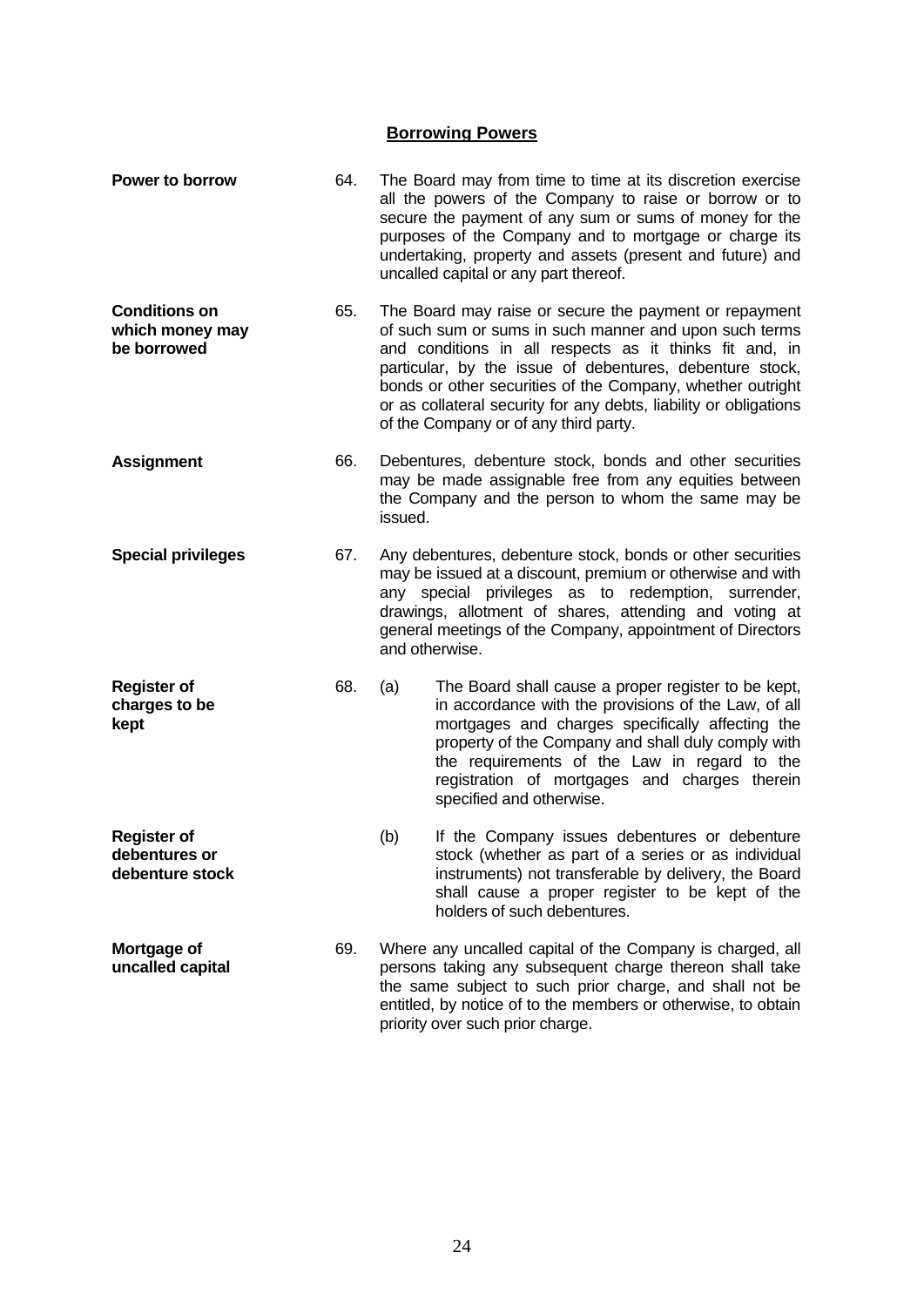## **General Meetings**

- 70. The Company shall in each year hold a general meeting as its annual general meeting in addition to any other meeting in that year and shall specify the meeting as such in the notices calling it; and not more than 15 months shall elapse (or such longer period as the Exchange may authorise) between the date of one annual general meeting of the Company and that of the next. So as long as the first annual general meeting of the Company is held within 18 months of its incorporation, it need not be held in the year of its incorporation. The annual general meeting shall be held at such time and place as the Board shall appoint.
	- 71. All general meetings other than annual general meetings shall be called extraordinary general meetings.
	- 72. The Board may, whenever it thinks fit, convene an extraordinary general meeting. General meetings shall also be convened on the written requisition of any two or more members of the Company deposited at the principal place of business of the Company in Hong Kong or, in the event the Company ceases to have such a principal place of business, the registered office specifying the objects of the meeting and signed by the requisitionists, provided that such requisitionists held as at the date of deposit of the requisition not less than one-tenth of the paid up capital of the Company which carries the right of voting at general meetings of the Company. General meetings may also be convened on the written requisition of any one member of the Company which is a recognised clearing house (or its nominee(s)) deposited at the principal place of business of the Company in Hong Kong or, in the event the Company ceases to have such a principal place of business, the registered office specifying the objects of the meeting and signed by the requisitionist, provided that such requisitionist held as at the date of deposit of the requisition not less than one-tenth of the paid up capital of the Company which carries the right of voting at general meetings of the Company. If the Board does not within 21 days from the date of deposit of the requisition proceed duly to convene the meeting to be held within a further 21 days, the requisitionist(s) themselves or any of them representing more than one-half of the total voting rights of all of them, may convene the general meeting in the same manner, as nearly as possible, as that in which meetings may be convened by the Board provided that any meeting so convened shall not be held after the expiration of three months from the date of deposit of the requisition, and all reasonable expenses incurred by the requisitionist(s) as a result of the failure of the Board shall be reimbursed to them by the Company.

**Notice of meetings** 73. (a) An annual general meeting and any extraordinary general meeting called for the passing of a special resolution shall be called by not less than 21 days' notice in writing and any other extraordinary general

**Extraordinary general meeting**

**When annual general meeting to be held**

**Convening of extraordinary general meeting**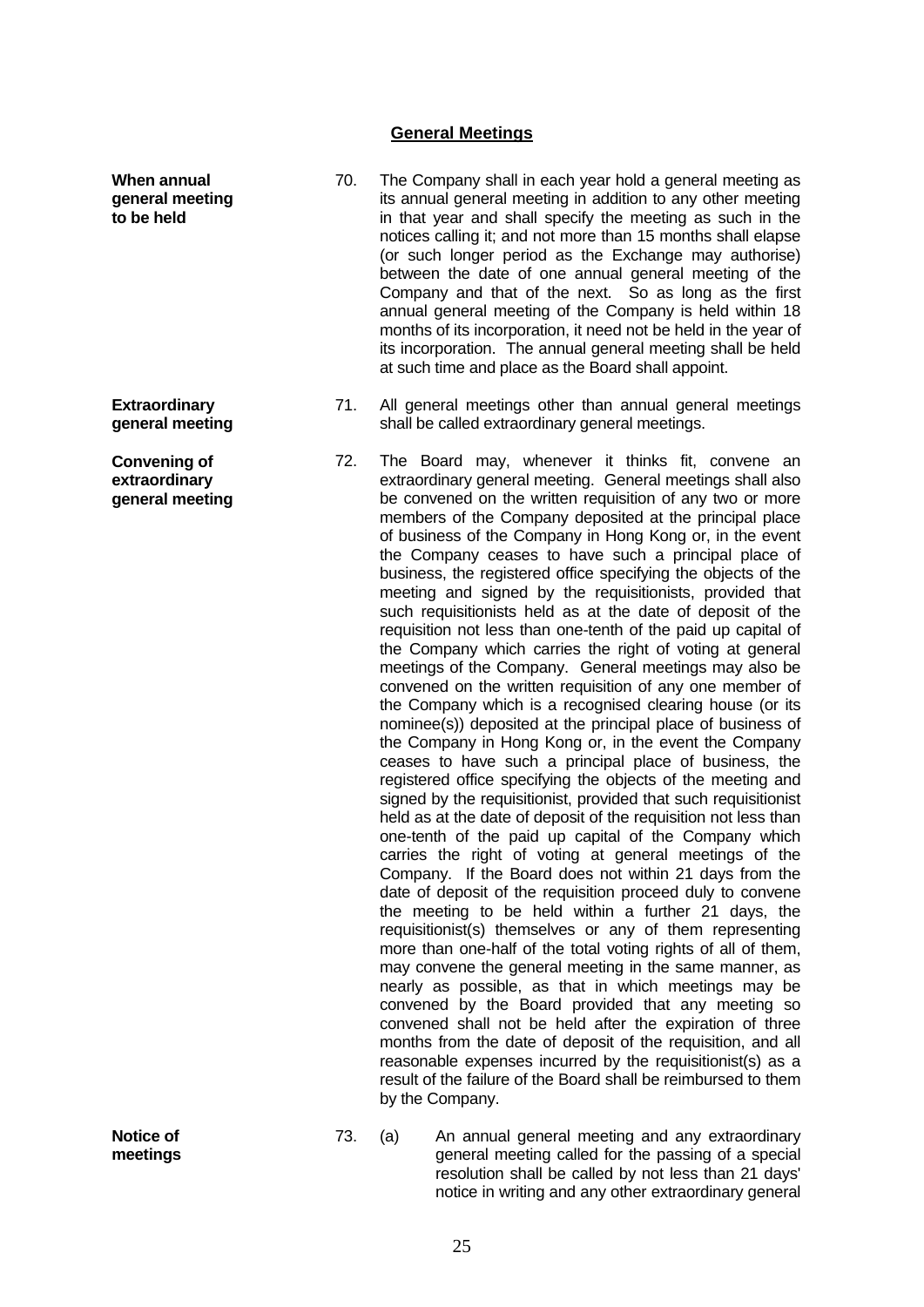meeting shall be called by not less than 14 days' notice in writing. Subject to the requirement under the Listing Rules, the notice shall be inclusive of the day on which it is served or deemed to be served and of the day for which it is given, and shall specify the time, place, and agenda of the meeting, particulars of the resolutions to be considered at the meeting and in the case of special business (as defined in Article 75) the general nature of that business. The notice convening an annual general meeting shall specify the meeting as such, and the notice convening a meeting to pass a special resolution shall specify the intention to propose the resolution as a special resolution. Notice of every general meeting shall be given to the Auditors and to all members other than such as, under the provisions hereof or the terms of issue of the shares they hold, are not entitled to receive such notice from the Company.

- (b) Notwithstanding that a meeting of the Company is called by shorter notice than that referred to in paragraph (a) hereof, it shall be deemed to have been duly called if it is so agreed:
	- $(i)$  in the case of a meeting called as an annual general meeting, by all the members of the Company entitled to attend and vote thereat or their proxies; and
	- (ii) in the case of any other meeting, by a majority in number of the members having a right to attend and vote at the meeting, being a majority together holding not less than 95% in nominal value of the shares giving that right.
- (c) There shall appear with reasonable prominence in every notice of general meetings of the Company a statement that a member entitled to attend and vote is entitled to appoint a proxy to attend and vote instead of him and that a proxy need not be a member of the Company.
- 74. (a) The accidental omission to give any such notice to, or the non-receipt of any such notice by, any person entitled to receive notice shall not invalidate any resolution passed or any proceeding at any such meeting.
	- (b) In cases where instruments of proxy are sent out with notices, the accidental omission to send such instrument of proxy to, or the non-receipt of such instrument of proxy by, any person entitled to receive notice shall not invalidate any resolution passed or any proceeding at any such meeting.

**Omission to give notice/instrument of proxy**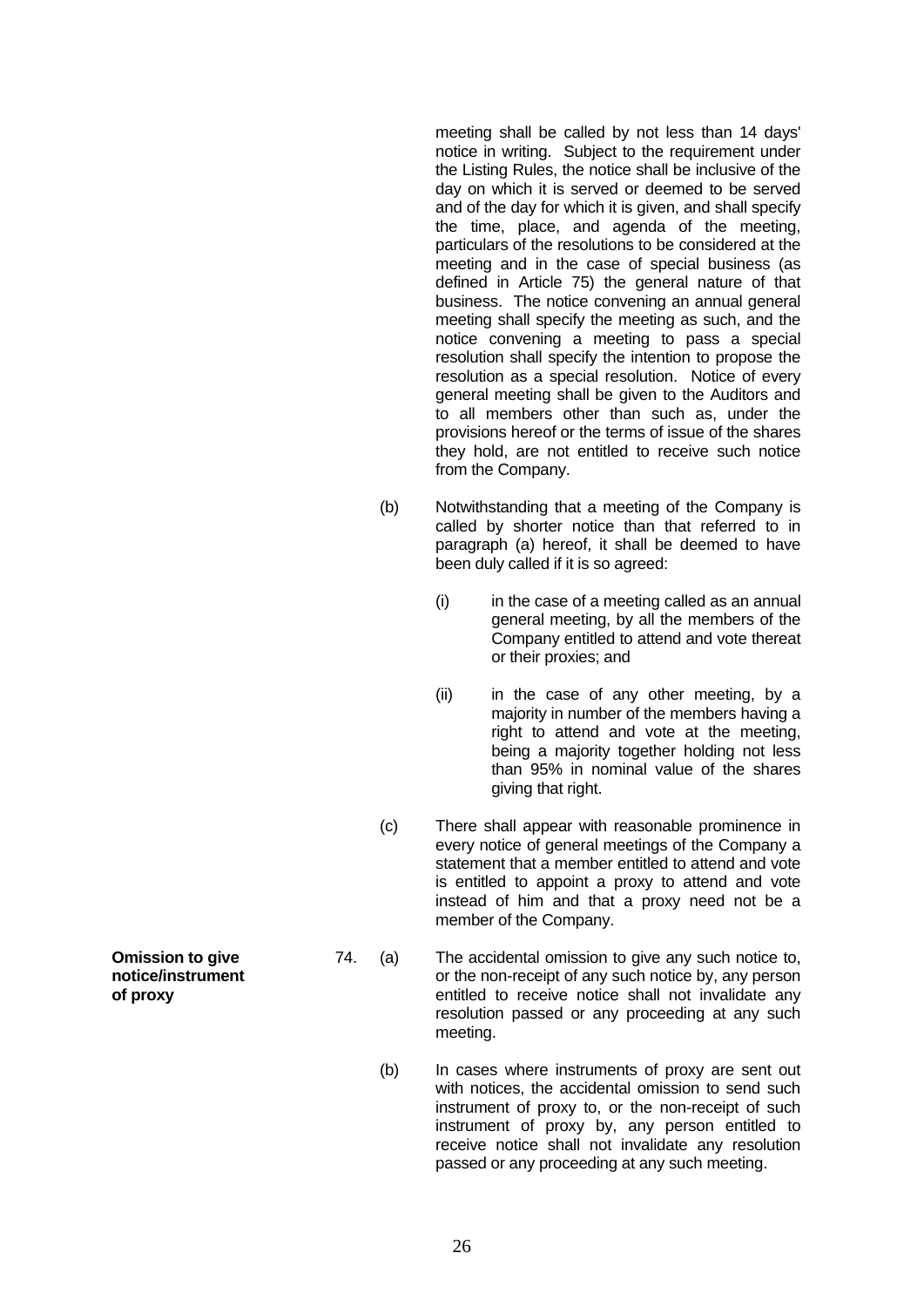## **Proceedings at General Meetings**

| <b>Special business</b>                                                                    | 75. | All business shall be deemed special that is transacted at<br>an extraordinary general meeting and also all business shall<br>be deemed special that is transacted at an annual general<br>meeting with the exception of the following, which shall be<br>deemed ordinary business:                                                                                                                                                                                                                                        |                                                                                                                                                                                                                                                                                                                                                                                                                                                               |
|--------------------------------------------------------------------------------------------|-----|----------------------------------------------------------------------------------------------------------------------------------------------------------------------------------------------------------------------------------------------------------------------------------------------------------------------------------------------------------------------------------------------------------------------------------------------------------------------------------------------------------------------------|---------------------------------------------------------------------------------------------------------------------------------------------------------------------------------------------------------------------------------------------------------------------------------------------------------------------------------------------------------------------------------------------------------------------------------------------------------------|
|                                                                                            |     | (a)                                                                                                                                                                                                                                                                                                                                                                                                                                                                                                                        | the declaration and sanctioning of dividends;                                                                                                                                                                                                                                                                                                                                                                                                                 |
|                                                                                            |     | (b)                                                                                                                                                                                                                                                                                                                                                                                                                                                                                                                        | the consideration and adoption of the accounts and<br>balance sheets and the reports of the Directors and<br>Auditors and other documents required to be<br>annexed to the balance sheet;                                                                                                                                                                                                                                                                     |
|                                                                                            |     | (c)                                                                                                                                                                                                                                                                                                                                                                                                                                                                                                                        | the election of Directors in place of those retiring;                                                                                                                                                                                                                                                                                                                                                                                                         |
|                                                                                            |     | (d)                                                                                                                                                                                                                                                                                                                                                                                                                                                                                                                        | the appointment of Auditors;                                                                                                                                                                                                                                                                                                                                                                                                                                  |
|                                                                                            |     | (e)                                                                                                                                                                                                                                                                                                                                                                                                                                                                                                                        | the fixing of, or the determining of the method of<br>fixing of, the remuneration of the Directors and of<br>the Auditors;                                                                                                                                                                                                                                                                                                                                    |
|                                                                                            |     | (f)                                                                                                                                                                                                                                                                                                                                                                                                                                                                                                                        | the granting of any mandate or authority to the<br>Directors to offer, allot, grant options over, or<br>otherwise dispose of the unissued shares of the<br>Company representing not more than 20% (or such<br>other percentage as may from time to time be<br>specified in the Listing Rules) in nominal value of its<br>then existing issued share capital and the number of<br>any securities repurchased pursuant to paragraph<br>(g) of this Article; and |
|                                                                                            |     | (g)                                                                                                                                                                                                                                                                                                                                                                                                                                                                                                                        | the granting of any mandate or authority to the<br>Directors to repurchase securities of the Company.                                                                                                                                                                                                                                                                                                                                                         |
| Quorum                                                                                     | 76. | For all purposes the quorum for a general meeting shall be<br>two members present in person (or in the case of a<br>corporation, by its duly authorised representative) or by<br>proxy provided always that if the Company has only one<br>member of record the quorum shall be that one member<br>present in person or by proxy. No business (except the<br>appointment of a Chairman) shall be transacted at any<br>general meeting unless the requisite quorum shall be<br>present at the commencement of the business. |                                                                                                                                                                                                                                                                                                                                                                                                                                                               |
| When if quorum<br>not present<br>meeting to be<br>dissolved and<br>when to be<br>adjourned | 77. |                                                                                                                                                                                                                                                                                                                                                                                                                                                                                                                            | If within 15 minutes from the time appointed for the meeting<br>a quorum is not present, the meeting, if convened upon the<br>requisition of members, shall be dissolved, but in any other<br>case it shall stand adjourned to the same day in the next<br>week and at such time and place as shall be decided by the<br>Board, and if at such adjourned meeting a quorum is not                                                                              |

present within 15 minutes from the time appointed for holding the meeting, the member or members present in person (or in the case of a corporation, by its duly authorised representative) or by proxy shall be a quorum and may transact the business for which the meeting was called.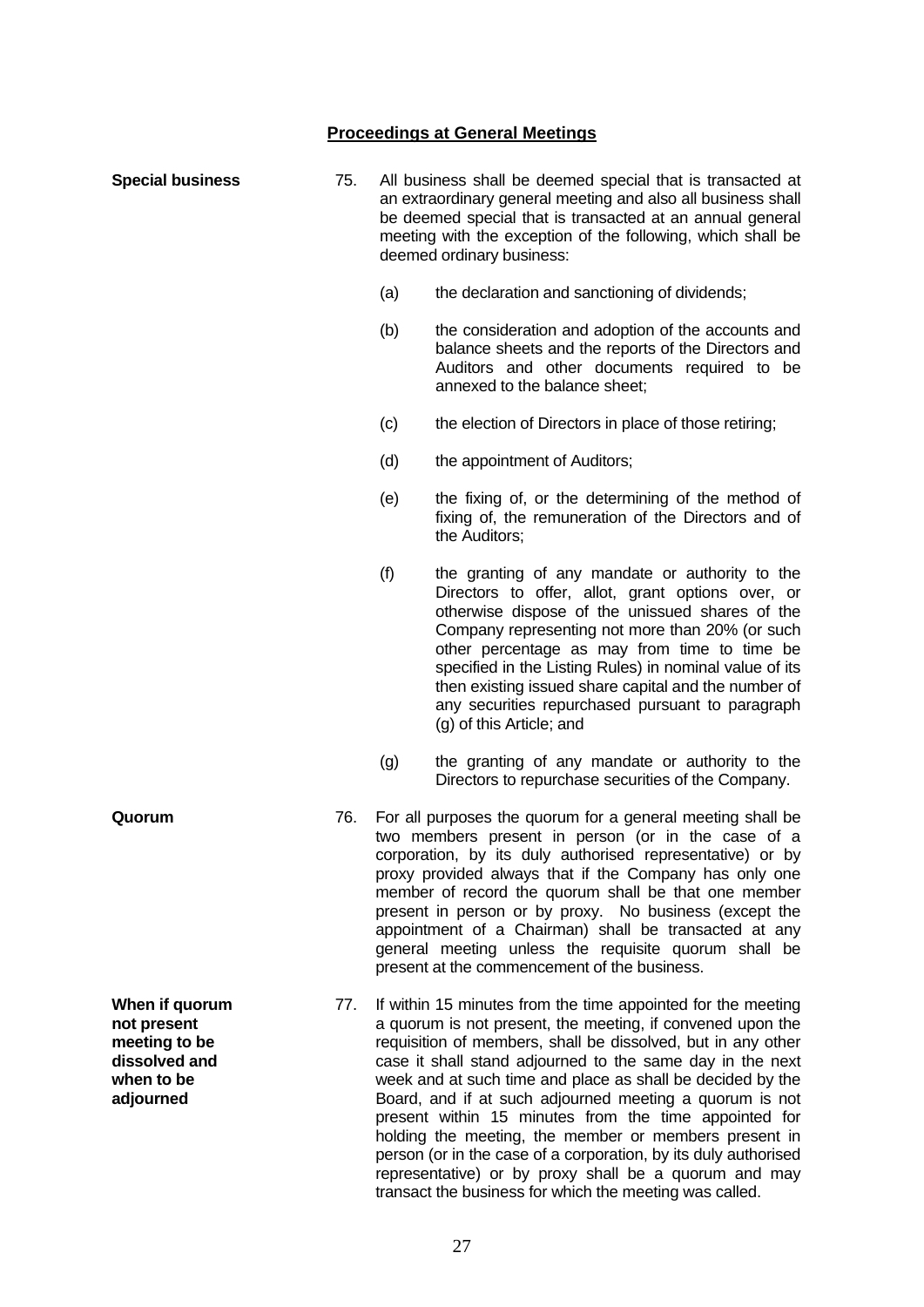| Chairman of<br>general meeting                                             | 78. |     | The Chairman shall take the chair at every general meeting,<br>or, if there be no such Chairman or, if at any general<br>meeting such Chairman shall not be present within 15<br>minutes after the time appointed for holding such meeting or<br>is unwilling to act, the Directors present shall choose<br>another Director as Chairman, and if no Director be present,<br>or if all the Directors present decline to take the chair, or if<br>the Chairman chosen shall retire from the chair, then the<br>members present (whether in person or represented by<br>proxy or duly authorised representative) shall choose one of<br>their own number to be Chairman.                                                                                                                                                                                                                                                                                               |
|----------------------------------------------------------------------------|-----|-----|---------------------------------------------------------------------------------------------------------------------------------------------------------------------------------------------------------------------------------------------------------------------------------------------------------------------------------------------------------------------------------------------------------------------------------------------------------------------------------------------------------------------------------------------------------------------------------------------------------------------------------------------------------------------------------------------------------------------------------------------------------------------------------------------------------------------------------------------------------------------------------------------------------------------------------------------------------------------|
| Power to adjourn<br>general<br>meeting/business<br>of adjourned<br>meeting | 79. |     | The Chairman may, with the consent of any general<br>meeting at which a quorum is present, and shall, if so<br>directed by the meeting, adjourn any meeting from time to<br>time and from place to place as the meeting shall<br>determine. Whenever a meeting is adjourned for 14 days or<br>more, at least seven clear days' notice, specifying the place,<br>the day and the hour of the adjourned meeting shall be<br>given in the same manner as in the case of an original<br>meeting but it shall not be necessary to specify in such<br>notice the nature of the business to be transacted at the<br>adjourned meeting. Save as aforesaid, no member shall be<br>entitled to any notice of an adjournment or of the business<br>to be transacted at any adjourned meeting. No business<br>shall be transacted at any adjourned meeting other than the<br>business which might have been transacted at the meeting<br>from which the adjournment took place. |
| <b>Voting by poll</b>                                                      | 80. |     | At any general meeting a resolution put to the vote of the<br>meeting shall be decided on a poll save that the Chairman<br>may, in good faith, allow a resolution which relates purely to<br>a procedural or administrative matter as prescribed under<br>the Listing Rules to be voted on by a show of hands.                                                                                                                                                                                                                                                                                                                                                                                                                                                                                                                                                                                                                                                      |
| <b>Poll</b>                                                                | 81. |     | A poll shall (subject as provided in Article 82 (b)) be taken in<br>such manner (including the use of ballot or voting papers or<br>tickets) and at such time and place, not being more than 30<br>days from the date of the meeting or adjourned meeting at<br>which the poll was taken as the Chairman directs.<br>No.<br>notice need be given of a poll not taken immediately. The<br>result of the poll shall be deemed to be the resolution of the<br>meeting at which the poll was taken.                                                                                                                                                                                                                                                                                                                                                                                                                                                                     |
| In what case poll<br>taken without<br>adjournment                          | 82. | (a) | Any poll on the election of a Chairman of a<br>meeting or question of adjournment shall be<br>decided at the meeting and without adjournment.                                                                                                                                                                                                                                                                                                                                                                                                                                                                                                                                                                                                                                                                                                                                                                                                                       |
|                                                                            |     | (b) | Where a resolution is voted on by a show of hands<br>as permitted under the Listing Rules, a declaration<br>by the Chairman that a resolution has been<br>carried, or carried unanimously, or by a particular<br>majority, or lost, and an entry to that effect in the<br>minute book of the Company shall be conclusive<br>evidence of that fact without proof of the number<br>or proportion of the votes recorded in favour of or<br>against such resolution.                                                                                                                                                                                                                                                                                                                                                                                                                                                                                                    |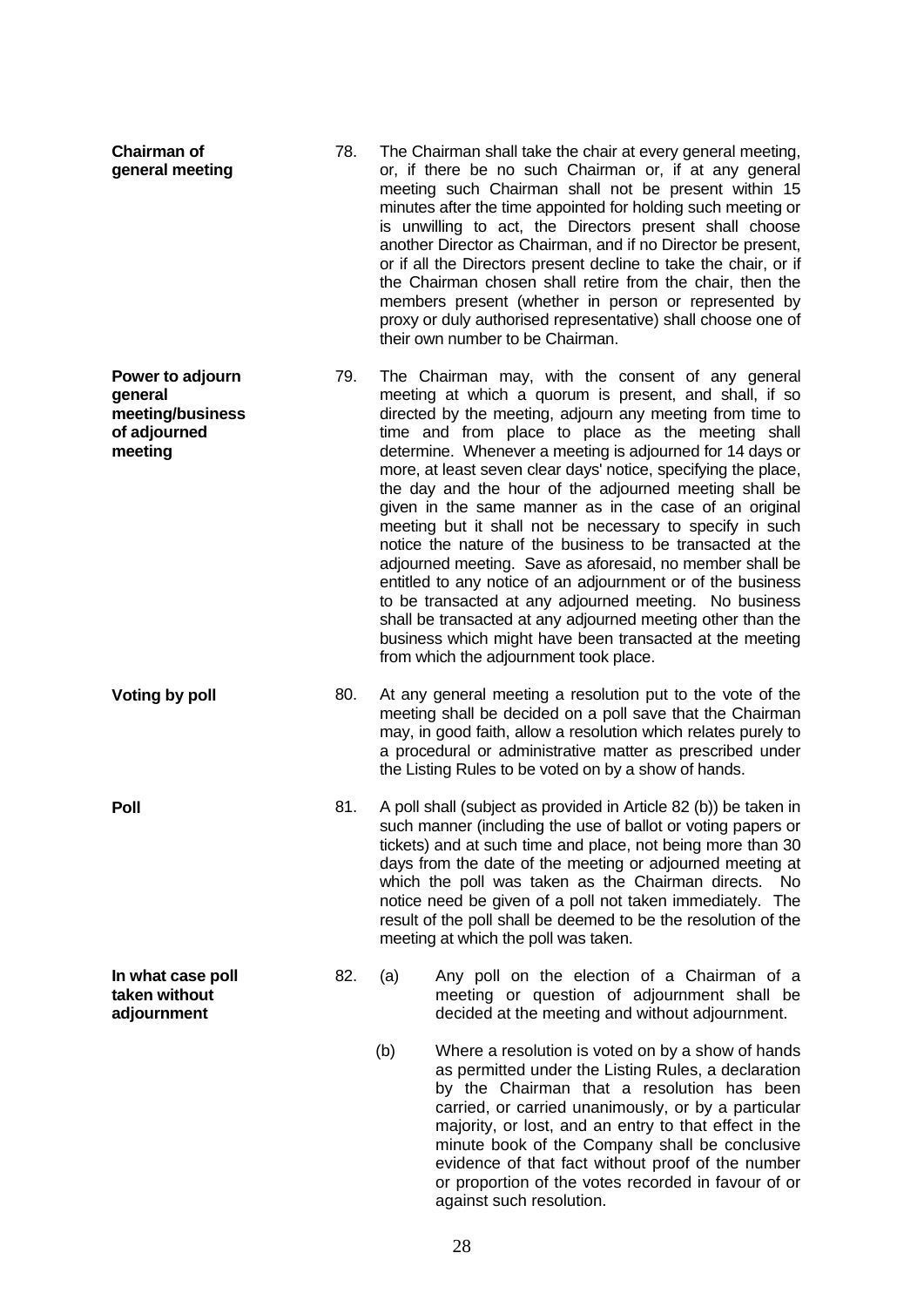**Chairman to have casting vote**

**Written resolutions**

required or demanded, shall be entitled to a second or casting vote. 84. A resolution in writing (in one or more counterparts), including a special resolution, signed by all members for the time being entitled to receive notice of and to attend and

83. In the case of an equality of votes, whether on a show of hands or on a poll, the Chairman of the meeting at which the show of hands takes place or at which the poll is

vote at general meetings (or being corporations by their duly appointed representatives) shall be as valid and effective as if the same had been passed at a general meeting of the Company duly convened and held. Any such resolution shall be deemed to have been passed at a meeting held on the date on which it was signed by the last member to sign.

## **Votes of Members**

- 85. (a) Subject to any special rights, privileges or restrictions as to voting for the time being attached to any class or classes of shares, at any general meeting where a show of hands is allowed, every member present in person (or, in the case of a member being a corporation, by its duly authorised representative) shall have one vote, and on a poll every member present in person (or, in the case of a member being a corporation, by its duly authorised representative) or by proxy shall have one vote for each share registered in his name in the register. On a poll a member entitled to more than one vote is under no obligation to cast all his votes in the same way. For the avoidance of doubt, where more than one proxy is appointed by a recognised clearing house (or its nominee(s)), each such proxy shall have one vote on a show of hands and is under no obligation to cast all his votes in the same way on a poll.
	- (b) Where any member is, under the Listing Rules, required to abstain from voting on any particular resolution or restricted to voting only for or only against any particular resolution, any votes cast by or on behalf of such member in contravention of such requirement or restriction shall not be counted.
	- 86. Any person entitled under Article 46 to be registered as a shareholder may vote at any general meeting in respect thereof in the same manner as if he were the registered holder of such shares, provided that at least 48 hours before the time of the holding of the meeting or adjourned meeting (as the case may be) at which he proposed to vote, he shall satisfy the Board of his right to be registered as the holder of such shares or the Board shall have previously admitted his right to vote at such meeting in respect thereof.

**Votes of members** 

**Votes in respect of deceased and bankrupt members**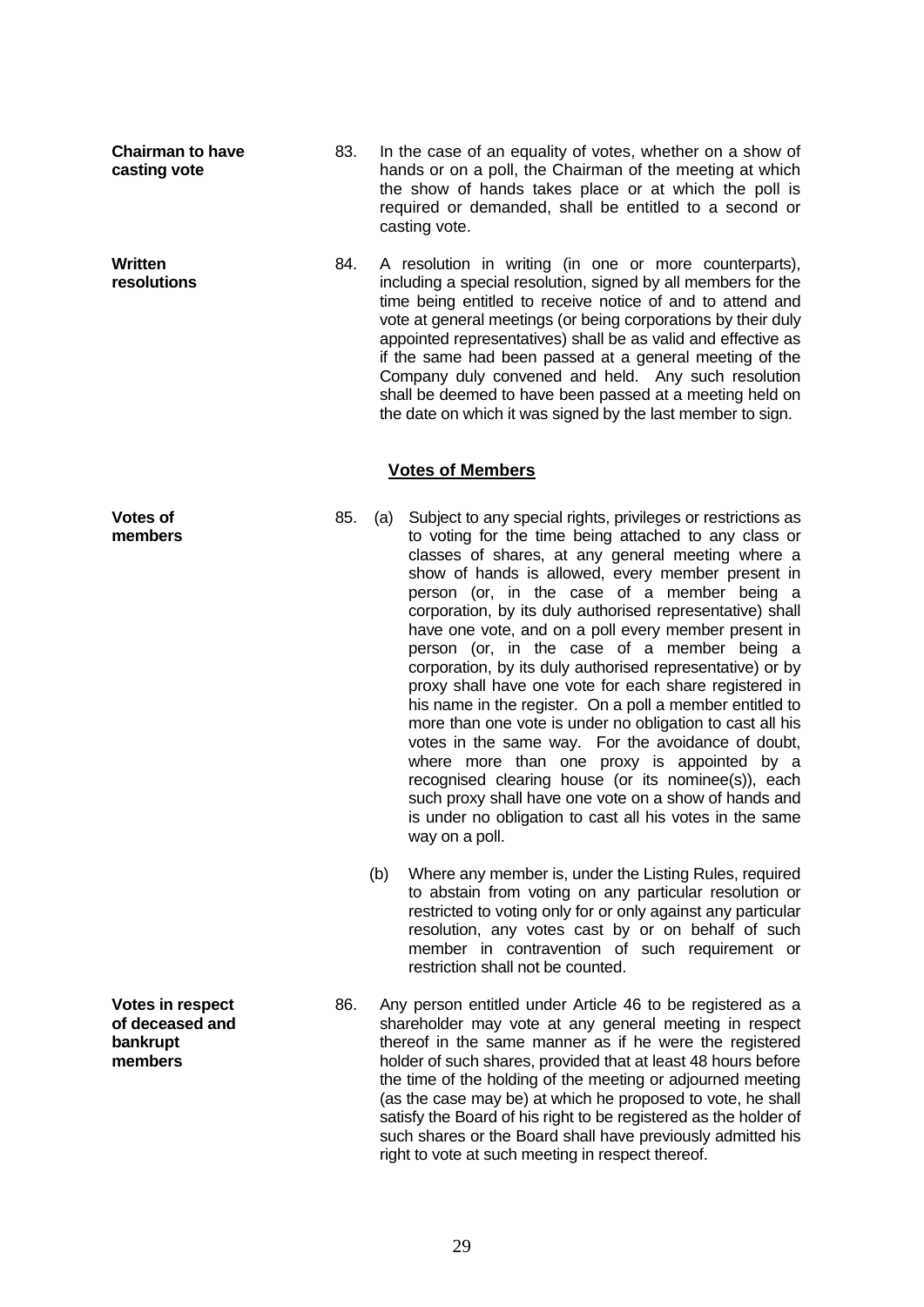| Votes of joint<br>holders                 | 87. | Where there are joint registered holders of any share, any<br>one of such persons may vote at any meeting, either<br>personally or by proxy, in respect of such share as if he<br>were solely entitled thereto; but if more than one of such<br>joint holders be present at any meeting personally or by<br>proxy, that one of the said persons so present being the<br>most or, as the case may be, the more senior shall alone be<br>entitled to vote in respect of the relevant joint holding and,<br>for this purpose, seniority shall be determined by reference<br>to the order in which the names of the joint holders stand on<br>the register in respect of the relevant joint holding. Several<br>executors or administrators of a deceased member in<br>whose name any share stands shall for the purposes of this<br>Article be deemed joint holders thereof. |                                                                                                                                                                                                                                                                                                                                                                                                                                                                                                                                                                                                                  |
|-------------------------------------------|-----|---------------------------------------------------------------------------------------------------------------------------------------------------------------------------------------------------------------------------------------------------------------------------------------------------------------------------------------------------------------------------------------------------------------------------------------------------------------------------------------------------------------------------------------------------------------------------------------------------------------------------------------------------------------------------------------------------------------------------------------------------------------------------------------------------------------------------------------------------------------------------|------------------------------------------------------------------------------------------------------------------------------------------------------------------------------------------------------------------------------------------------------------------------------------------------------------------------------------------------------------------------------------------------------------------------------------------------------------------------------------------------------------------------------------------------------------------------------------------------------------------|
| <b>Votes of member</b><br>of unsound mind | 88. | A member in respect of whom an order has been made by<br>any competent court or official on the grounds that he is or<br>may be suffering from mental disorder or is otherwise<br>incapable of managing his affairs may vote by any person<br>authorised in such circumstances to do so, and such person<br>may vote by proxy.                                                                                                                                                                                                                                                                                                                                                                                                                                                                                                                                            |                                                                                                                                                                                                                                                                                                                                                                                                                                                                                                                                                                                                                  |
| <b>Qualification for</b><br>voting        | 89. | (a)                                                                                                                                                                                                                                                                                                                                                                                                                                                                                                                                                                                                                                                                                                                                                                                                                                                                       | Save as expressly provided in these Articles or as<br>otherwise determined by the Board, no person other<br>than a member duly registered and who shall have<br>paid everything for the time being due from him<br>payable to the Company in respect of his shares<br>shall be entitled to be present or to vote (save as<br>proxy for another member), or to be reckoned in a<br>quorum, either personally or by proxy at any general<br>meeting.                                                                                                                                                               |
| <b>Objections to</b><br>voting            |     | (b)                                                                                                                                                                                                                                                                                                                                                                                                                                                                                                                                                                                                                                                                                                                                                                                                                                                                       | No objection shall be raised as to the qualification of<br>any person exercising or purporting to exercise any<br>vote or to the admissibility of any vote except at the<br>meeting or adjourned meeting at which the person<br>exercising or purporting to exercise his vote or the<br>vote objected to is given or tendered, and every<br>vote not disallowed at such meeting shall be valid<br>for all purposes. In the case of any dispute as to the<br>admission or rejection of any vote, the Chairman of<br>the meeting shall determine the same and such<br>determination shall be final and conclusive. |
| <b>Proxies</b>                            | 90. | Any member of the Company entitled to attend and vote<br>at a meeting of the Company shall be entitled to appoint<br>another person (who must be an individual) as his proxy<br>to attend and vote instead of him and a proxy so<br>appointed shall have the same right as the member to<br>speak at the meeting. Votes may be given either<br>personally or by proxy. A proxy need not be a member of<br>the Company. A member (whether or not a recognized<br>clearing house) may appoint any number of proxies to<br>attend in his stead at any one general meeting (or at any<br>one class meeting).                                                                                                                                                                                                                                                                  |                                                                                                                                                                                                                                                                                                                                                                                                                                                                                                                                                                                                                  |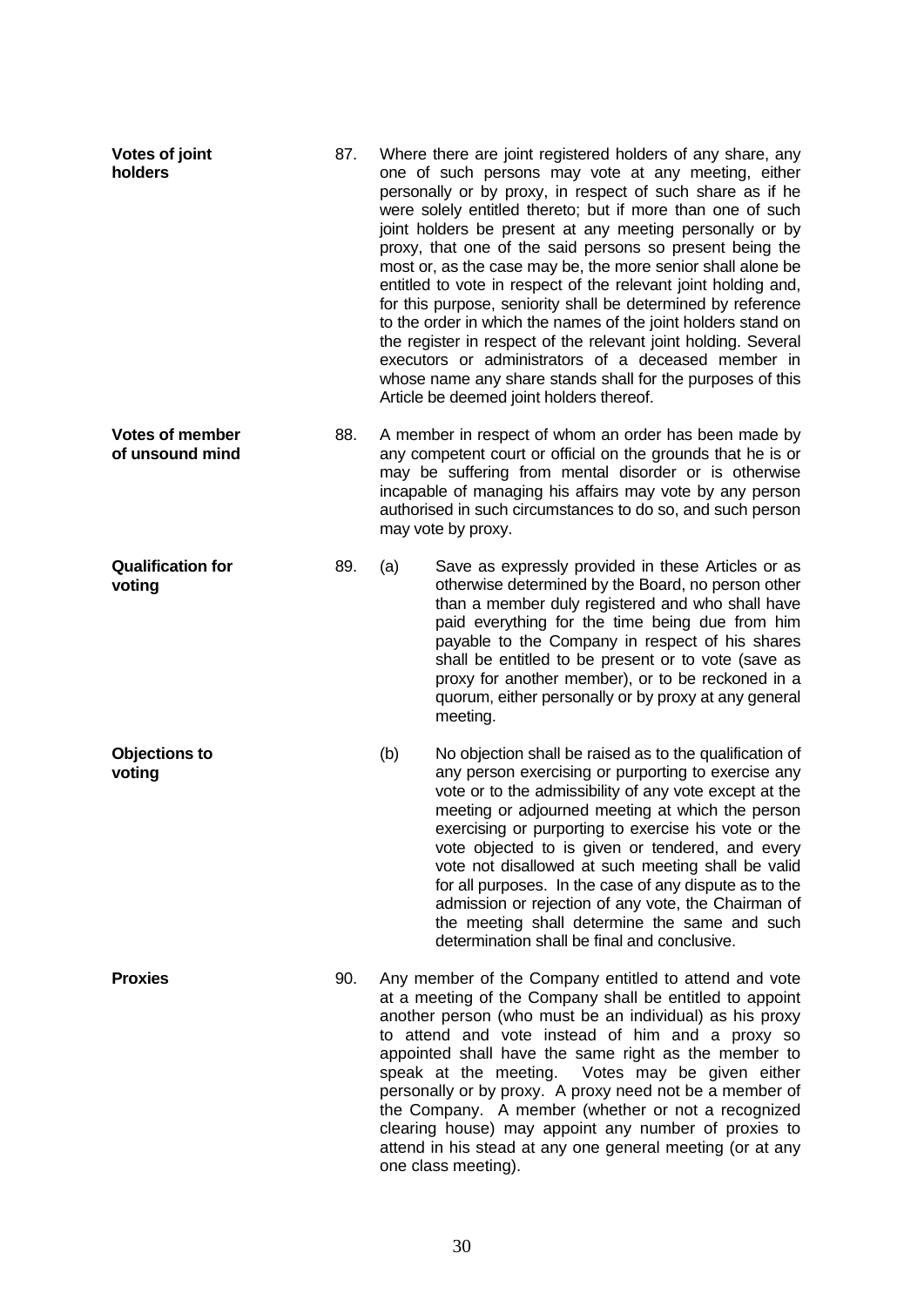| <b>Instrument</b><br>appointing<br>proxy to be in<br>writing                                                  | 91. | The instrument appointing a proxy shall be in writing under<br>the hand of the appointor or of his attorney authorised in<br>writing, or if the appointor is a corporation, either under its<br>seal or under the hand of an officer, attorney or other<br>person duly authorised to sign the same.                                                                                                                                                                                                                                                                                                                                                                                                                                                                                                                                                                                                                                                                                                                                                                                                                                                                                                                                                  |
|---------------------------------------------------------------------------------------------------------------|-----|------------------------------------------------------------------------------------------------------------------------------------------------------------------------------------------------------------------------------------------------------------------------------------------------------------------------------------------------------------------------------------------------------------------------------------------------------------------------------------------------------------------------------------------------------------------------------------------------------------------------------------------------------------------------------------------------------------------------------------------------------------------------------------------------------------------------------------------------------------------------------------------------------------------------------------------------------------------------------------------------------------------------------------------------------------------------------------------------------------------------------------------------------------------------------------------------------------------------------------------------------|
| Delivery of<br>authority for<br>appointment of<br>proxy or<br>copy resolution<br>appointing<br>representative | 92. | The instrument appointing a proxy and (if required by the<br>Board) the power of attorney or other authority, if any,<br>under which it is signed, or a notarially certified copy of<br>that power or authority, shall be delivered at the registered<br>office of the Company or at such other place as may be<br>specified in the notice convening the meeting or in any<br>notice of any adjournment or, in either case, in any<br>document sent therewith) the instrument of proxy issued<br>by the Company not less than forty-eight hours before the<br>time appointed for holding the meeting or adjourned<br>meeting at which the person named in the instrument or,<br>resolution, as the case may be proposes to vote and in<br>default the instrument of proxy or, resolution, as the case<br>may be shall not be treated as valid. No instrument or<br>power of attorney appointing an authorised representative<br>shall be valid after the expiration of twelve months from<br>the date named in it as the date of its execution. Delivery<br>of any instrument appointing a proxy shall not preclude a<br>member from attending and voting, and in such event, the<br>instrument appointing a proxy shall be deemed to be<br>revoked. |
| Form of<br>proxy                                                                                              | 93. | Every instrument of proxy, whether for a specified meeting<br>or otherwise, shall be in common form or such other form<br>that complies with the Listing Rules as the Board may from<br>time to time approve, provided that it shall enable a<br>member, according to his intention, to instruct his proxy to<br>vote in favour of or against (or in default of instructions or in<br>the event of conflicting instructions, to exercise his<br>discretion in respect of) each resolution to be proposed at<br>the meeting to which the form of proxy relates.                                                                                                                                                                                                                                                                                                                                                                                                                                                                                                                                                                                                                                                                                       |
| <b>Authority under</b><br>instrument<br>appointing<br>proxy                                                   | 94. | The instrument appointing a proxy to vote at a general<br>meeting shall: (a) be deemed to confer authority to vote<br>on any amendment of a resolution put to the meeting for<br>which it is given as the proxy thinks fit; and (b) unless the<br>contrary is stated therein, be valid as well for any<br>adjournment of the meeting as for the meeting to which it<br>relates, provided that the meeting was originally held<br>within twelve months from such date.                                                                                                                                                                                                                                                                                                                                                                                                                                                                                                                                                                                                                                                                                                                                                                                |
| When vote<br>by proxy/<br>representative<br>valid though<br>authority<br>revoked                              | 95. | A vote given in accordance with the terms of an instrument<br>of proxy or resolution of a member shall be valid<br>notwithstanding the previous death or insanity of the<br>principal or revocation of the proxy or power of attorney or<br>other authority under which the proxy or resolution of a<br>member was executed or revocation of the relevant<br>resolution or the transfer of the share in respect of which the<br>proxy was given, provided that no intimation in writing of                                                                                                                                                                                                                                                                                                                                                                                                                                                                                                                                                                                                                                                                                                                                                           |

such death, insanity, revocation or transfer as aforesaid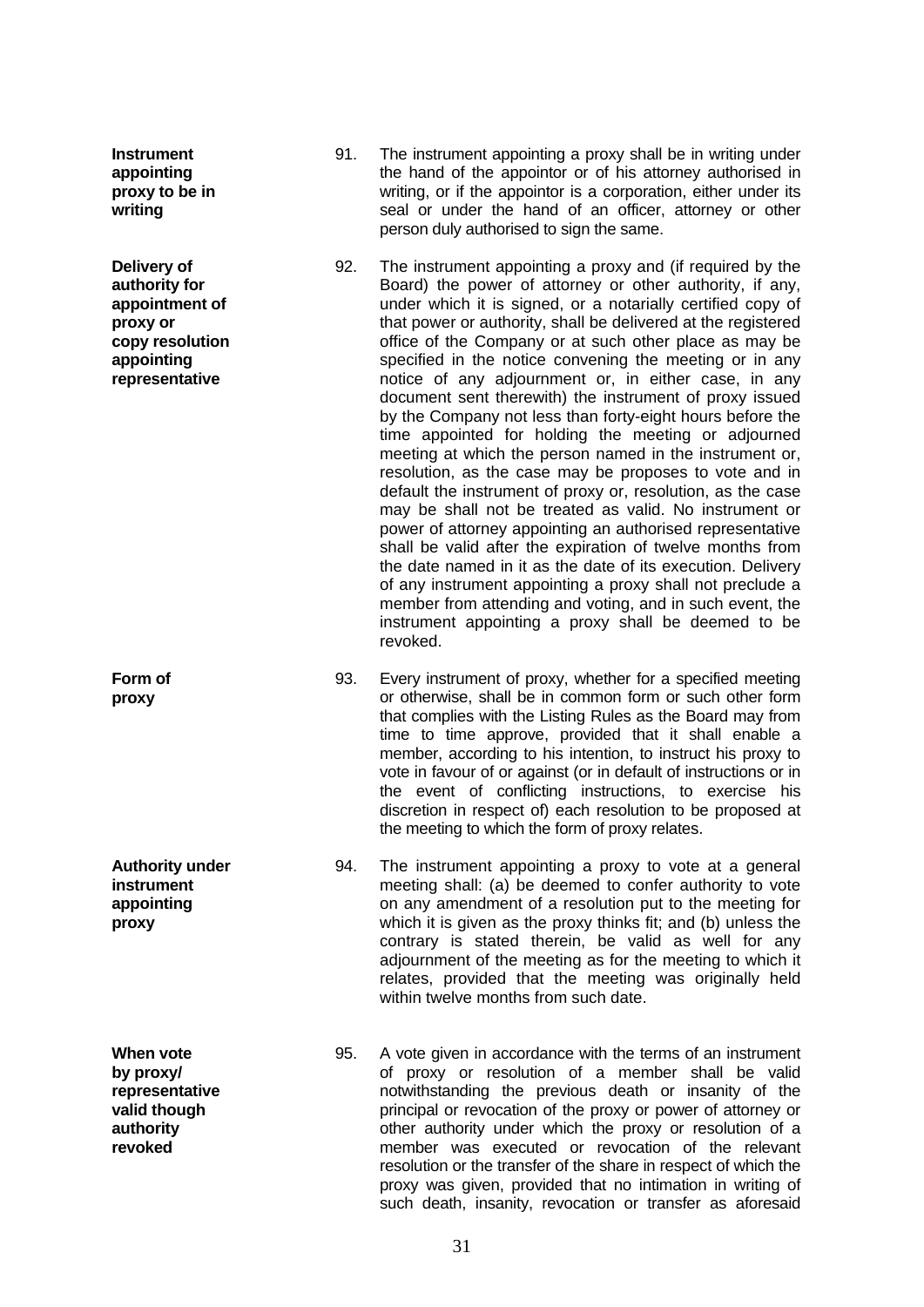shall have been received by the Company at its registered office, or at such other place as is referred to in Article 92, at least two hours before the commencement of the meeting or adjourned meeting at which the proxy is used.

- 96. (a) Any corporation which is a member of the Company may, by resolution of its directors or other governing body or by power of attorney, authorise such person as it thinks fit to act as its representative at any meeting of the Company or of members of any class of shares of the Company and the person so authorised shall be entitled to exercise the same powers on behalf of the corporation which he represents as that corporation could exercise if it were an individual member of the Company and where a corporation is so represented, it shall be treated as being present at any meeting in person.
	- (b) If a recognised clearing house (or its nominee(s)) is a member of the Company, it may authorise such person or persons as it thinks fit to act as its representative(s) or proxy(ies) at any general meeting of the Company or at any general meeting of any class of members of the Company provided that, if more than one person is so authorised, the authorisation or proxy form shall specify the number and class of shares in respect of which each such person is so authorised. A person so authorised pursuant to this provision shall be deemed to have been duly authorised without the need for producing any documents of title, notarised authorisation and/or further evidence for substantiating the facts that it is duly authorised and will be entitled to exercise the same power on behalf of the recognised clearing house (or its nominee(s)) which he represents as that recognised clearing house (or its nominee(s)) could exercise if it were an individual member holding such number and class of shares specified in such authorisation including, where a show of hands is allowed, the right to vote individually on a show of hands, notwithstanding any contrary provision contained in these Articles or proxy form.

**Corporations/ clearing houses acting by representatives at meetings**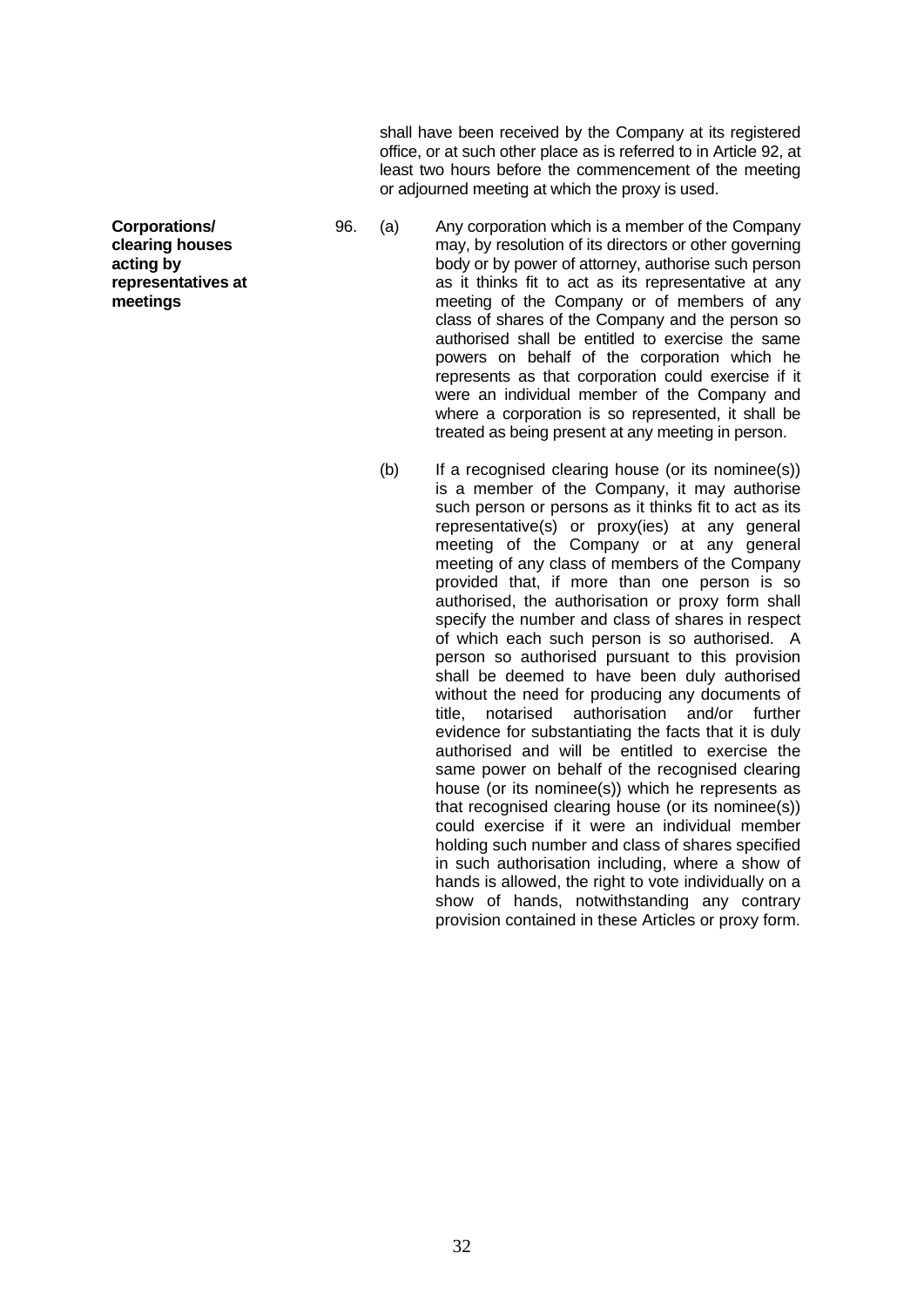# **Registered Office**

| <b>Registered office</b>                                                     | 97.      | appoint. | The registered office of the Company shall be at such place<br>in the Cayman Islands as the Board shall from time to time                                                                                                                                                                                                                                                                                                                                                                                                                                                                                                                                                                                                                                                                         |
|------------------------------------------------------------------------------|----------|----------|---------------------------------------------------------------------------------------------------------------------------------------------------------------------------------------------------------------------------------------------------------------------------------------------------------------------------------------------------------------------------------------------------------------------------------------------------------------------------------------------------------------------------------------------------------------------------------------------------------------------------------------------------------------------------------------------------------------------------------------------------------------------------------------------------|
|                                                                              |          |          | <b>Board of Directors</b>                                                                                                                                                                                                                                                                                                                                                                                                                                                                                                                                                                                                                                                                                                                                                                         |
| <b>Constitution</b>                                                          | 98.      |          | So long as shares of the Company are listed on the<br>Exchange, the Board shall include such number of<br>Independent Non-Executive Directors as the relevant<br>code, rules or regulations applicable to the listing of any<br>shares on the Exchange require. The first Directors shall<br>be determined in writing by, or appointed by a resolution<br>of, the subscriber(s) to the Memorandum. The number of<br>Directors shall not be less than two.                                                                                                                                                                                                                                                                                                                                         |
| <b>Board may fill</b><br>vacancies/appoint<br>additional<br><b>Directors</b> | 99.      |          | The Board shall have power from time to time and at any<br>time to appoint any person as a Director either to fill a<br>casual vacancy or as an addition to the Board.<br>Any<br>Director appointed by the Board to fill a casual vacancy<br>shall hold office until the first general meeting after his<br>appointment and be subject to re-election at such meeting<br>and any Director appointed by the Board as an addition to<br>the existing Board shall hold office only until the next<br>following annual general meeting of the Company and<br>shall then be eligible for re-election, provided that any<br>Director who so retires shall not be taken into account in<br>determining the number of Directors who are to retire at<br>such meeting by rotation pursuant to Article 116. |
| <b>Alternate</b><br><b>Directors</b>                                         | 100. (a) |          | A Director may at any time by notice in writing<br>delivered to the registered office of the Company,<br>the principal place of business of the Company or at<br>a meeting of the Board, appoint any person<br>(including another Director) to be his alternate<br>Director in his place during his absence and may in<br>like manner at any time determine such<br>appointment. Such appointment, unless previously<br>approved by the Board, shall have effect only upon<br>and subject to being so approved, provided that the<br>Board may not withhold approval of any such<br>appointment where the proposed appointee is a<br>Director.                                                                                                                                                    |
|                                                                              |          | (b)      | The appointment of an alternate Director shall<br>determine on the happening of any event which,<br>were he a Director, would cause him to vacate such<br>office or if his appointor ceases to be a Director.                                                                                                                                                                                                                                                                                                                                                                                                                                                                                                                                                                                     |
|                                                                              |          | (c)      | An alternate Director shall (except when absent<br>from Hong Kong), be entitled to receive and waive<br>(in lieu of his appointor) notices of meetings of the<br>Directors and shall be entitled to attend and vote as                                                                                                                                                                                                                                                                                                                                                                                                                                                                                                                                                                            |

a Director and be counted in the quorum at any such meeting at which the Director appointing him is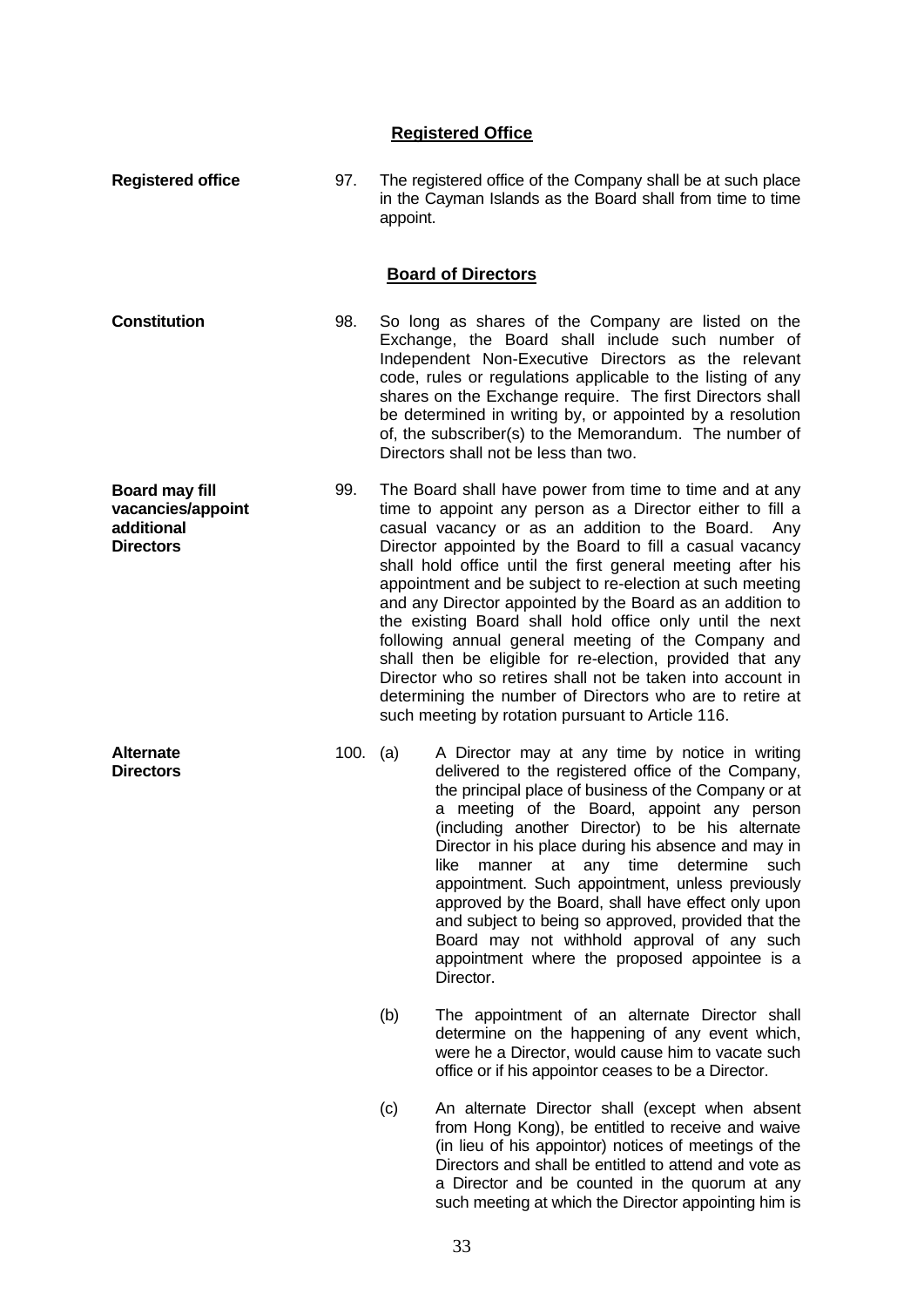not personally present and generally at such meeting to perform all the functions of his appointor as a Director and for the purposes of the proceedings at such meeting the provisions of these Articles shall apply as if he (instead of his appointor) were a Director. If he shall be himself a Director or shall attend any such meeting as an alternate for more than one Director his voting rights shall be cumulative and he need not use all his votes or cast all the votes he uses in the same way. If his appointor is for the time being absent from Hong Kong or otherwise not available or unable to act (as to which a certificate by the alternate shall in the absence of actual notice to the contrary to other Directors be conclusive), his signature to any resolution in writing of the Directors shall be as effective as the signature of his appointor. To such extent as the Board may from time to time determine in relation to any committee of the Board, the foregoing provisions of this paragraph shall also apply *mutatis mutandis* to any meeting of any such committee of which his appointor is a member. An alternate Director shall not, save as aforesaid, have power to act as a Director nor shall he be deemed to be a Director for the purposes of these Articles.

- (d) An alternate Director shall be entitled to contract and be interested in and benefit from contracts or arrangements or transactions and to be repaid expenses and to be indemnified to the same extent *mutatis mutandis* as if he were a Director, but he shall not be entitled to receive from the Company in respect of his appointment as alternate Director any remuneration except only such part (if any) of the remuneration otherwise payable to his appointor as such appointor may by notice in writing to the Company from time to time direct.
- (e) In addition to the foregoing provisions of this Article, a Director may be represented at any meeting of the Board (or of any committee of the Board) by a proxy appointed by him, in which event the presence or vote of the proxy shall for all purposes be deemed to be that of the Director. A proxy need not himself be a Director and the provisions of Article 90 to 95 shall apply (*mutatis mutandis*) to the appointment of proxies by Directors, save that an instrument appointing a proxy shall not become invalid after the expiration of twelve months from its date of execution but shall remain valid for such period as the instrument shall provide, or if no provision is made in the instrument, until revoked in writing and save also that a Director may only appoint one proxy to attend in his stead at such meetings of the Board.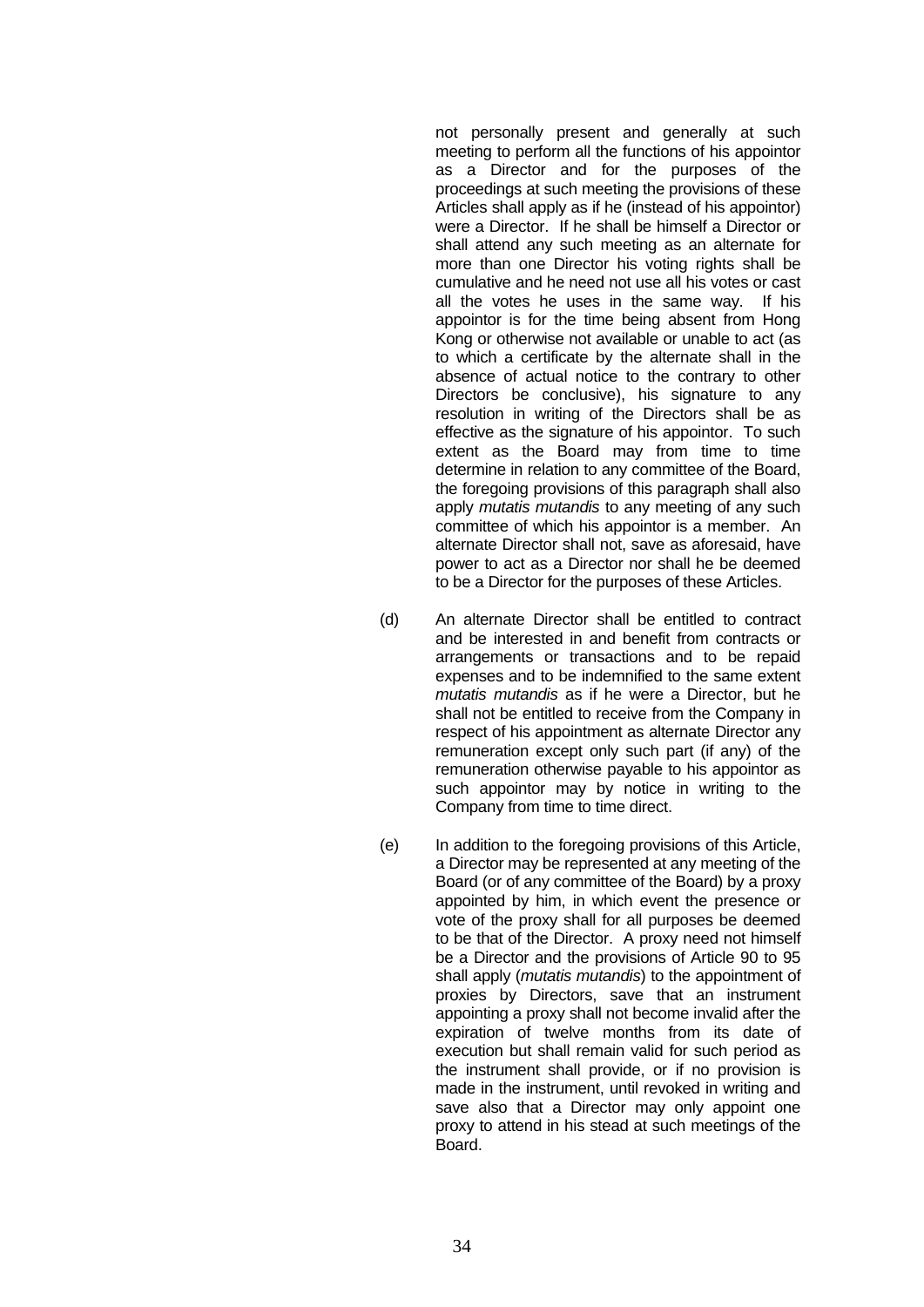| <b>Qualification of</b><br><b>Directors</b>           |          |     | 101. A Director need not hold any qualification shares. No<br>Director shall be required to vacate office or be ineligible for<br>re-election or re-appointment as a Director and no person<br>shall be ineligible for appointment as a Director by reason<br>only of his having attained any particular age.                                                                                                                                                                                                                                                                                                                                                                                                                                                                                                                                                                                                                                        |
|-------------------------------------------------------|----------|-----|------------------------------------------------------------------------------------------------------------------------------------------------------------------------------------------------------------------------------------------------------------------------------------------------------------------------------------------------------------------------------------------------------------------------------------------------------------------------------------------------------------------------------------------------------------------------------------------------------------------------------------------------------------------------------------------------------------------------------------------------------------------------------------------------------------------------------------------------------------------------------------------------------------------------------------------------------|
| <b>Directors'</b><br>remuneration                     | 102. (a) |     | The Directors shall be entitled to receive by way of<br>remuneration for their services such sum as shall<br>from time to time be determined by the Company in<br>general meeting or by the Board, as the case may<br>be, such sum (unless otherwise directed by the<br>resolution by which it is determined) to be divided<br>amongst the Directors in such proportions and in<br>such manner as they may agree, or failing<br>agreement, equally, except that in such event any<br>Director holding office for less than the whole of the<br>relevant period in respect of which the remuneration<br>is paid shall only rank in such division in proportion<br>to the time during such period for which he has held<br>office. Such remuneration shall be in addition to<br>any other remuneration to which a Director who<br>holds any salaried employment or office in the<br>Company may be entitled by reason of such<br>employment or office. |
|                                                       |          | (b) | Payment to any Director or past Director of any sum<br>by way of compensation for loss of office or as<br>consideration for or in connection with his retirement<br>from office (not being a payment to which the<br>Director is contractually entitled) must first be<br>approved by the Company in general meeting.                                                                                                                                                                                                                                                                                                                                                                                                                                                                                                                                                                                                                                |
| Directors'<br>expenses                                | 103.     |     | The Directors shall be entitled to be paid all expenses,<br>including travel expenses, reasonably incurred by them in or<br>in connection with the performance of their duties as<br>Directors including their expenses of travelling to and from<br>Board meetings, committee meetings or general meetings<br>or otherwise incurred whilst engaged on the business of the<br>Company or in the discharge of their duties as Directors.                                                                                                                                                                                                                                                                                                                                                                                                                                                                                                              |
| <b>Special</b><br>remuneration                        |          |     | 104. The Board may grant special remuneration to any Director,<br>who shall perform any special or extra services at the<br>request of the Company. Such special remuneration may<br>be made payable to such Director in addition to or in<br>substitution for his ordinary remuneration as a Director, and<br>may be made payable by way of salary, commission or<br>participation in profits or otherwise as may be agreed.                                                                                                                                                                                                                                                                                                                                                                                                                                                                                                                        |
| <b>Remuneration</b><br>of Managing<br>Directors, etc. |          |     | 105. The remuneration of an Executive Director (as appointed<br>according to Article 108) or a Director appointed to any<br>other office in the management of the Company shall from<br>time to time be fixed by the Board and may be by way of<br>salary, commission, or participation in profits or otherwise or<br>by all or any of those modes and with such other benefits<br>(including share option and/or pension and/or gratuity<br>and/or other benefits on retirement) and allowances as the<br>Board may from time to time decide. Such remuneration                                                                                                                                                                                                                                                                                                                                                                                     |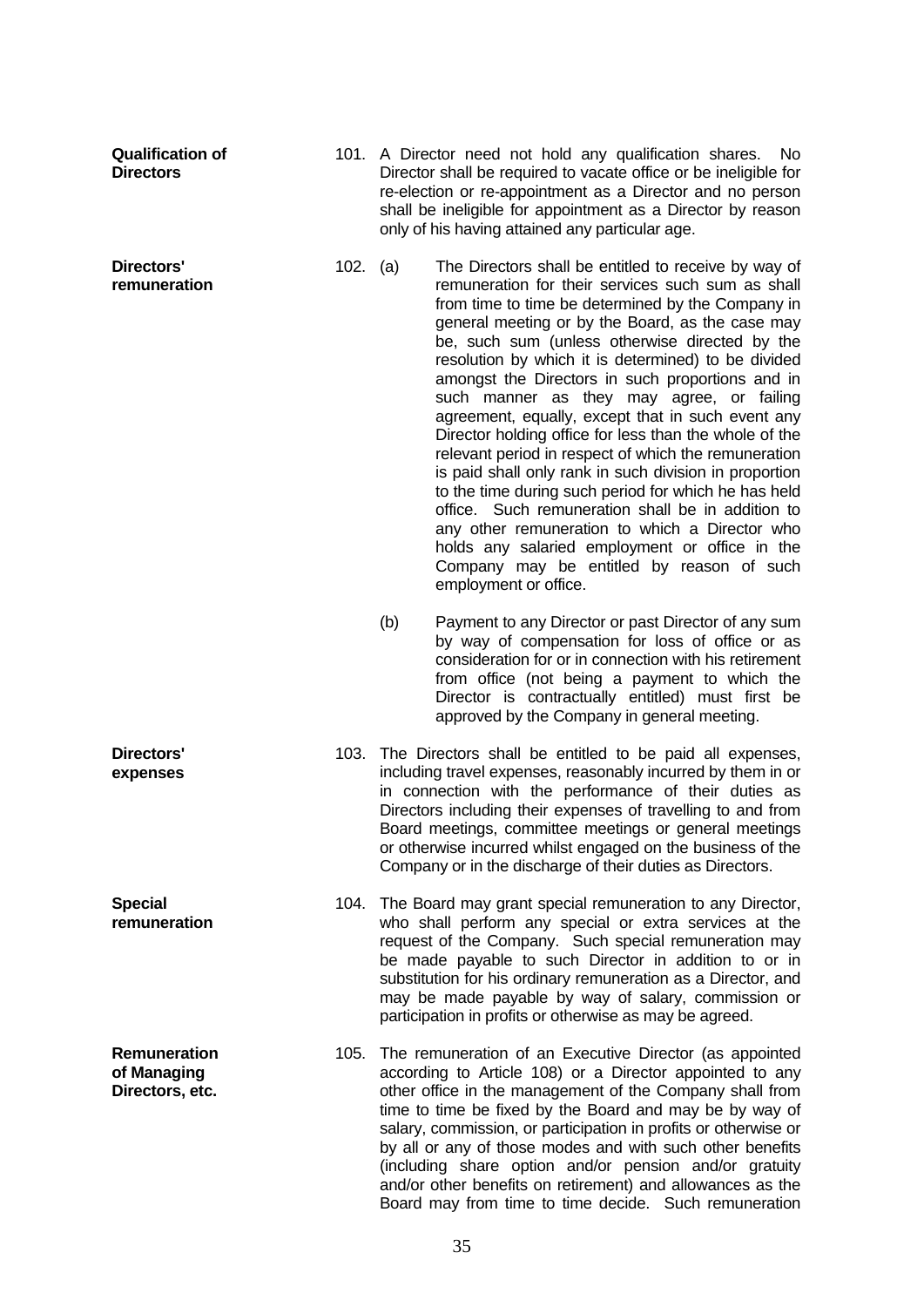shall be in addition to such remuneration as the recipient may be entitled to receive as a Director.

- 106. The office of a Director shall be vacated;
	- (i) if he resigns his office by notice in writing to the Company at its registered office or its principal place of business;
	- (ii) if an order is made by any competent court or official on the grounds that he is or may be suffering from mental disorder or is otherwise incapable of managing his affairs and the Board resolves that his office be vacated;
	- (iii) if, without leave, he is absent from meetings of the Board (unless an alternate Director appointed by him attends in his place) for a continuous period of 12 months, and the Board resolves that his office be vacated;
	- (iv) if he becomes bankrupt or has a receiving order made against him or suspends payment or compounds with his creditors generally;
	- (v) if he ceases to be or is prohibited from being a Director by law or by virtue of any provisions in these Articles;
	- (vi) if he shall be removed from office by notice in writing served upon him signed by not less than three-fourths in number (or, if that is not a round number, the nearest lower round number) of the Directors (including himself) then in office; or
	- (vii) if he shall be removed from office by an ordinary resolution of the members of the Company under Article 122(a).
- 107. (a) (i) No Director or proposed Director shall be disqualified by his office from contracting with the Company either as vendor, purchaser or otherwise nor shall any such contract or any contract or arrangement entered into by or on behalf of the Company with any person, company or partnership of or in which any Director shall be a member or otherwise interested be capable on that account of being avoided, nor shall any Director so contracting or being any member or so interested be liable to account to the Company for any profit so realised by any such contract or arrangement by reason only of such Director holding that office or the fiduciary relationship thereby established, provided that such Director shall, if his interest in such contract or arrangement is material,

**Directors may contract with Company**

**When office of Director to be vacated**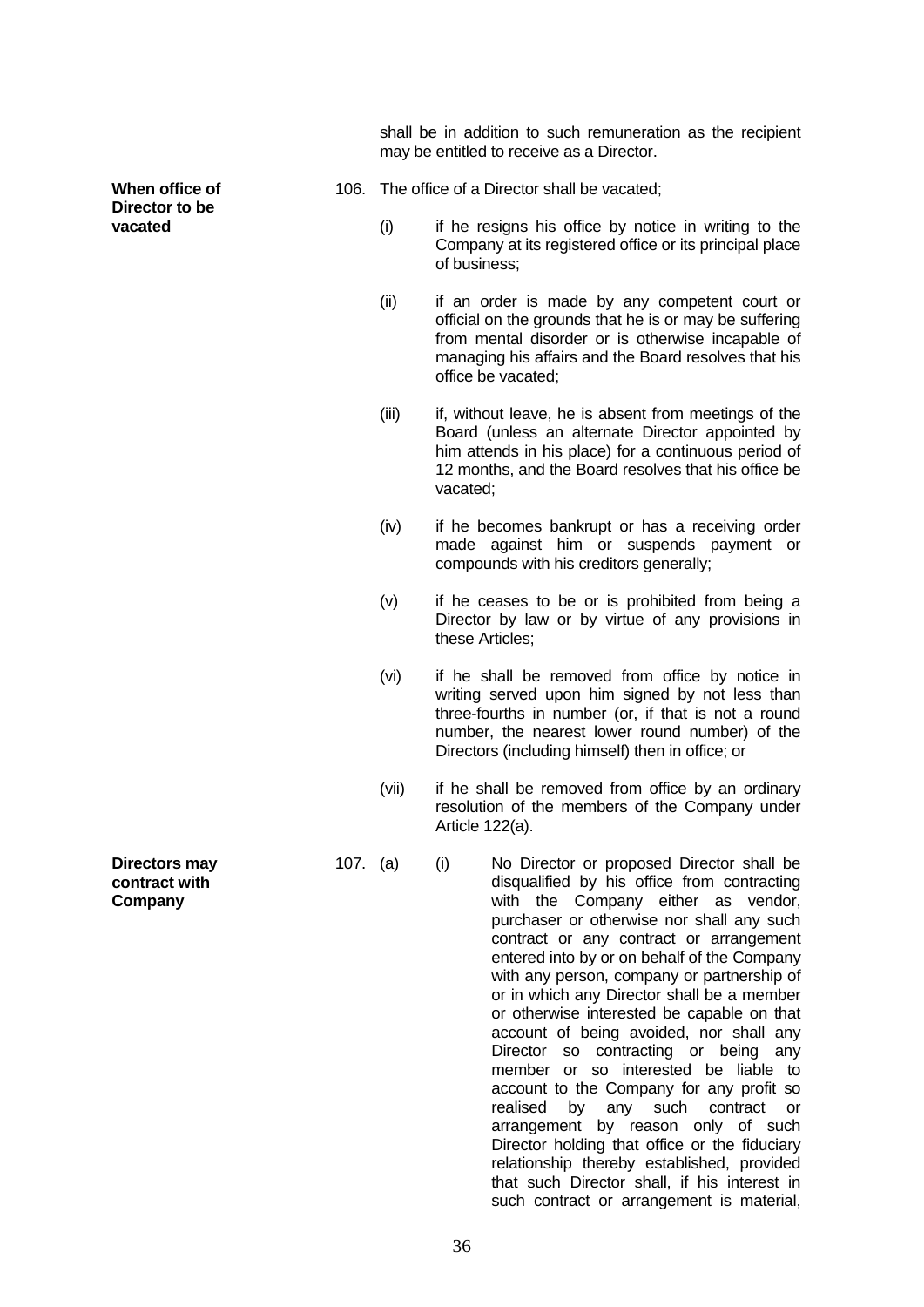declare the nature of his interest at the earliest meeting of the Board at which it is practicable for him to do so, either specifically or by way of a general notice stating that, by reason of the facts specified in the notice, he is to be regarded as interested in any contracts of a specified description which may subsequently be made by the Company.

- 
- (ii) Any Director may continue to be or become director, managing director, joint managing director, deputy managing director, executive director, manager or other officer or member of any other company in which the Company may be interested and (unless otherwise agreed between the Company and the Director) no such Director shall be liable to account to the Company or the members for any remuneration or other benefits received by him as a director, managing director, joint managing director, deputy managing director, executive director, manager or other officer or member of any such other company. The Directors may exercise the voting powers conferred by the shares in any other company held or owned by the Company, or exercisable by them as directors of such other company in such manner in all respects as they think fit (including the exercise thereof in favour of any resolution appointing themselves or any of them directors, managing directors, joint managing directors, deputy managing directors, executive directors, managers or other officers of such company) and any Director may vote in favour of the exercise of such voting rights in manner aforesaid notwithstanding that he may be, or is about to be, appointed a director, managing director, joint managing director, deputy managing director, executive director, manager or other officer of such a company, and that as such he is or may become interested in the exercise of such voting rights in the manner aforesaid.
- (b) A Director may hold any other office or place of profit with the Company (except that of Auditor) in conjunction with his office of Director for such period and upon such terms as the Board may determine, and may be paid such extra remuneration therefor (whether by way of salary, commission, participation in profit or otherwise) as the Board may determine, and such extra remuneration shall be in addition to any remuneration provided for by or pursuant to any other Article.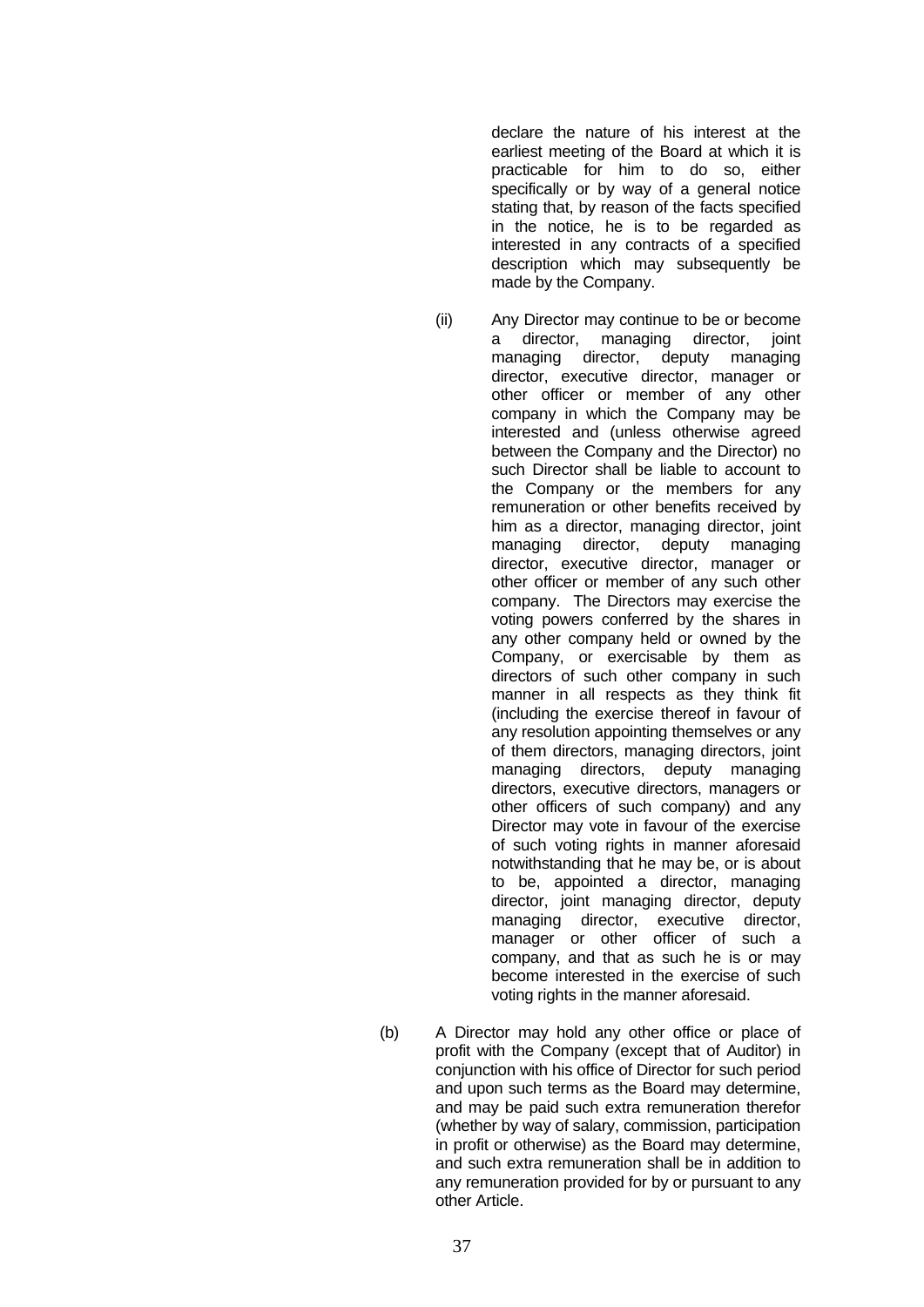**Director may not vote where he has a material interest**

**Director may vote in respect of certain matters**

- (c) A Director shall not be entitled to vote on (nor shall be counted in the quorum in relation to) any resolution of the Board in respect of any contract or arrangement or any other proposal whatsoever in which he or any of his Associates has any material interest, and if he shall do so his vote shall not be counted (nor is he to be counted in the quorum for the resolution), but this prohibition shall not apply to any of the following matters, namely:
	- (i) the giving of any security or indemnity either:
		- (aa) to the Director or any of his Associates in respect of money lent or obligations incurred or undertaken by him or any of them at the request of or for the benefit of the Company or any of its subsidiaries; or
		- (bb) to a third party in respect of a debt or obligation of the Company or any of its subsidiaries for which the Director or any of his Associates has himself/themselves assumed responsibility in whole or in part and whether alone or jointly under a guarantee or indemnity or by the giving of security;
	- (ii) any proposal concerning an offer of shares or debentures or other securities of or by the Company or any other company which the Company may promote or be interested in for subscription or purchase where the Director or any of his Associates is/are or is/are to be interested as a participant in the underwriting or sub-underwriting of the offer;
	- (iii) any proposal or arrangement concerning the benefit of employees of the Company or any of its subsidiaries including:-
		- (aa) the adoption, modification or operation of any employees' share scheme or any share incentive scheme or share option scheme under which the Director or any of his Associates may benefit;
		- (bb) the adoption, modification or operation of a pension or provident fund or retirement, death or disability benefits scheme which relates both to Directors, their Associates and employees of the Company or any of its subsidiaries and does not provide in respect of any Director or any of his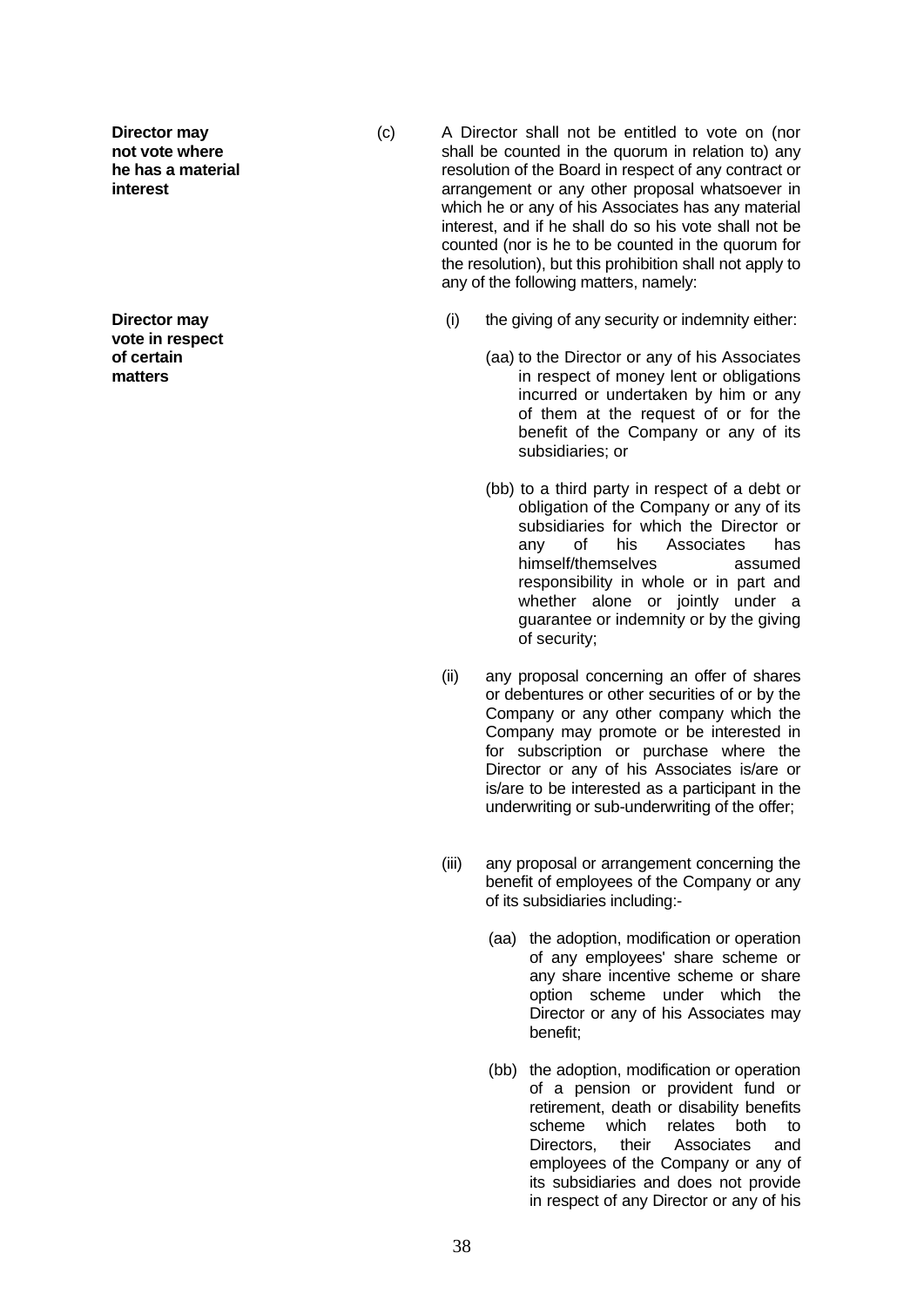Associates as such any privilege or advantage not generally accorded to the class of persons to which such scheme or fund relates; and

- (iv) any contract or arrangement in which the Director or any of his Associates is/are interested in the same manner as other holders of shares or debentures or other securities of the Company by virtue only of his/their interest in shares or debentures or other securities of the Company.
- (d) Where proposals are under consideration concerning the appointment (including fixing or varying the terms of or terminating the appointment) of two or more Directors to offices or employments with the Company or any company in which the Company is interested, such proposals shall be divided and considered in relation to each Director separately and in such case each of the Directors concerned (if not prohibited from voting under paragraph (c)) shall be entitled to vote (and be counted in the quorum) in respect of each resolution except that concerning his own appointment.
- (e) If any question shall arise at any meeting of the Board as to the materiality of a Director's interest or the significance of a contract arrangement or transaction, as proposed contract, arrangement or transaction to vote or be counted in the quorum and such question is not resolved by his voluntarily agreeing to abstain from voting or not to be counted in the quorum, such question shall be referred to the Chairman of the meeting (or, where the question relates to the interest of the Chairman, to the other Directors at the meetings and his ruling (or, as appropriate, the ruling of the other Directors) in relation to any other Director (or as appropriate, the Chairman) shall be final and conclusive except in a case where the nature or extent of the interest of the Director or any of concerned (or, as appropriate, the Chairman) as known to such Director (or, as appropriate, the Chairman) has not been fairly disclosed to the Board.

**Director may vote on proposals not concerning own appointment**

**Who to decide whether a Director may vote**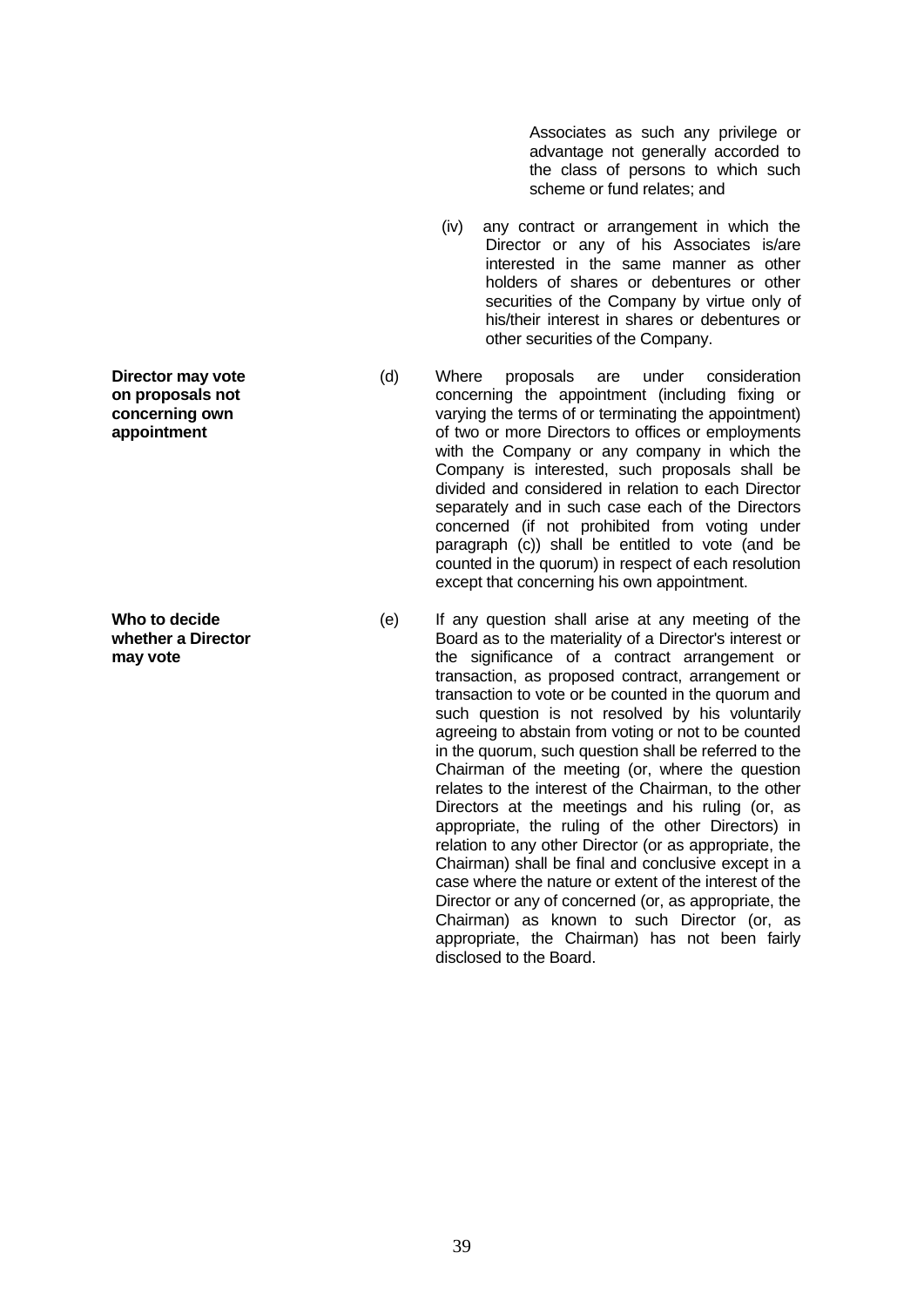### **Managing Directors**

| Power to appoint<br><b>Managing</b><br>Directors, etc. |          | 105. | 108. The Board may from time to time appoint any one or more<br>of its body to the office of Managing Director, Joint<br>Managing Director, Deputy Managing Director, or other<br>Executive Director and/or such other employment or<br>executive office in the management of the business of the<br>Company as it may decide for such period and upon such<br>terms as it thinks fit and upon such terms as to<br>remuneration as it may decide in accordance with Article                                                                                                                                      |
|--------------------------------------------------------|----------|------|------------------------------------------------------------------------------------------------------------------------------------------------------------------------------------------------------------------------------------------------------------------------------------------------------------------------------------------------------------------------------------------------------------------------------------------------------------------------------------------------------------------------------------------------------------------------------------------------------------------|
| <b>Removal of</b><br><b>Managing</b><br>Director, etc. |          |      | 109. Every Director appointed to an office under Article 108<br>hereof shall, without prejudice to any claim for damages that<br>such Director may have against the Company or the<br>Company may have against such Director for any breach of<br>any contract of service between him and the Company, be<br>liable to be dismissed or removed therefrom by the Board.                                                                                                                                                                                                                                           |
| <b>Cessation of</b><br>appointment                     |          |      | 110. A Director appointed to an office under Article 108 shall be<br>subject to the same provisions as to removal as the other<br>Directors of the Company, and he shall, without prejudice to<br>any claim for damages that such Director may have against<br>the Company or the Company may have against such<br>Director for any breach of any contract of service between<br>him and the Company, ipso facto and immediately cease to<br>hold such office if he shall cease to hold the office of<br>Director for any cause.                                                                                 |
| Powers may be<br><b>Delegated</b>                      |          |      | 111. The Board may from time to time entrust to and confer upon<br>a Managing Director, Joint Managing Director, Deputy<br>Managing Director or Executive Director all or any of the<br>powers of the Board that it may think fit. But the exercise of<br>all powers by such Director shall be subject to such<br>regulations and restrictions as the Board may from time to<br>time make and impose, and the said powers may at any<br>time be withdrawn, revoked or varied but no person dealing<br>in good faith and without notice of such withdrawal,<br>revocation or variation shall be affected thereby. |
|                                                        |          |      | <b>Management</b>                                                                                                                                                                                                                                                                                                                                                                                                                                                                                                                                                                                                |
| <b>General powers</b>                                  | 112. (a) |      | Subject to any exercise by the Board of the powers                                                                                                                                                                                                                                                                                                                                                                                                                                                                                                                                                               |

**of Company vested in Board**  conferred by Articles 113 to 115, the management of the business of the Company shall be vested in the Board which, in addition to the powers and authorities by these Articles expressly conferred upon it, may exercise all such powers and do all such acts and things as may be exercised or done or approved by the Company and are not hereby or by the Law expressly directed or required to be exercised or done by the Company in general meeting, but subject nevertheless to the provisions of the Law and of these Articles and to any regulation from time to time made by the Company in general meeting not being inconsistent with such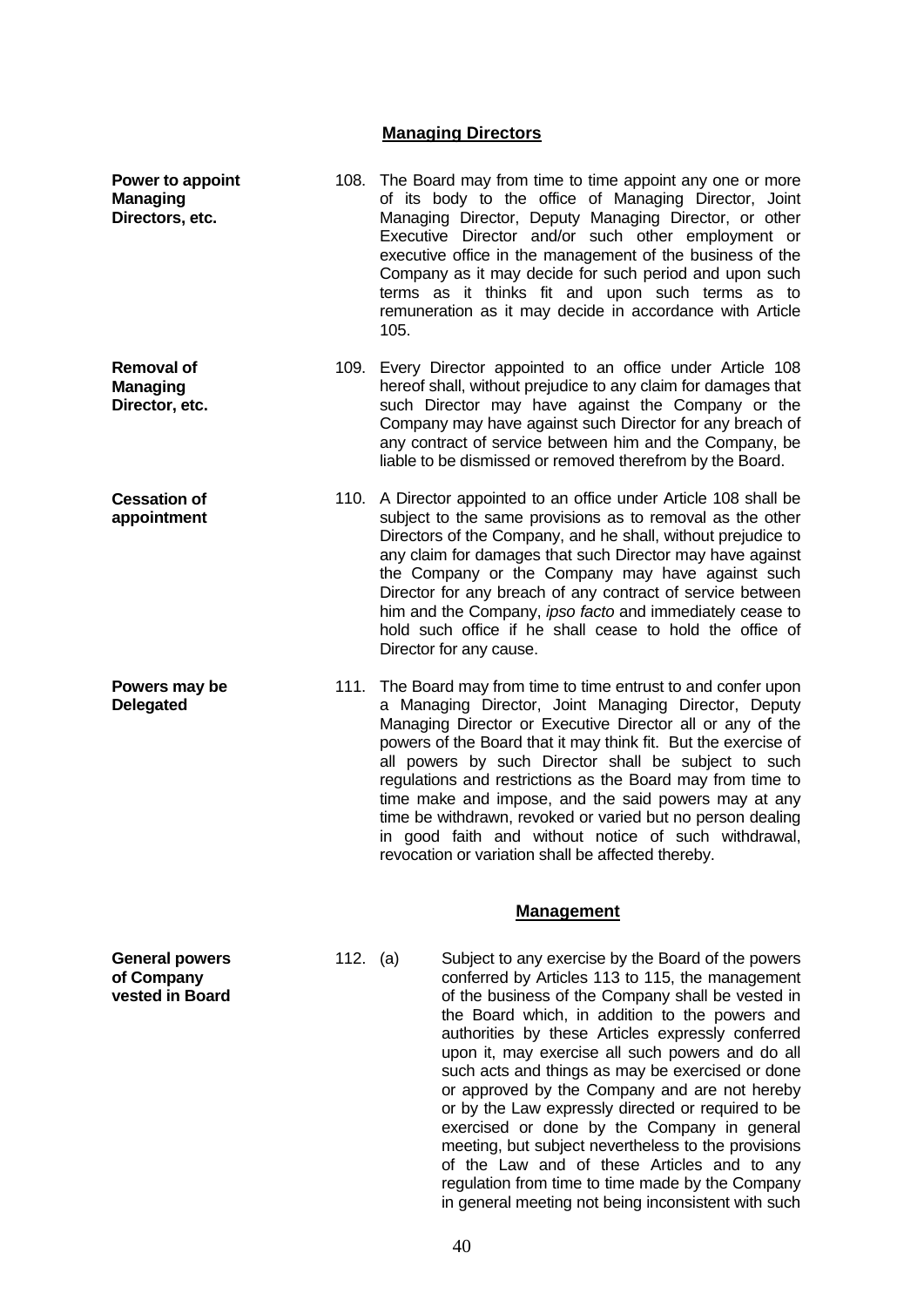provisions or these Articles, provided that no regulation so made shall invalidate any prior act of the Board which would have been valid if such regulation had not been made.

- (b) Without prejudice to the general powers conferred by these Articles, it is hereby expressly declared that the Board shall have the following powers:
	- (i) to give to any person the right or option of requiring at a future date that an allotment shall be a made to him of any share at par or at such premium as may be agreed; and
	- (ii) to give to any Directors, officers or employees of the Company an interest in any particular business or transaction or participation in the profits thereof or in the general profits of the Company either in addition to or in substitution for a salary or other remuneration.
- (c) Except as would, if the Company were a company incorporated in Hong Kong, be permitted by Section 157H of the Companies Ordinance as in force at the date of adoption of these Articles, and except as permitted under the Companies Law, the Company shall not directly or indirectly:
	- (i) make a loan to a Director or his Associates or a director of any holding company of the Company;
	- (ii) enter into any guarantee or provide any security in connection with a loan made by any person to a Director or such a director; or
	- (iii) if any one or more of the Directors hold (jointly or severally or directly or indirectly) a controlling interest in another company, make a loan to that other company or enter into any guarantee or provide any security in connection with a loan made by any person to that other company.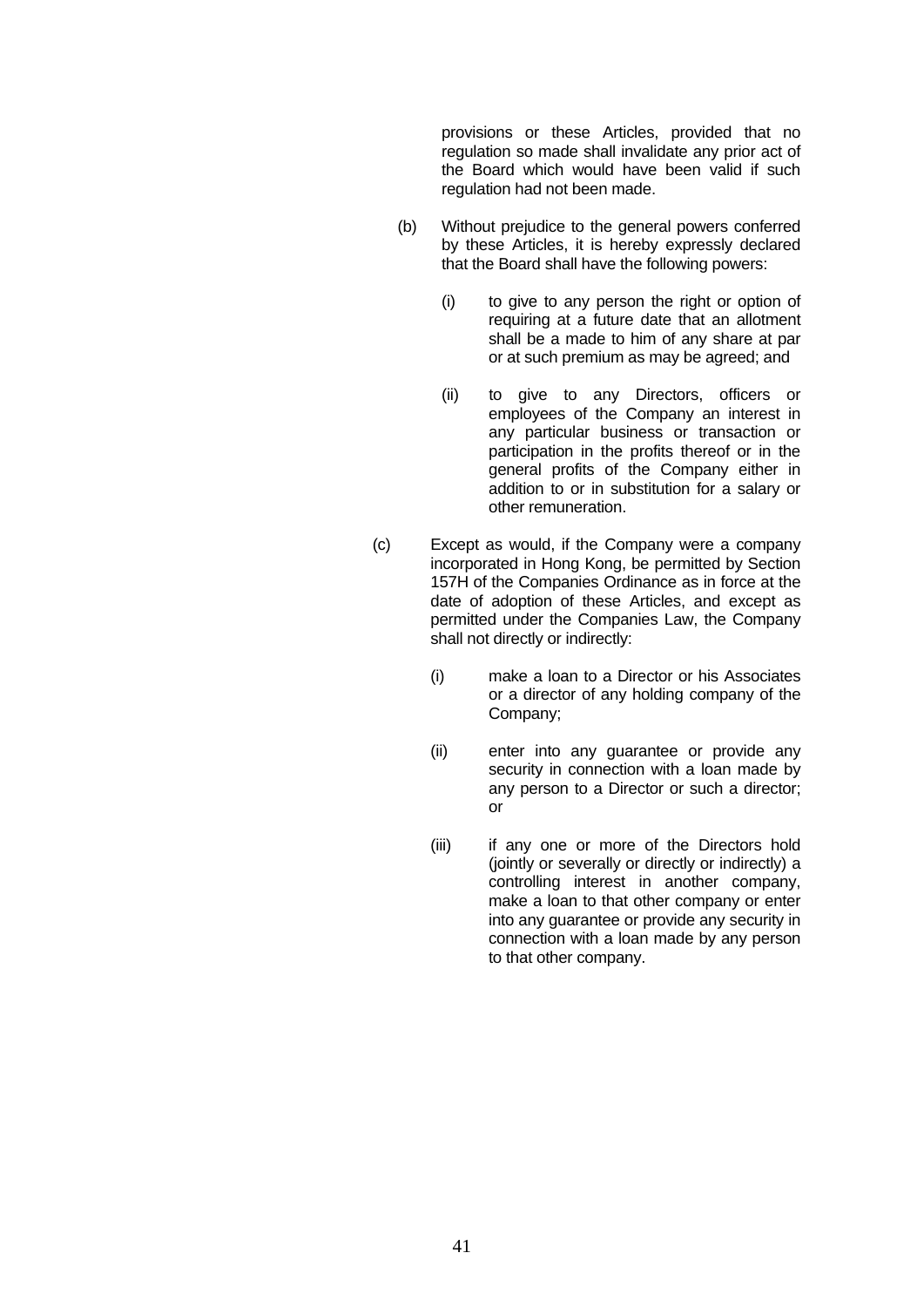# **Managers**

| <b>Appointment and</b><br>remuneration of<br>managers                            | 113. The Board may from time to time appoint a general<br>manager, manager or managers of the Company and may<br>fix his or their remuneration either by way of salary or<br>commission or by conferring the right to participation in the<br>profits of the Company or by a combination of two or more<br>of these modes and pay the working expenses of any of the<br>staff of the general manager, manager or managers who<br>may be employed by him or them in connection with the<br>conduct of the business of the Company.                                                                                                                                                                                                                                                                                                                                                                                                                                                                                           |
|----------------------------------------------------------------------------------|-----------------------------------------------------------------------------------------------------------------------------------------------------------------------------------------------------------------------------------------------------------------------------------------------------------------------------------------------------------------------------------------------------------------------------------------------------------------------------------------------------------------------------------------------------------------------------------------------------------------------------------------------------------------------------------------------------------------------------------------------------------------------------------------------------------------------------------------------------------------------------------------------------------------------------------------------------------------------------------------------------------------------------|
| <b>Tenure of office</b><br>and powers                                            | 114. The appointment of such general manager, manager or<br>managers may be for such period as the Board may decide<br>and the Board may confer upon him or them all or any of the<br>powers of the Board as it may think fit.                                                                                                                                                                                                                                                                                                                                                                                                                                                                                                                                                                                                                                                                                                                                                                                              |
| <b>Terms and</b><br>conditions of<br>appointment                                 | 115. The Board may enter into such agreement or agreements<br>with any such general manager, manager or managers<br>upon such terms and conditions in all respects as the Board<br>may in its absolute discretion think fit, including a power for<br>such general manager, manager or managers to appoint an<br>assistant manager or managers or other employees<br>whatsoever under them for the purpose of carrying on the<br>business of the Company.                                                                                                                                                                                                                                                                                                                                                                                                                                                                                                                                                                   |
|                                                                                  | <b>Rotation of Directors</b>                                                                                                                                                                                                                                                                                                                                                                                                                                                                                                                                                                                                                                                                                                                                                                                                                                                                                                                                                                                                |
| <b>Rotation and</b><br>retirement of<br><b>Directors</b>                         | 116. At each annual general meeting, one-third of the<br>Directors for the time being, or, if their number is not<br>three or a multiple of three, then the number nearest<br>to, but not less than, one-third, shall retire from office<br>by rotation, provided that every Director, including<br>those appointed for a specific term, should be subject<br>to retirement by rotation at least once every three<br>years. The Directors to retire in every year shall be<br>those who have been longest in office since their last<br>election but as between persons who became<br>Directors on the same day those to retire shall (unless<br>they otherwise agree between themselves) be<br>determined by lot. Any Director appointed pursuant to<br>Article 99 or 119 shall not be taken into account in<br>determining which Directors are to retire by rotation. A<br>retiring Director shall retain office until the close of the<br>meeting at which he retires, and shall be eligible for<br>re-election thereat. |
| <b>Meeting to fill</b><br>up vacancies                                           | 117. The Company at any general meeting at which any<br>Directors retire in manner aforesaid may fill the<br>vacated office by electing a like number of persons to<br>be Directors.                                                                                                                                                                                                                                                                                                                                                                                                                                                                                                                                                                                                                                                                                                                                                                                                                                        |
| <b>Retiring Directors</b><br>to remain in office<br>till successors<br>appointed | 118. If at any general meeting at which an election of<br>Directors ought to take place, the places of the retiring<br>Directors are not filled the retiring Directors or such of<br>them as have not had their places filled shall be<br>deemed to have been re-elected and shall, if willing,                                                                                                                                                                                                                                                                                                                                                                                                                                                                                                                                                                                                                                                                                                                             |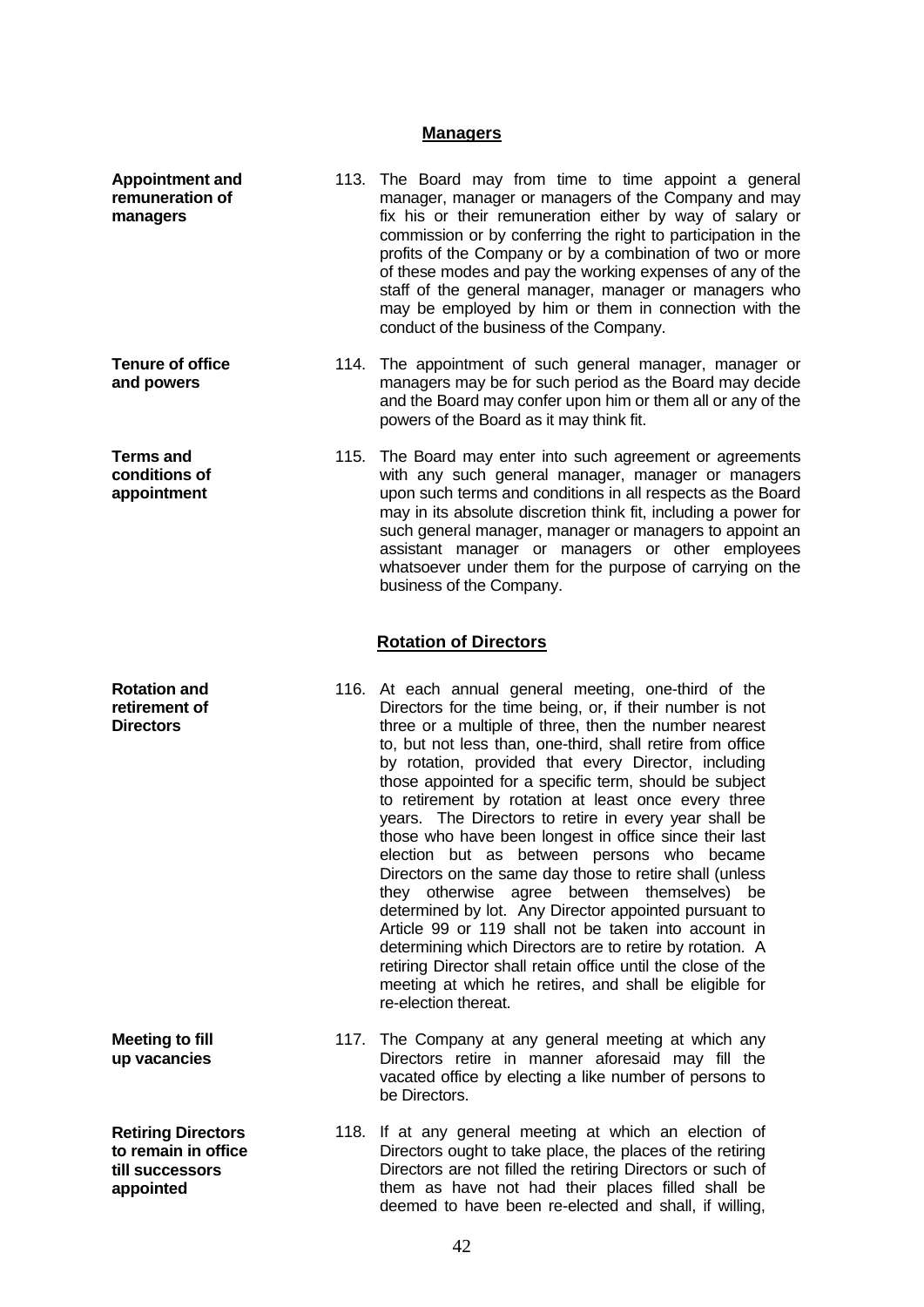continue in office until the next annual general meeting and so on from year to year until their places are filled, unless:

- (i) it shall be determined at such meeting to reduce the number of Directors; or
- (ii) it is expressly resolved at such meeting not to fill up such vacated offices; or
- (iii) a resolution for the re-election of such Directors is put to the meeting and lost.
- 119. The Company may from time to time in general meeting by ordinary resolution increase or reduce the number of Directors but so that the number of Directors shall not be less than two. Subject to the provisions of these Articles and the Law, the Company may by ordinary resolution elect any person to be a Director either to fill a casual vacancy or as an addition to the existing Directors.
- 120. No person, shall, unless recommended by the Board be eligible for election to the office of Director at any general meeting, unless during the period which shall be at least seven days commencing no earlier than the day after the dispatch of the notice of the meeting appointed for the meeting, there has been given to the Secretary notice in writing by a member (not being the person proposed) entitled to attend and vote at the meeting for which such notice is given, of his intention to propose such person for election and also a notice in writing signed by the person to be proposed of his willingness to be elected.
- 121. The Company shall keep at its office a register of directors and officers containing their names and addresses and occupations and any other particulars required by the Law and shall send to the Registrar of Companies of the Cayman Islands a copy of such register and shall from time to time notify to the Registrar of Companies of the Cayman Islands any change that takes place in relation to such Directors as required by the Law.
- 122. (a) The Company may by ordinary resolution at any time remove any Director (including a Managing Director or other executive Director) before the expiration of his period of office notwithstanding anything in these Articles or in any agreement between the Company and such Director and may by ordinary resolution elect another person in his stead. Any person so elected shall hold office during such time only as the Director in whose place he is elected would have held the same if he had not been removed.

**Power of general meeting to increase or reduce the number of Directors**

**Notice to be given when person proposed for election**

**Register of Directors and notification of changes to Registrar**

**Power to remove Director by ordinary resolution**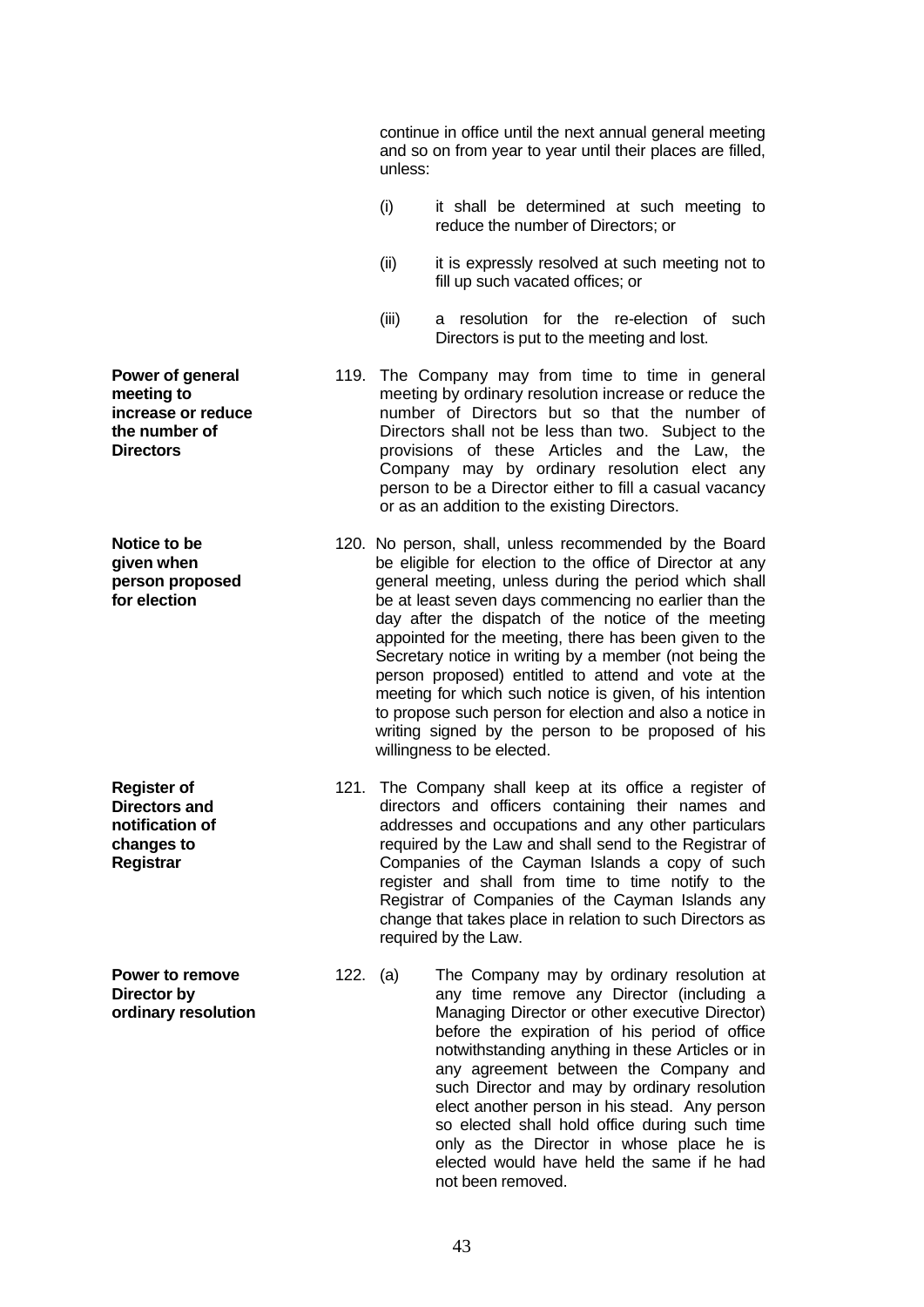(b) Nothing in this Article should be taken as depriving a Director removed under any provisions of this Article of compensation or damages payable to him in respect of the termination of his appointment as Director or of any other appointment or office as a result of the termination of his appointment as Director or as derogatory from any power to remove a Director which may exist apart from the provision of this Article.

#### **Proceedings of Directors**

123. The Board may meet together for the despatch of business, adjourn and otherwise regulate its meetings and proceedings as it thinks fit in any part of the world and may determine the quorum necessary for the transaction of business. Unless otherwise determined two Directors shall be a quorum. For the purposes of this Article an alternate Director shall be counted in a quorum in place of the Director who appointed him and an alternate Director who is an alternate for more than one Director shall for quorum purposes be counted separately in respect of himself (if he is a Director) and in respect of each Director for whom he is an alternate (but so that nothing in this provision shall be construed as authorising a meeting to be constituted when only one person is physically present). A meeting of the Board or any committee of the Board may be held by means of a telephone or tele-conferencing or any other<br>telecommunications facility provided that all telecommunications facility provided that all participants are thereby able to communicate contemporaneously by voice with all other participants and participation in a meeting pursuant to this provision shall constitute presence in person at such meeting. **Convening of board meeting** 124. A Director may, and on request of a Director the Secretary shall, at any time summon a meeting of the Board. Notice thereof shall be given to each Director either in writing or by telephone or by facsimile, telex or telegram at the address or telephone, facsimile or telex number from time to time notified to the Company by such Director or in such other manner as the Board may from time to time determine provided that notice need not be given to any Director or alternate Director for the time being absent from Hong Kong.

**Meetings of Directors/ Quorum etc.**

**be decided**

- **How questions to**  125. Subject to Article 107, questions arising at any meeting of the Board shall be decided by a majority of votes, and in case of an equality of votes the Chairman shall have a second or casting vote.
- **Chairman** 126. The Board may elect a Chairman of its meetings and determine the period (not being a period extending beyond the date of the annual general meeting at which such Chairman is due to retire by rotation under

44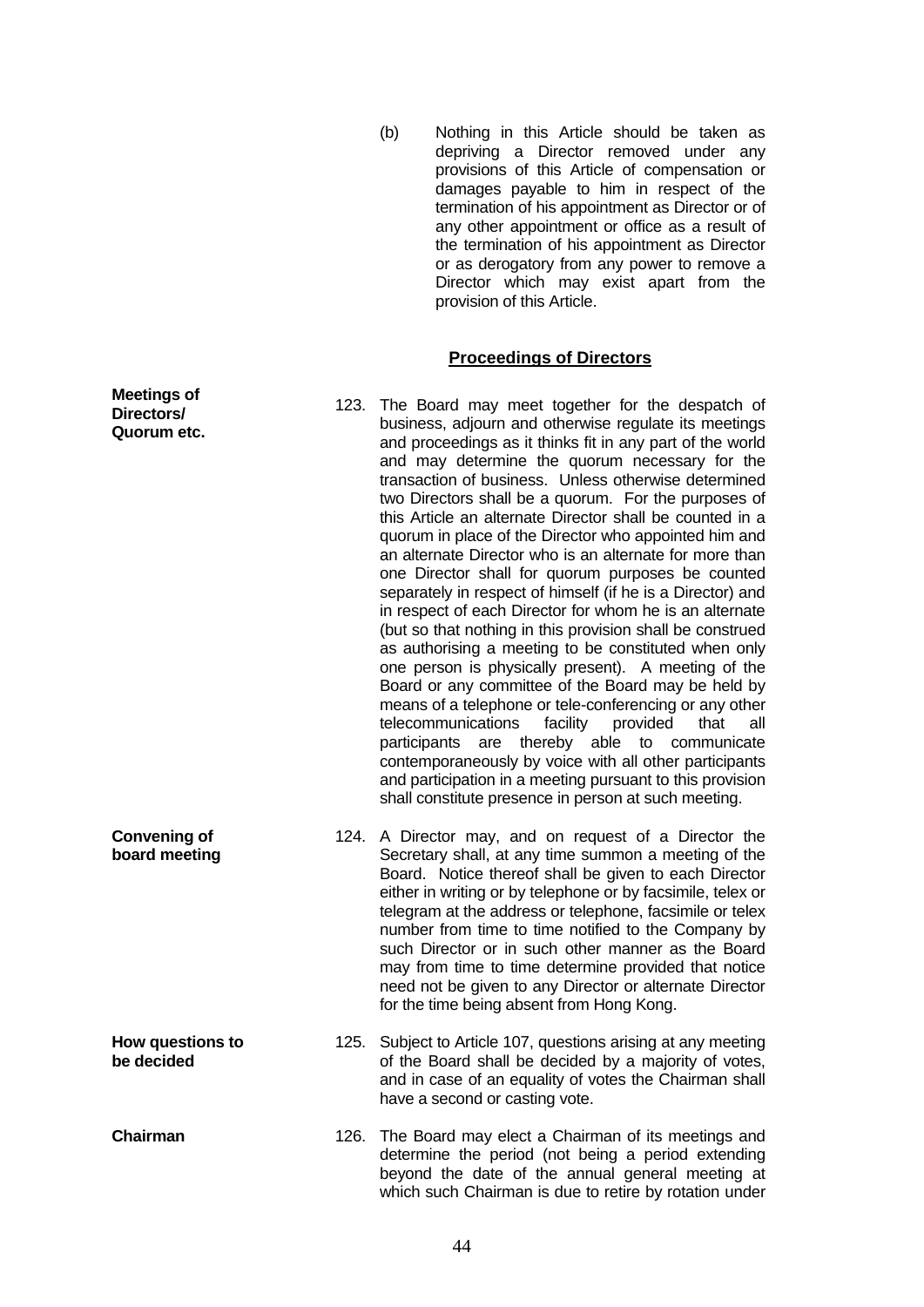|                                                                                   |      | meeting. |       | Article 116) for which he is to hold office; but if no such<br>Chairman is elected, or if at any meeting the Chairman<br>is not present within fifteen minutes after the time<br>appointed for holding the same, the Directors present<br>may choose one of their number to be Chairman of the                                                                                                                                                                                                                                                                               |
|-----------------------------------------------------------------------------------|------|----------|-------|------------------------------------------------------------------------------------------------------------------------------------------------------------------------------------------------------------------------------------------------------------------------------------------------------------------------------------------------------------------------------------------------------------------------------------------------------------------------------------------------------------------------------------------------------------------------------|
| Power of meeting                                                                  |      |          |       | 127. A meeting of the Board for the time being at which a<br>quorum is present shall be competent to exercise all or<br>any of the authorities, powers and discretions by or<br>under these Articles for the time being vested in or<br>exercisable by the Board generally.                                                                                                                                                                                                                                                                                                  |
| Power to appoint<br>committee and to<br>delegate                                  | 128. | Board.   |       | The Board may delegate any of its powers to<br>committees consisting of such member or members of<br>the Board (including alternate Directors in the absence<br>of their appointers) as the Board thinks fit, and it may<br>from time to time revoke such delegation or revoke the<br>appointment of and discharge any committees either<br>wholly or in part, and either as to persons or purposes,<br>but every committee so formed shall in the exercise of<br>the powers so delegated conform to any regulations<br>that may from time to time be imposed upon it by the |
| <b>Acts of committee</b><br>to be of same<br>effect as act of<br><b>Directors</b> | 129. |          |       | All acts done by any such committee in conformity with<br>such regulations and in fulfilment of the purposes for<br>which it is appointed, but not otherwise, shall have the<br>like force and effect as if done by the Board, and the<br>Board shall have power, with the consent of the<br>Company in general meeting, to remunerate the<br>members of any such committee, and charge such<br>remuneration to the current expenses of the Company.                                                                                                                         |
| <b>Proceedings of</b><br>committee                                                | 130. | (a)      |       | The meetings and proceedings of any such<br>committee consisting of two or more members<br>of the Board shall be governed by the<br>provisions herein contained for regulating the<br>meetings and proceedings of the Board so far<br>as the same are applicable thereto and are not<br>replaced by any regulations imposed by the<br>Board pursuant to Article 128.                                                                                                                                                                                                         |
| <b>Minutes of</b><br>proceedings                                                  |      | (b)      |       | The Board shall cause minutes to be made of:-                                                                                                                                                                                                                                                                                                                                                                                                                                                                                                                                |
| of meetings and<br><b>Directors</b>                                               |      |          | (i)   | all appointments of officers made by<br>the Board:                                                                                                                                                                                                                                                                                                                                                                                                                                                                                                                           |
|                                                                                   |      |          | (ii)  | the names of the Directors present at<br>each meeting of the Board and of<br>committees appointed pursuant to<br>Article 128;                                                                                                                                                                                                                                                                                                                                                                                                                                                |
|                                                                                   |      |          | (iii) | all declarations made or notices given<br>by any Director of his interest in any<br>contract or proposed contract or of his<br>holding of any office or property<br>whereby any conflict of duty or interest                                                                                                                                                                                                                                                                                                                                                                 |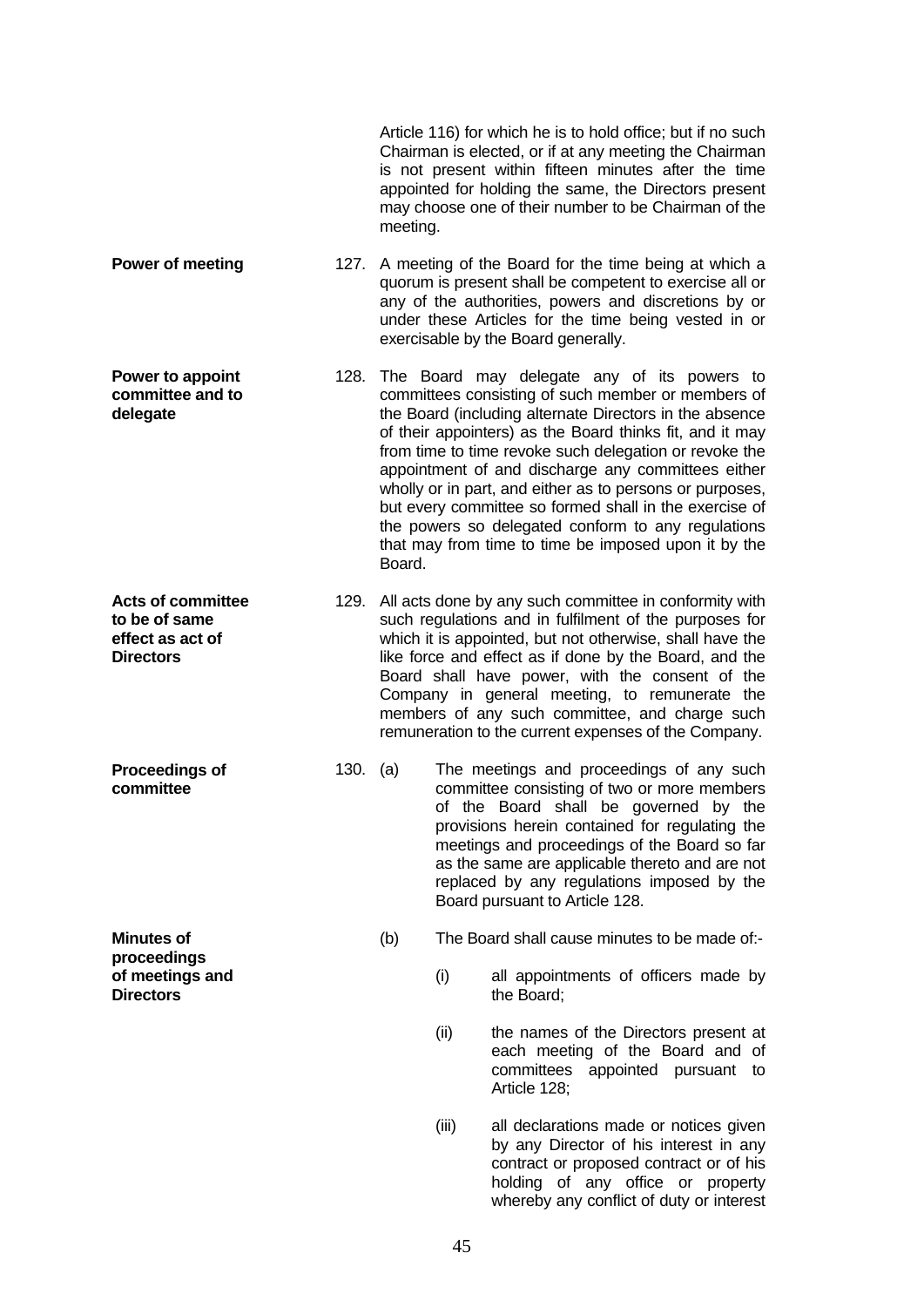may arise; and

 (iv) all resolutions and proceedings at all meetings of the Company and of the Board and of such committees.

 Any such minutes shall be conclusive evidence of any such proceedings if they purport to be signed by the chairman of the meeting or by the chairman of the succeeding meeting.

131. All acts *bona fide* done by any meeting of the Board or by a committee of Directors or by any person acting as Director shall, notwithstanding that it shall be afterwards discovered that there was some defect in the appointment of such Director or persons acting as aforesaid or that they or any of them were disqualified, be as valid as if every such person had been duly appointed and was qualified to be a Director or member of such committee as the case may be.

132. The continuing Directors may act notwithstanding any vacancy in their body, but, if and so long as their number is reduced below the number fixed by or pursuant to these Articles as the necessary quorum of Directors, the continuing Director or Directors may act for the purpose of increasing the number of Directors to that number or of summoning a general meeting of the Company but for no other purpose.

133. Unless required otherwise by the Listing Rules, a resolution in writing signed by each and every one of the Directors (or their respective alternates pursuant to Article 100(c) or member of any committee of Directors formed pursuant to Article 128 shall be as valid and effectual as if it had been passed at a meeting of the Board duly convened and held and may consist of several documents in like form each signed by one or more of the Directors or alternate Directors.

### **Secretary**

134. The Secretary shall be appointed by the Board for such term, at such remuneration and upon such conditions as it may think fit, and any Secretary so appointed may be removed by the Board. Anything by the Law or these Articles required or authorised to be done by or to the Secretary, if the office is vacant or there is for any other reason no Secretary capable of acting, may be done by or to any assistant or deputy Secretary appointed by the Board, or if there is no assistant or deputy Secretary capable of acting, by or to any officer of the Company authorised generally or specifically in that behalf by the Board.

**When acts of Directors or committee to be valid notwithstanding defects**

**Directors' powers when vacancies exist**

**Directors' resolutions**

**Appointment of Secretary**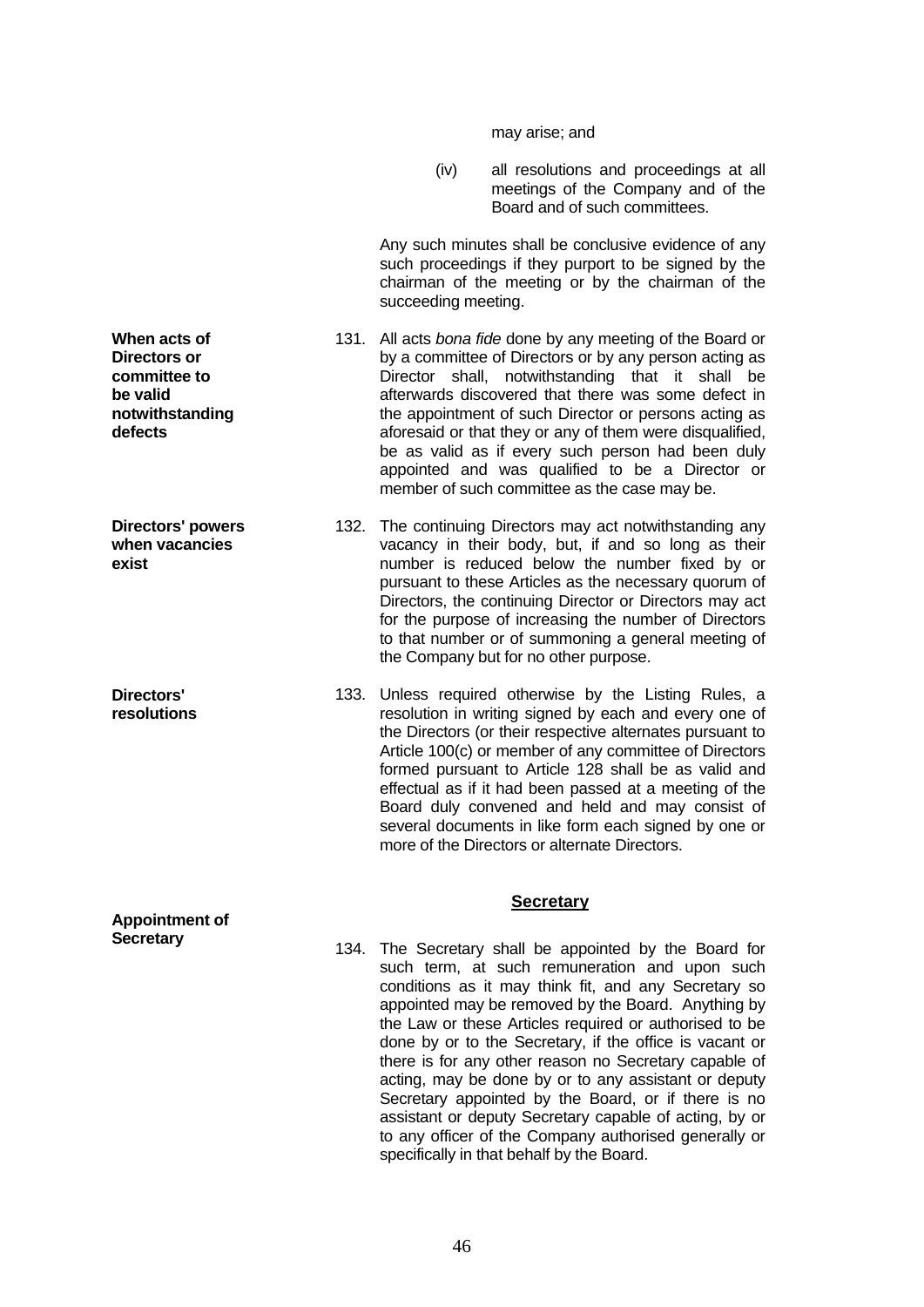**Same person not to act in two capacities at once** 135. A provision of the Law or of these Articles requiring or authorising a thing to be done by or to a Director and the Secretary shall not be satisfied by its being done by or to the same person acting both as Director and as or in place of the Secretary.

### **General Management and Use of the Seal**

**Custody and use of seal** 136. The Board shall provide for the safe custody of the common seal and the securities seal which shall only be used by the authority of the Board or of a committee of the Board authorised by the Board in that behalf, and every instrument to which such seal shall be affixed shall be signed by a Director and shall be countersigned by the Secretary or by a second Director or by some other person appointed by the Board for the purpose. The securities seal which shall be a facsimile of the common seal with the word "Securities" engraved thereon shall be used exclusively for sealing securities issued by the Company and for sealing documents creating or evidencing securities so issued. The Board may either generally or in any particular case resolve that the securities seal or any signatures or any of them may be affixed to certificates for shares, warrants, debentures or any other form of security by facsimile or other mechanical means to be specified in such authority that any such certificates sealed with the securities seal need not be signed by any person. Every instrument to which the seal is affixed as aforesaid shall, as regards all persons dealing in good faith with the Company, be deemed to have been affixed to that instrument with the authority of the Directors previously given. **Duplicate seal** 137. The Company may have a duplicate seal for use outside of the Cayman Islands as and where the Board shall determine, and the Company may by writing under the seal appoint any agents or agent, committees or committee abroad to be the agents of the Company for the purpose of affixing and using such duplicate seal and they may impose such restrictions on the use thereof as may be thought fit. Wherever in these Articles reference is made to the seal, the reference shall, when and so far as may be applicable, be deemed to include any such duplicate seal as aforesaid. **Cheques and banking arrangements** 138. All cheques, promissory notes, drafts, bills of exchange and other negotiable instruments, and all receipts for moneys paid to the Company shall be signed, drawn, accepted, indorsed or otherwise executed, as the case may be, in such manner as the Board shall from time to time by resolution determine. The Company's banking accounts shall be kept with such banker or bankers as the Board shall from time to time determine. **Power to appoint attorney** 139. (a) The Board may from time to time and at any time, by power of attorney under the seal, appoint any company, firm or person or any fluctuating body of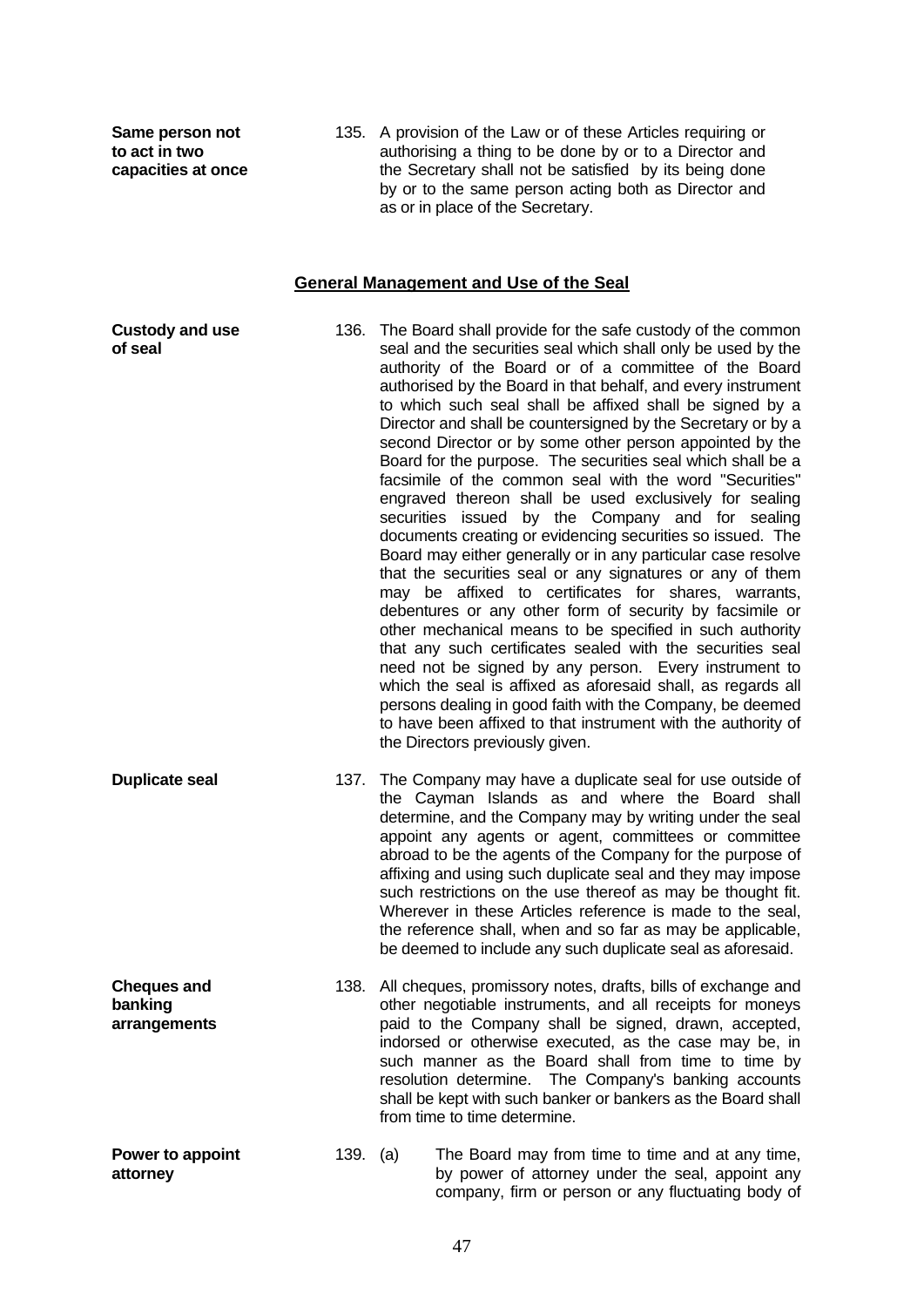persons, whether nominated directly or indirectly by the Board, to be the attorney or attorneys of the Company for such purposes and with such powers, authorities and discretions (not exceeding those vested in or exercisable by the Board under these Articles) and for such period and subject to such conditions as it may think fit, and any such power of attorney may contain such provisions for the protection and convenience of persons dealing with any such attorney as the Board may think fit, and may also authorise any such attorney to sub-delegate all or any of the powers, authorities and discretions vested in him.

- (b) The Company may, by writing under its seal, empower any person, either generally or in respect of any specified matter, as its attorney to execute deeds and instruments on its behalf in any part of the world and to enter into contracts and sign the same on its behalf and every deed signed by such attorney on behalf of the Company and under his seal shall bind the Company and have the same effect as if it were under the seal of the Company.
- 140. The Board may establish any committees, regional or local boards or agencies for managing any of the affairs of the Company, either in the Cayman Islands, Hong Kong, the People's Republic of China or elsewhere, and may appoint any persons to be members of such committees, regional or local boards or agencies and may fix their remuneration, and may delegate to any committee, regional or local board or agent any of the powers, authorities and discretions vested in the Board (other than its powers to make calls and forfeit shares), with power to sub-delegate, and may authorise the members of any local board or any of them to fill any vacancies therein and to act notwithstanding vacancies, and any such appointment or delegation may be upon such terms and subject to such conditions as the Board may think fit, and the Board may remove any person so appointed and may annul or vary any such delegation, but no person dealing in good faith and without notice of any such annulment or variation shall be affected thereby.
- 141. The Board may establish and maintain or procure the establishment and maintenance of any contributory or noncontributory pension or provident or superannuation funds or (with the sanction of an ordinary resolution) employee or executive share option schemes for the benefit of, or give or procure the giving of donations, gratuities, pensions, allowances or emoluments to any persons who are or were at any time in the employment or service of the Company, or of any company which is a subsidiary of the Company, or is allied or associated with the Company or with any such subsidiary company, or who are or were at any time directors or officers of the Company or of any such other company as aforesaid, and holding or who have held any salaried employment or office in the Company or such other company, and the wives, widows, families and dependents

**Execution of deeds by attorney**

**Regional or local boards**

**Power to establish pension funds and employee share option schemes**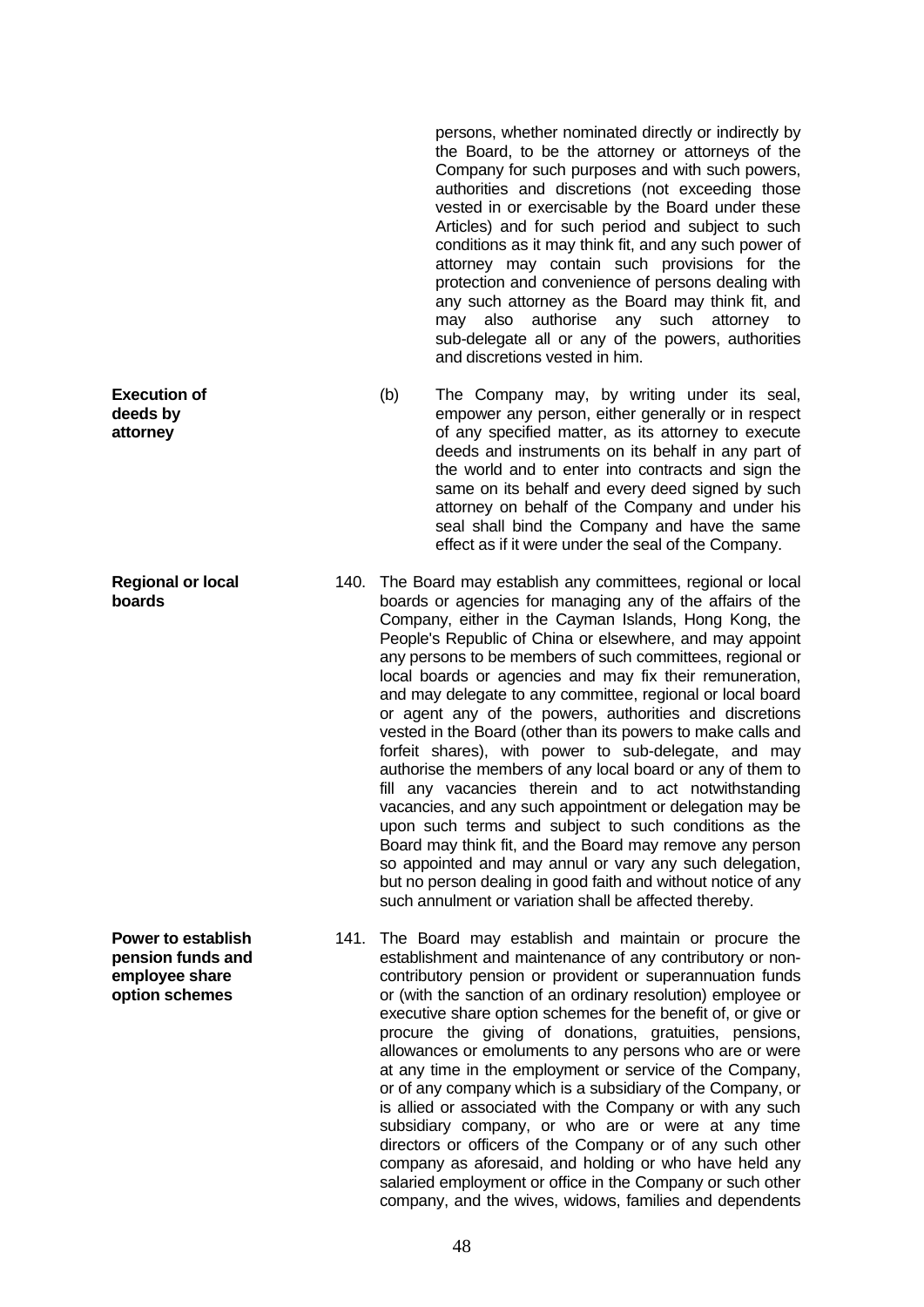of any such persons. The Board may also establish and subsidise or subscribe to any institutions, associations, clubs or funds calculated to be for the benefit of or to advance the interests and well-being of the Company or of any such other company as aforesaid, and may make payments for or towards the insurance of any such persons as aforesaid, and subscribe or guarantee money for charitable or benevolent objects or for any exhibition or for any public, general or useful object. The Board may do any of the matters aforesaid, either alone or in conjunction with any such other company as aforesaid. Any Director holding any such employment or office shall be entitled to participate in and retain for his own benefit any such donation, gratuity, pension, allowance or emolument.

### **Capitalisation of Reserves**

- 142. The Company in general meeting may upon the recommendation of the Board by ordinary resolution resolve that it is desirable to capitalise all or any part of the amount for the time being standing to the credit of any of the Company's reserve accounts or funds or to the credit of the profit and loss account or otherwise available for distribution (and not required for the payment or provision of dividend on any shares with a preferential right to dividend) and accordingly that such sums be set free for distribution amongst the members who would have been entitled thereto if distributed by way of dividend and in the same proportion or such other proportions as the members may by ordinary resolution determine on condition that the same be not paid in cash but be applied either in or towards paying up any amounts for the time being unpaid on any shares held by such members respectively or paying up in full unissued shares, debentures or other securities of the Company to be allotted and distributed credited as fully paid up to and amongst such members in proportion aforesaid or partly in one way and partly in the other, and the Board shall give effect to such resolution, provided that a share premium account and a capital redemption reserve and any reserve or fund representing unrealised profits may, for the purposes of this Article, only be applied in paying up unissued shares to be issued to members of the Company as fully paid up shares or paying up calls or instalments due or payable on partly paid securities of the Company subject always to the provisions of the Law.
- 143. (a) Wherever such a resolution as referred to in Article 142 shall have been passed the Board shall make all appropriations and applications of the undivided profits resolved to be capitalised thereby, and all allotments and issues of fully paid up shares, debentures or other securities, if any, and generally shall do all acts and things required to give effect thereto, with full power to the Board:

(i) to make such provision by the issue of

**Power to capitalise**

**Effect of resolution to capitalise**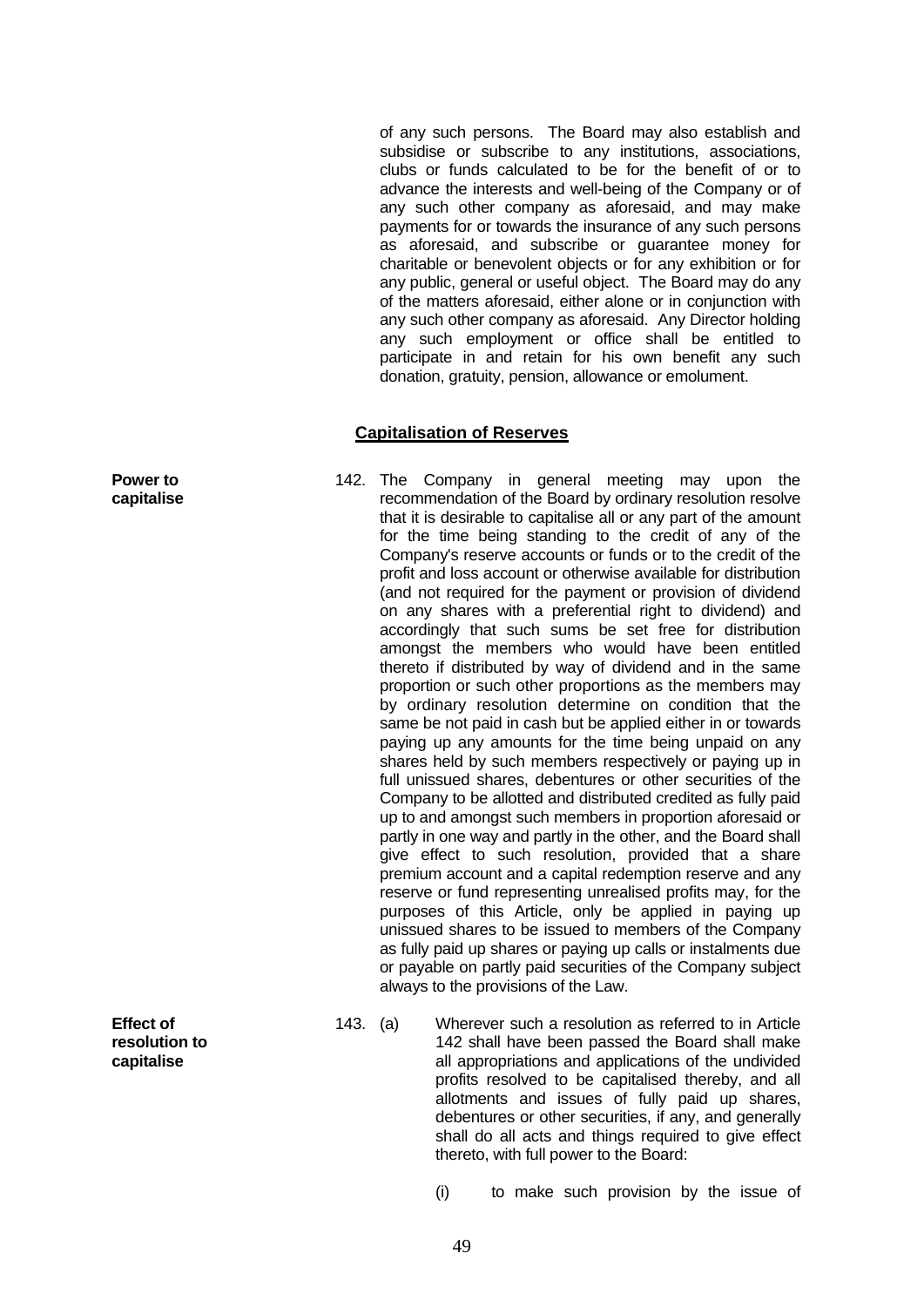fractional certificates or by payment in cash or otherwise (including provisions whereby, in whole or in part, fractional entitlements are aggregated and sold and the net proceeds distributed to those entitled, or are disregarded or rounded up or down or whereby the benefit of fractional entitlements accrues to the Company rather than to the members concerned) as they think fit in cases where shares, debentures or other securities become distributable in fractions;

- (ii) to exclude the right of participation or entitlement of any member with a registered address outside any territory where in the absence of a registration statement or other special or onerous formalities the circulation of an offer of such right or entitlement would or might be unlawful or where the Board consider the costs, expense or possible delays in ascertaining the existence or extent of the legal and other requirements applicable to such offer or the acceptance of such offer out of proportion to the benefits of the Company; and
- (iii) to authorise any person to enter on behalf of all members entitled thereto into an agreement with the Company providing for the allotment to them respectively, credited as fully paid up, of any further shares, debentures or other securities to which they may be entitled upon such capitalisation, or, as the case may require, for the payment up by the Company on their behalf, by the application thereto of their respective proportions of the profits resolved to be capitalised, of the amounts or any part of the amounts remaining unpaid on their existing shares, and any agreement made under such authority shall be effective and binding on all such members.
- (b) The Board may, in relation to any capitalisation sanctioned under this Article in its absolute discretion specify that, and in such circumstances and if directed so to do by a member or members entitled to an allotment and distribution credited as fully paid up of unissued shares or debentures in the Company pursuant to such capitalisation, the unissued shares, debentures or other securities to which that member is entitled shall be allotted and distributed credited as fully paid up to such person or persons as that member may nominate by notice in writing to the Company, such notice to be received not later than the day for which the general meeting of the Company to sanction the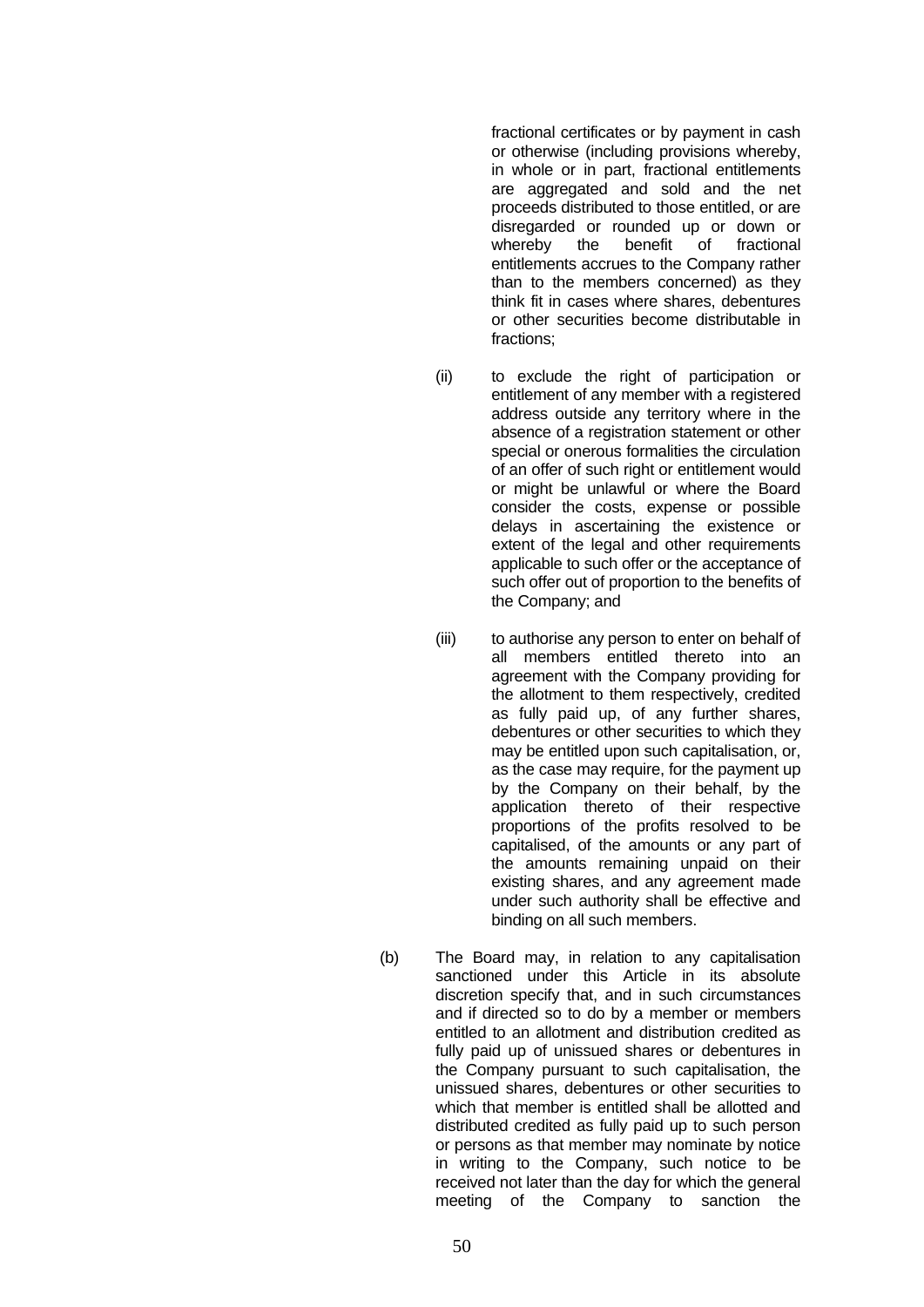capitalisation is convened.

# **Dividends and Reserves**

| <b>Power to declare</b><br>dividends                                 | 144. (a) |     | Subject to the Law and these Articles, the Company<br>in general meeting may declare dividends in any<br>currency but no dividends shall exceed the amount<br>recommended by the Board.                                                                                                                                                                                                                                                                                                                                                                                                                                                                                                                                                                                                                          |
|----------------------------------------------------------------------|----------|-----|------------------------------------------------------------------------------------------------------------------------------------------------------------------------------------------------------------------------------------------------------------------------------------------------------------------------------------------------------------------------------------------------------------------------------------------------------------------------------------------------------------------------------------------------------------------------------------------------------------------------------------------------------------------------------------------------------------------------------------------------------------------------------------------------------------------|
|                                                                      |          | (b) | The dividends, interest and bonuses and any other<br>benefits and advantages in the nature of income<br>receivable in respect of the Company's investments,<br>and any commissions, trusteeship, agency, transfer<br>and other fees and current receipts of the Company<br>shall, subject to the payment thereout of the<br>expenses of management, interest upon borrowed<br>money and other expenses which in the opinion of<br>the Board are of a revenue nature, constitute the<br>profits of the Company available for distribution.                                                                                                                                                                                                                                                                        |
| <b>Board's power</b><br>to pay interim<br>dividends                  | 145. (a) |     | The Board may from time to time pay to the<br>members such interim dividends as appear to the<br>Board to be justified by the profits of the Company<br>and, in particular (but without prejudice to the<br>generality of the foregoing), if at any time the share<br>capital of the Company is divided into different<br>classes, the Board may pay such interim dividends<br>in respect of those shares in the capital of the<br>Company which confer on the holders thereof<br>deferred or non-preferential rights as well as in<br>respect of those shares which confer on the holders<br>thereof preferential rights with regard to dividend<br>and provided that the Board acts bona fide, the<br>Board shall not incur any responsibility to the<br>holders of shares conferring any preferential rights. |
|                                                                      |          | (b) | The Board may also pay half-yearly or at other<br>intervals to be selected by it any dividend which<br>may be payable at a fixed rate if the Board is of the<br>opinion that the profits available for distribution<br>justify the payment.                                                                                                                                                                                                                                                                                                                                                                                                                                                                                                                                                                      |
| Powers of<br>Directors to<br>declare and pay<br>special<br>dividends |          | (c) | The Board may in addition from time to time declare<br>and pay special dividends on shares of any class of<br>such amounts and on such dates as they think fit,<br>and the provisions of paragraph (a) as regards the<br>powers and the exemption from liability of the Board<br>as relate to declaration and payment of interim<br>dividends shall apply, mutatis mutandis, to the<br>declaration and payment of any such special<br>dividends.                                                                                                                                                                                                                                                                                                                                                                 |
| <b>Dividends not to</b><br>be paid out of<br>capital                 | 146.     |     | No dividend shall be declared or payable except out of the<br>profits or reserves of the Company lawfully available for<br>distribution including share premium. No dividend shall<br>carry interest against the Company.                                                                                                                                                                                                                                                                                                                                                                                                                                                                                                                                                                                        |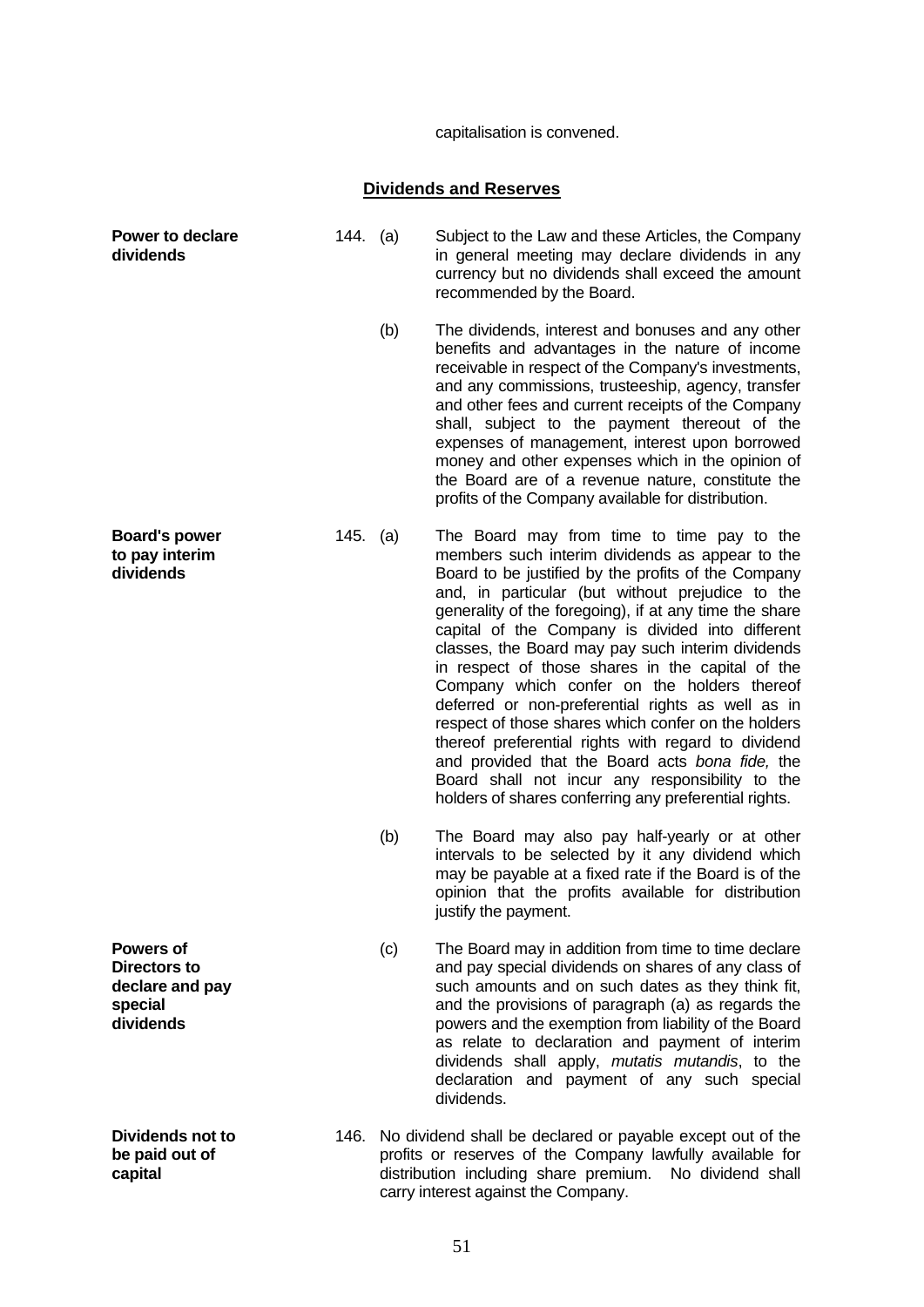**Scrip dividends** 147. (a) Whenever the Board or the Company in general meeting has resolved that a dividend be paid or declared on the share capital of the Company, the Board may further resolve:

#### either

 (i) that such dividend be satisfied wholly or in part in the form of an allotment of shares credited as fully paid up, provided that the shareholders entitled thereto will be entitled to elect to receive such dividend (or part thereof) in cash in lieu of such allotment. In such case, the following provisions shall apply:

- (aa) the basis of any such allotment shall be determined by the Board;
- (bb) the Board, after determining the basis of allotment, shall give not less than two weeks' notice in writing to the shareholders of the right of election accorded to them and shall send with such notice forms of election and specify the procedure to be followed and the place at which and the latest date and time by which duly completed forms of election must be lodged in order to be effective;
- (cc) the right of election may be exercised in respect of the whole or part of that portion of the dividend in respect of which the right of election has been accorded;
- (dd) the dividend (or that part of the dividend to be satisfied by the allotment of shares as aforesaid) shall not be payable in cash on shares in respect whereof the cash election has not been duly exercised ("the non-elected shares") and in satisfaction thereof shares shall be allotted credited as fully paid to the holders of the non-elected shares on the basis of allotment determined as aforesaid and for such purpose the Board shall capitalise and apply out of any part of the undivided profits of the Company or any part of any of the Company's reserve accounts (including any special account, share premium account and capital

**As to cash election**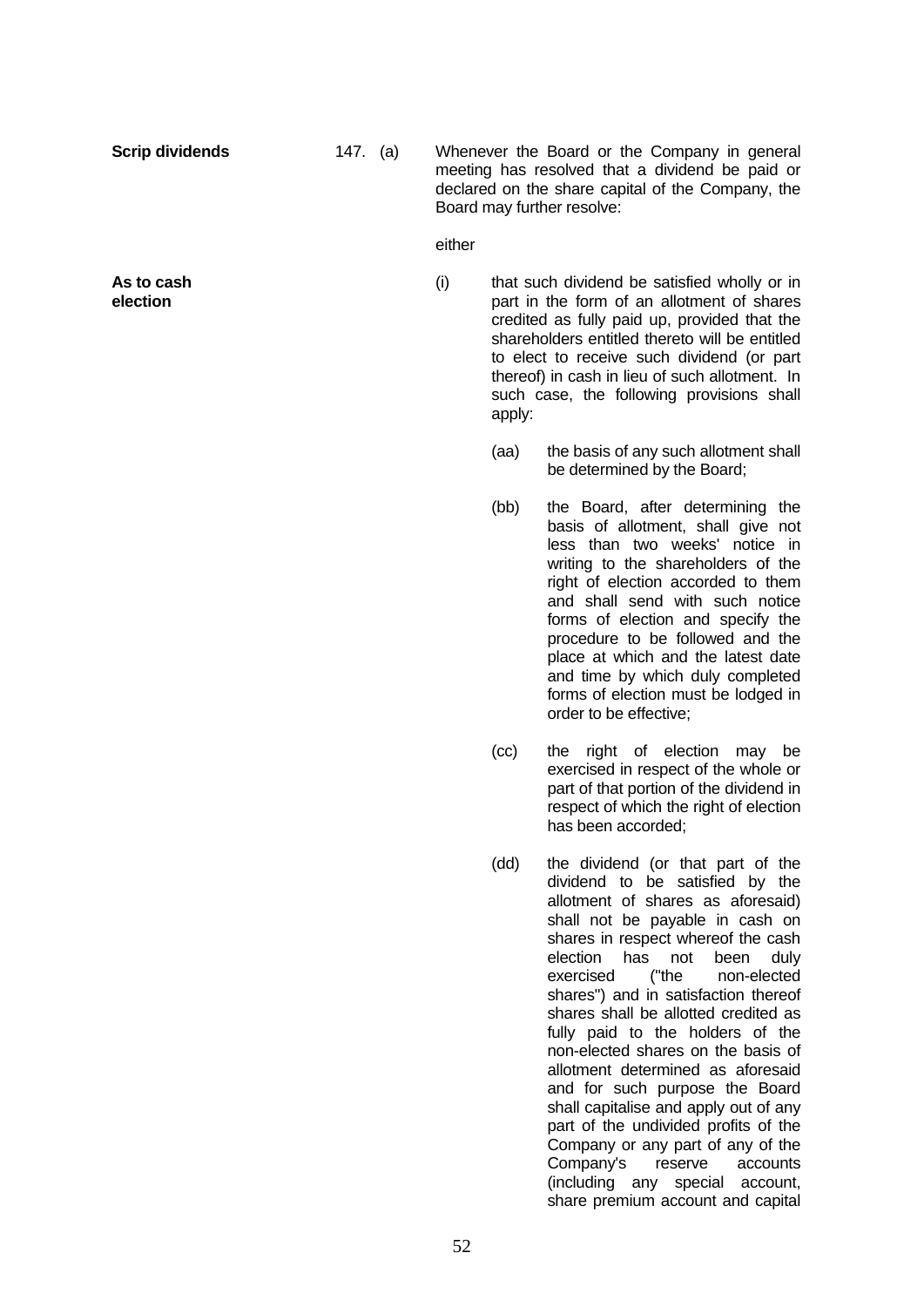redemption reserve (if there be any such reserve)) or profit or loss account or amounts otherwise available for distribution as the Board may determine, a sum equal to the aggregate nominal amount of the shares to be allotted on such basis and apply the same in paying up in full the appropriate number of shares for allotment and distribution to and amongst the holders of the non-elected shares on such basis;

**or** and the state of the state of the state of the state of the state of the state of the state of the state of the state of the state of the state of the state of the state of the state of the state of the state of the s

- (ii) that shareholders entitled to such dividend shall be entitled to elect to receive an allotment of shares credited as fully paid up in lieu of the whole or such part of the dividend as the Board may think fit. In such case, the following provisions shall apply:
	- (aa) the basis of any such allotment shall be determined by the Board;
	- (bb) the Board, after determining the basis of allotment, shall give not less than two weeks' notice in writing to shareholders of the right of election accorded to them and shall send with such notice forms of election and specify the procedure to be followed and the place at which and the latest date and time by which duly completed forms of election must be lodged in order to be effective;
	- (cc) the right of election may be exercised in respect of the whole or part of that portion of the dividend in respect of which the right of election has been accorded;
	- (dd) the dividend (or that part of the dividend in respect of which a right of election has been accorded) shall not be payable on shares in respect whereof the share election has been duly exercised ("the elected shares") and in lieu thereof shares shall be allotted credited as fully paid to the holders of the elected shares on the basis of allotment determined as aforesaid and for such purpose the Board shall capitalise and apply out of any part of the undivided profits of the

**As to scrip election**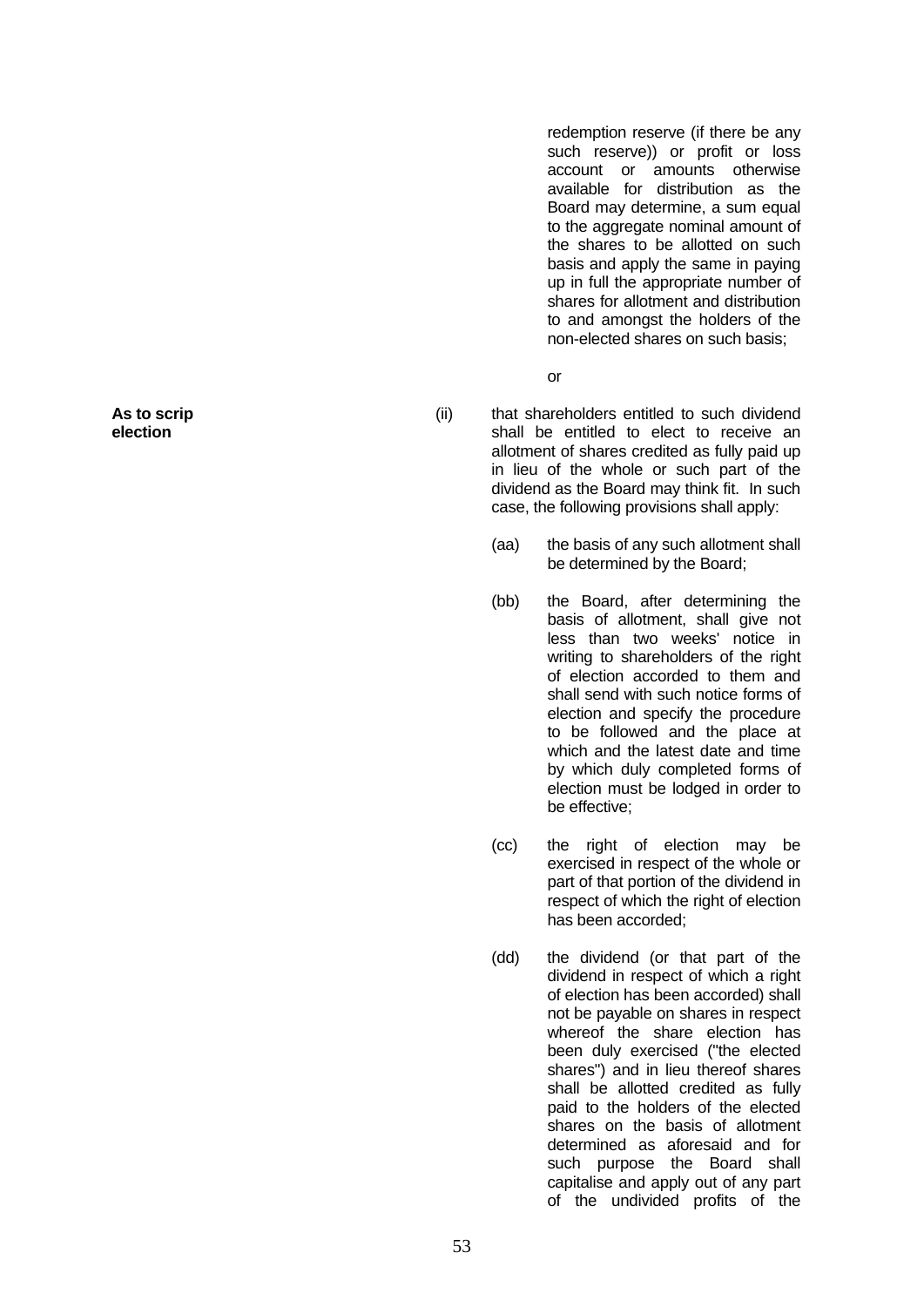Company's reserve accounts (including any special account, share premium account and capital redemption reserve (if there be any such reserve)) or profit and loss account or amounts otherwise available for distribution as the Board may determine, a sum equal to the aggregate nominal amount of the shares to be allotted on such basis and apply the same in paying up in full the appropriate number of shares for allotment and distribution to and amongst the holders of the elected shares on such basis.

- (b) The shares allotted pursuant to the provisions of paragraph (a) of this Article shall be of the same class as the class of, and shall rank *pari passu* in all respects with the shares then held by the respective allottees save only as regards participation:
	- (i) in the relevant dividend (or share or cash election in lieu thereof as aforesaid); or
	- (ii) in any other distributions, bonuses or rights paid, made, declared or announced prior to or contemporaneously with the payment or declaration of the relevant dividend, unless contemporaneously with the announcement by the Board of its proposal to apply the provisions of paragraph (i) or (ii) of paragraph (a) in relation to the relevant dividend or contemporaneously with its announcement of the distribution, bonus or rights in question, the Board shall specify that the shares to be allotted pursuant to the provisions of this paragraph (a) shall rank for participation in such distributions, bonuses or rights.
- (c) The Board may do all acts and things considered necessary or expedient to give effect to any capitalisation pursuant to the provisions of paragraph (a) with full power to the Board to make such provisions as it thinks fit in the case of shares becoming distributable in fractions (including provisions whereby, in whole or in part, fractional entitlements are aggregated and sold and the net proceeds distributed to those entitled, or are disregarded or rounded up or down or whereby the benefit of fractional entitlements accrues to the Company rather than to the members concerned). The Board may authorise any person to enter into on behalf of all members interested, an agreement with the Company providing for such capitalisation and matters incidental thereto and any agreement made pursuant to such authority shall be effective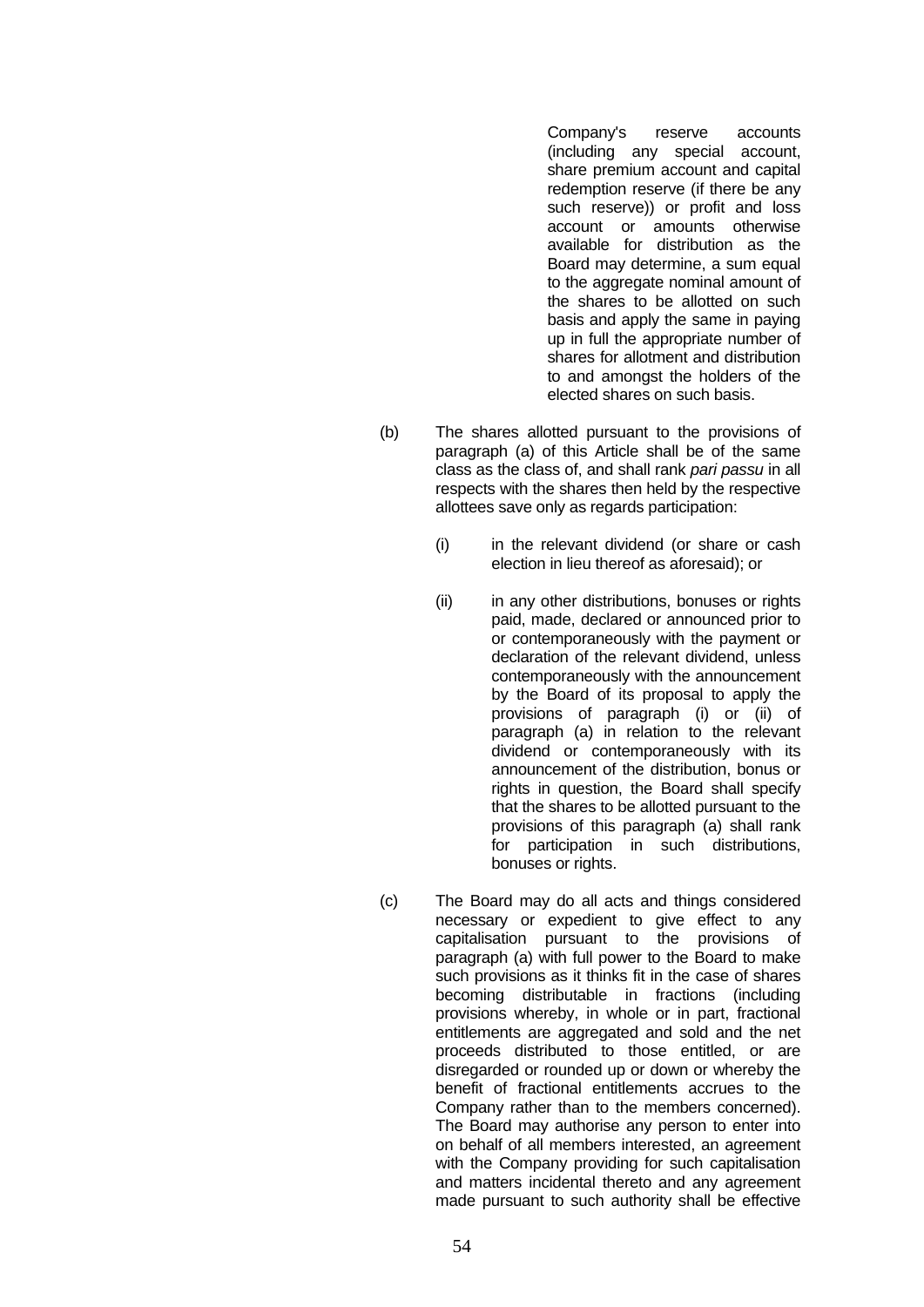and binding on all concerned.

- (d) The Company may upon the recommendation of the Board by ordinary resolution resolve in respect of any one particular dividend of the Company that notwithstanding the provisions of paragraph (a) a dividend may be satisfied wholly in the form of an allotment of shares credited as fully paid without offering any right to shareholders to elect to receive such dividend in cash in lieu of such allotment.
- (e) The Board may on any occasion determine that rights of election and the allotment of shares under paragraph (a) shall not be made available or made to any shareholders with registered addresses in any territory where in the absence of a registration statement or other special formalities the circulation of an offer of such rights of election or the allotment of shares would or might be unlawful, or where the Board considers the costs, expenses or possible delays in ascertaining the existence or extent of the legal and other requirements applicable to such offer or the acceptance of such offer out of proportion to the benefit of the Company, and in any such case the provisions aforesaid shall be read and construed subject to such determination.
- 148. (a) The Board shall establish an account to be called the share premium account and shall carry to the credit of such account from time to time a sum equal to the amount or value of the premium paid on the issue of any share in the Company. The Company may apply the share premium account in any manner permitted by the Companies Law. The Company shall at all times comply with the provisions of the Companies Law in relation to the share premium account.
	- (b) The Board may, before recommending any dividend, set aside out of the profits of the Company such sums as it thinks fit as a reserve or reserves which shall, at the discretion of the Board, be applicable for meeting claims on or liabilities of the Company or contingencies or for paying off any loan capital or for equalising dividends or for any other purpose to which the profits of the Company may be properly applied, and pending such application may, at the like discretion, either be employed in the business of the Company or be invested in such investments (including shares, warrants and other securities of the Company) as the Board may from time to time think fit, and so that it shall not be necessary to keep any reserves separate or distinct from any other investments of the Company. The Board may also without placing the same to reserve carry forward any profits which it may think prudent not to distribute by way of dividend.

**Share Premium and Reserves**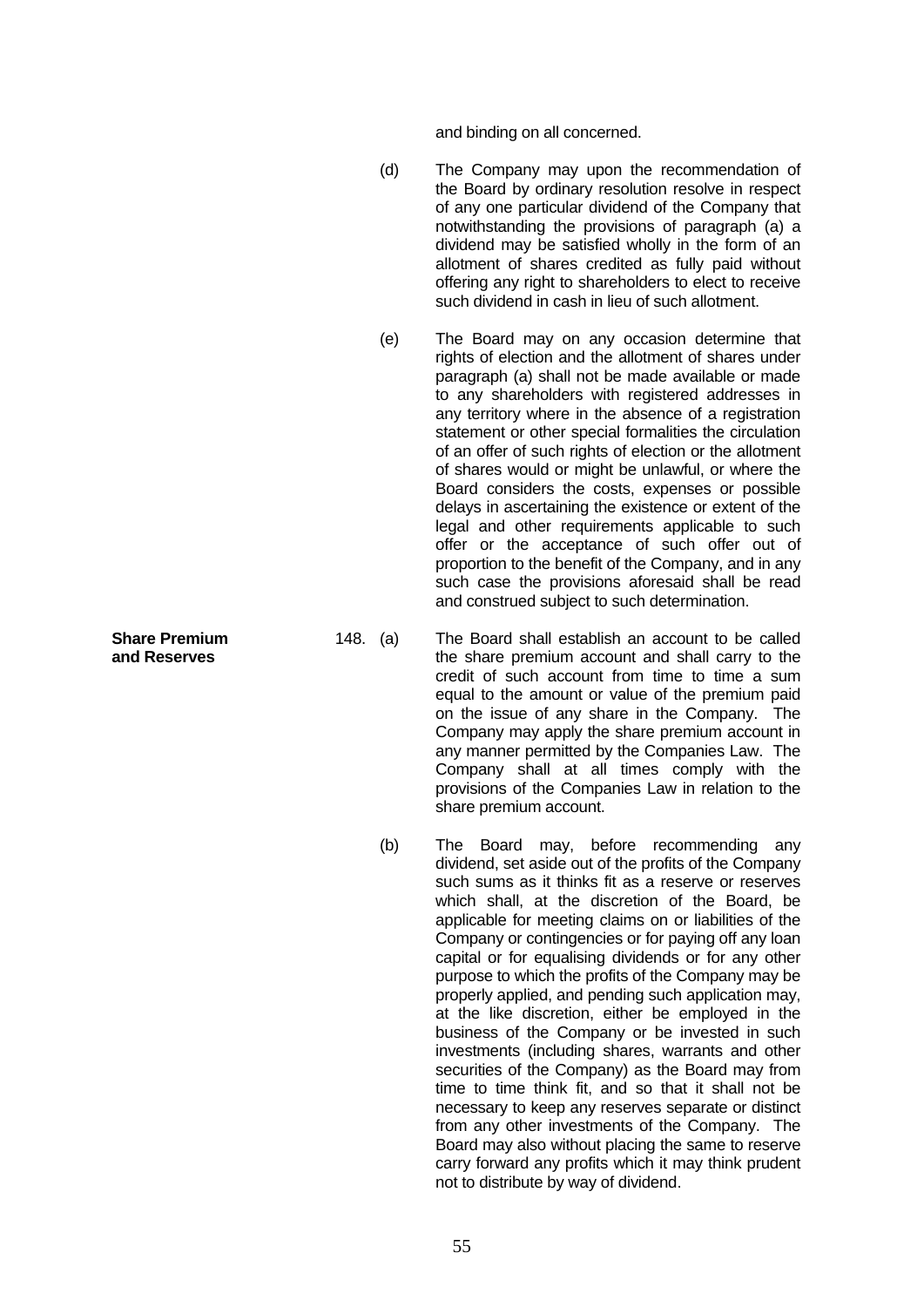| Dividends to be<br>paid in proportion<br>to paid up<br>capital |          | 149. Unless and to the extent that the rights attached to any<br>shares or the terms of issue thereof otherwise provide, all<br>dividends shall (as regards any shares not fully paid<br>throughout the period in respect of which the dividend is<br>paid) be apportioned and paid pro rata according to the<br>amounts paid up on the shares during any portion or<br>portions of the period in respect of which the dividend is<br>paid. For the purpose of this Article no amount paid up on a<br>share in advance of calls shall be treated as paid up on the<br>share.                                                                                                                                                                                                                                                                                                                                                                                                                                                                                                                                                                                      |                                                                                                                                                                                                                                                                                                                                                                                                                           |
|----------------------------------------------------------------|----------|-------------------------------------------------------------------------------------------------------------------------------------------------------------------------------------------------------------------------------------------------------------------------------------------------------------------------------------------------------------------------------------------------------------------------------------------------------------------------------------------------------------------------------------------------------------------------------------------------------------------------------------------------------------------------------------------------------------------------------------------------------------------------------------------------------------------------------------------------------------------------------------------------------------------------------------------------------------------------------------------------------------------------------------------------------------------------------------------------------------------------------------------------------------------|---------------------------------------------------------------------------------------------------------------------------------------------------------------------------------------------------------------------------------------------------------------------------------------------------------------------------------------------------------------------------------------------------------------------------|
| <b>Retention of</b><br>dividends, etc.                         | 150. (a) |                                                                                                                                                                                                                                                                                                                                                                                                                                                                                                                                                                                                                                                                                                                                                                                                                                                                                                                                                                                                                                                                                                                                                                   | The Board may retain any dividends or other<br>moneys payable on or in respect of a share upon<br>which the Company has a lien, and may apply the<br>same in or towards satisfaction of the debts,<br>liabilities or engagements in respect of which the<br>lien exists.                                                                                                                                                  |
|                                                                |          | (b)                                                                                                                                                                                                                                                                                                                                                                                                                                                                                                                                                                                                                                                                                                                                                                                                                                                                                                                                                                                                                                                                                                                                                               | The Board may retain any dividends or other<br>monies payable upon shares in respect of which<br>any person is, under the provisions as to the<br>transmission of shares hereinbefore contained,<br>entitled to become a member, or in respect of which<br>any person is under those provisions entitled to<br>transfer, until such person shall become a member<br>in respect of such shares or shall transfer the same. |
| <b>Deduction of</b><br>debts                                   |          | (c)                                                                                                                                                                                                                                                                                                                                                                                                                                                                                                                                                                                                                                                                                                                                                                                                                                                                                                                                                                                                                                                                                                                                                               | The Board may deduct from any dividend or other<br>monies payable to any member all sums of money<br>(if any) presently payable by him to the Company on<br>account of calls, instalments or otherwise.                                                                                                                                                                                                                   |
| Dividend and call<br>together                                  | 151.     |                                                                                                                                                                                                                                                                                                                                                                                                                                                                                                                                                                                                                                                                                                                                                                                                                                                                                                                                                                                                                                                                                                                                                                   | Any general meeting sanctioning a dividend may make a<br>call on the members of such amount as the meeting<br>resolves, but so that the call on each member shall not<br>exceed the dividend payable to him, and so that the call be<br>made payable at the same time as the dividend, and the<br>dividend may, if so arranged between the Company and the<br>member, be set off against the call.                        |
| <b>Dividend in specie</b>                                      | 152.     | The Board, with the sanction of the members in general<br>meeting, may direct that any dividend be satisfied wholly or<br>in part by the distribution of specific assets of any kind and<br>in particular of paid up shares, debentures or warrants to<br>subscribe securities of any other company, or in any one or<br>more of such ways, and where any difficulty arises in regard<br>to the distribution the Board may settle the same as it thinks<br>expedient, and in particular may issue fractional certificates,<br>disregard fractional entitlements, round the same up or<br>down or provide that the same shall accrue to the benefit of<br>the Company, and may fix the value for distribution of such<br>specific assets, or any part thereof, and may determine that<br>cash payments shall be made to any members upon the<br>footing of the value so fixed in order to adjust the rights of all<br>parties, and may vest any such specific assets in trustees<br>as may seem expedient to the Board and may appoint any<br>person to sign any requisite instruments of transfer and<br>other documents on behalf of the persons entitled to the |                                                                                                                                                                                                                                                                                                                                                                                                                           |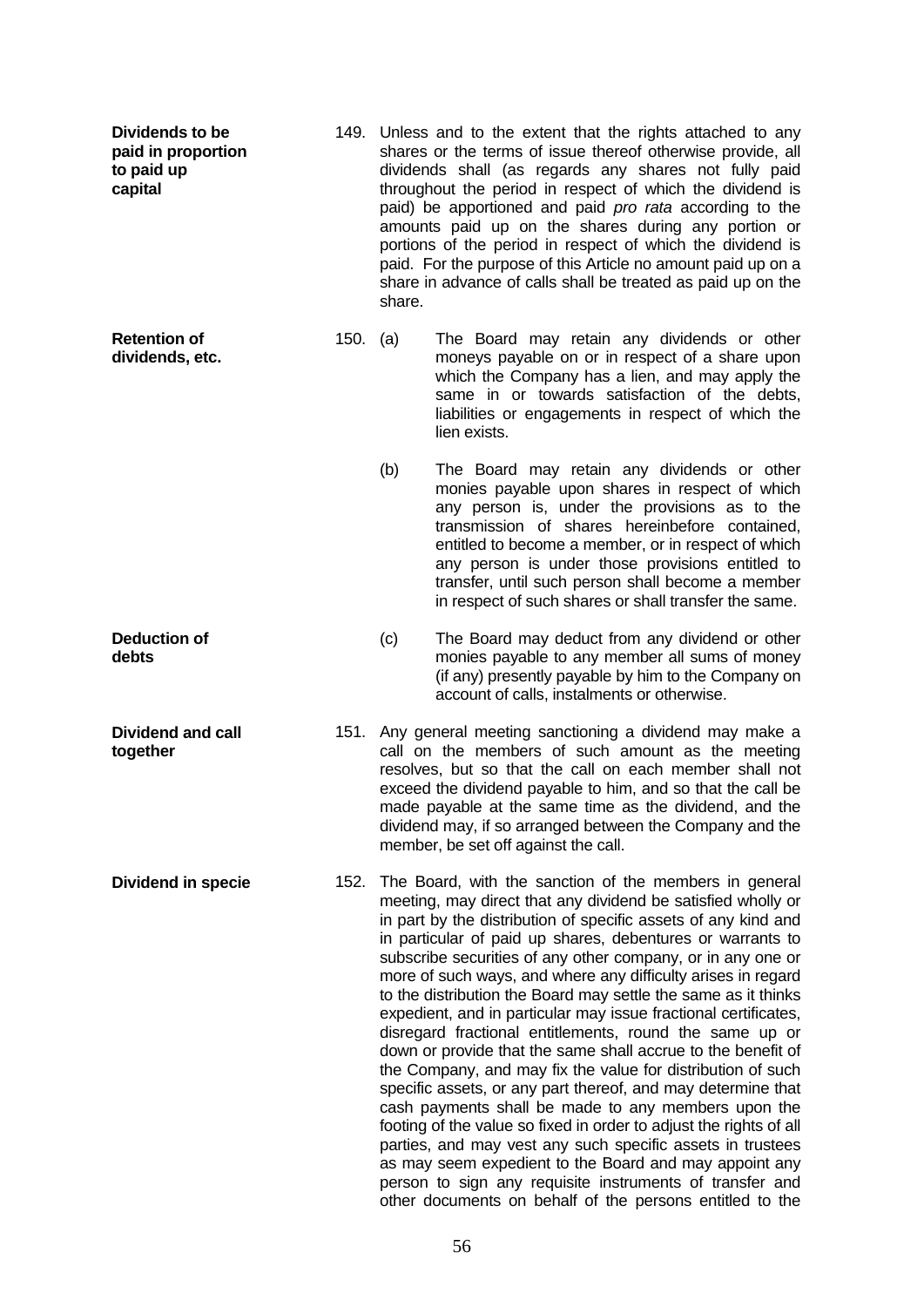dividend and such appointment shall be effective. Where required, a contract shall be filed in accordance with the provisions of the Law and the Board may appoint any person to sign such contract on behalf of the persons entitled to the dividend and such appointment shall be effective.

- **Effect of transfer** 153. (a) A transfer of shares shall not pass therewith the right to any dividend or bonus declared thereon before the registration of the transfer.
	- (b) Any resolution declaring or resolving upon the payment of a dividend or other distribution on shares of any class, whether a resolution of the Company in general meeting or a resolution of the Board, may specify that the same shall be payable or made to the persons registered as the holders of such shares at the close of business on a particular date, notwithstanding that it may be a date prior to that on which the resolution is passed, and thereupon the dividend or other distribution shall be payable or made to them in accordance with their respective holdings so registered, but without prejudice to the rights *inter se* in respect of such dividend of transferors and transferees of any such shares.
	- 154. If two or more persons are registered as joint holders of any shares, any one of such persons may give effectual receipts for any dividends, interim and special dividends or bonuses and other moneys payable or rights or property distributable in respect of such shares.
- **Payment by post** 155. (a) Unless otherwise directed by the Board any dividend, interest or other sum payable in cash to a holder of shares may be paid by cheque or warrant sent through the post to the registered address of the member entitled, or, in case of joint holders, to the registered address of the person whose name stands first in the register in respect of the joint holding or to such person and to such address as the holder or joint holders may in writing direct. Every cheque or warrant so sent shall be made payable to the order of the holder or, in the case of joint holders, to the order of the holder whose name stands first on the register in respect of such shares and shall be sent at his or their risk, and the payment of any such cheque or warrant by the bank on which it is drawn shall operate as a good discharge to the Company in respect of the dividend and/or bonus represented thereby, notwithstanding that it may subsequently appear that the same has been stolen or that any endorsement thereon has been forged.
	- (b) The Company may cease sending such cheques for dividend entitlements or dividend warrants by post if such cheques or warrants have been left uncashed

57

**Receipt for dividends by joint holders of share**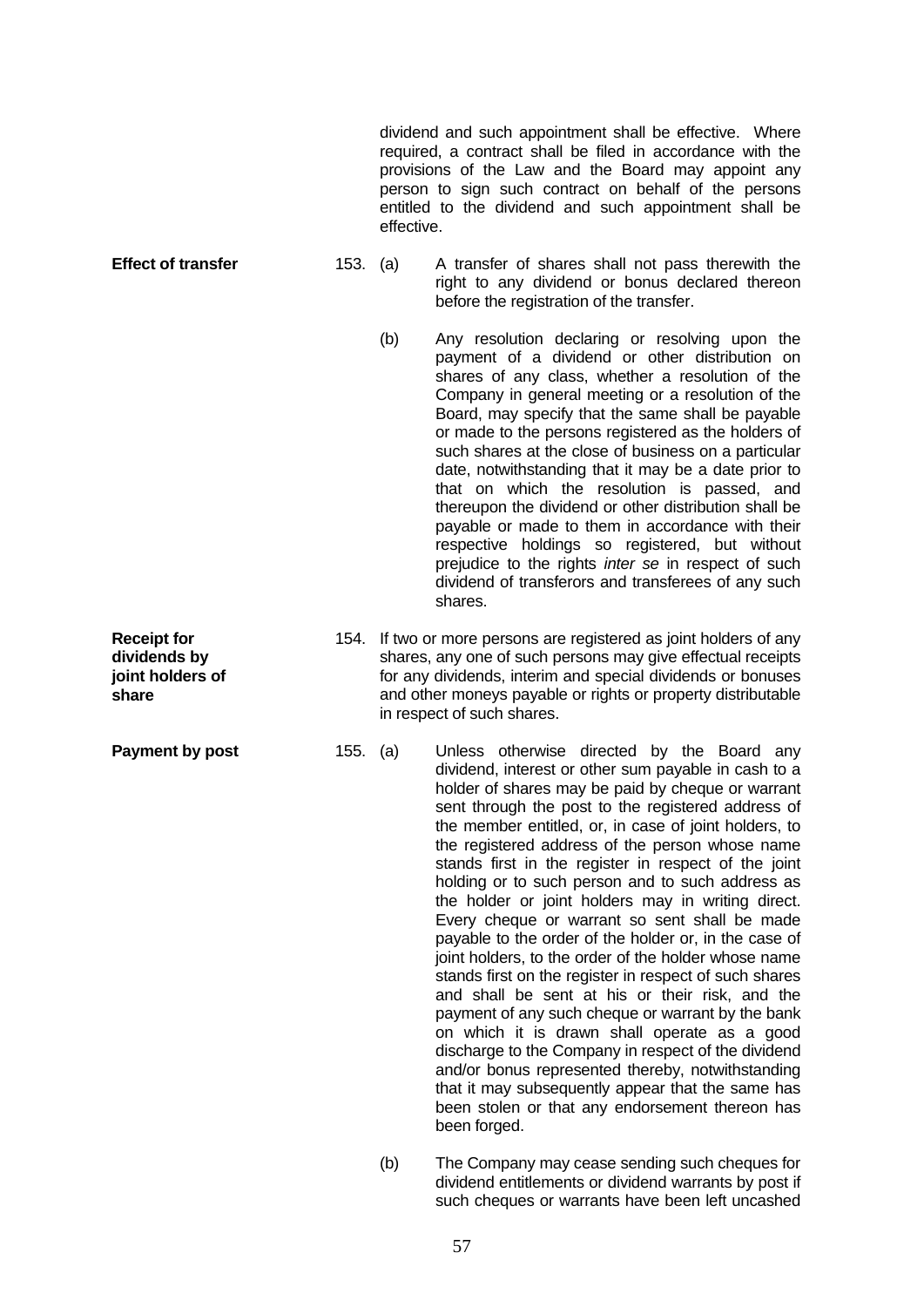on two consecutive occasions. However, the Company may exercise its power to cease sending cheques for dividend entitlements or dividend warrants after the first occasion on which such a cheque or warrant is returned undelivered.

156. All dividends or bonuses unclaimed for one year after having been declared may be invested or otherwise made use of by the Board for the exclusive benefit of the Company until claimed and the Company shall not be constituted a trustee in respect thereof or be required to account for any money earned thereon. All dividends or bonuses unclaimed for six years after having been declared may be forfeited by the Board and shall revert to the Company and after such forfeiture no member or other person shall have any right to or claim in respect of such dividends or bonuses.

### **Untraceable Shareholders**

**Sale of shares of untraceable shareholders**

**Unclaimed dividend**

- 157. (a) The Company shall be entitled to sell any shares of a member or the shares to which a person is entitled by virtue of transmission on death or bankruptcy or operation of law if and provided that:
	- (i) all cheques or warrants, not being less than three in number, for any sums payable in cash to the holder of such shares have remained uncashed for a period of 12 years;
	- (ii) the Company has not during that time or before the expiry of the three month period referred to in paragraph (iv) below received any indication of the whereabouts or existence of the member or person entitled to such shares by death, bankruptcy or operation of law;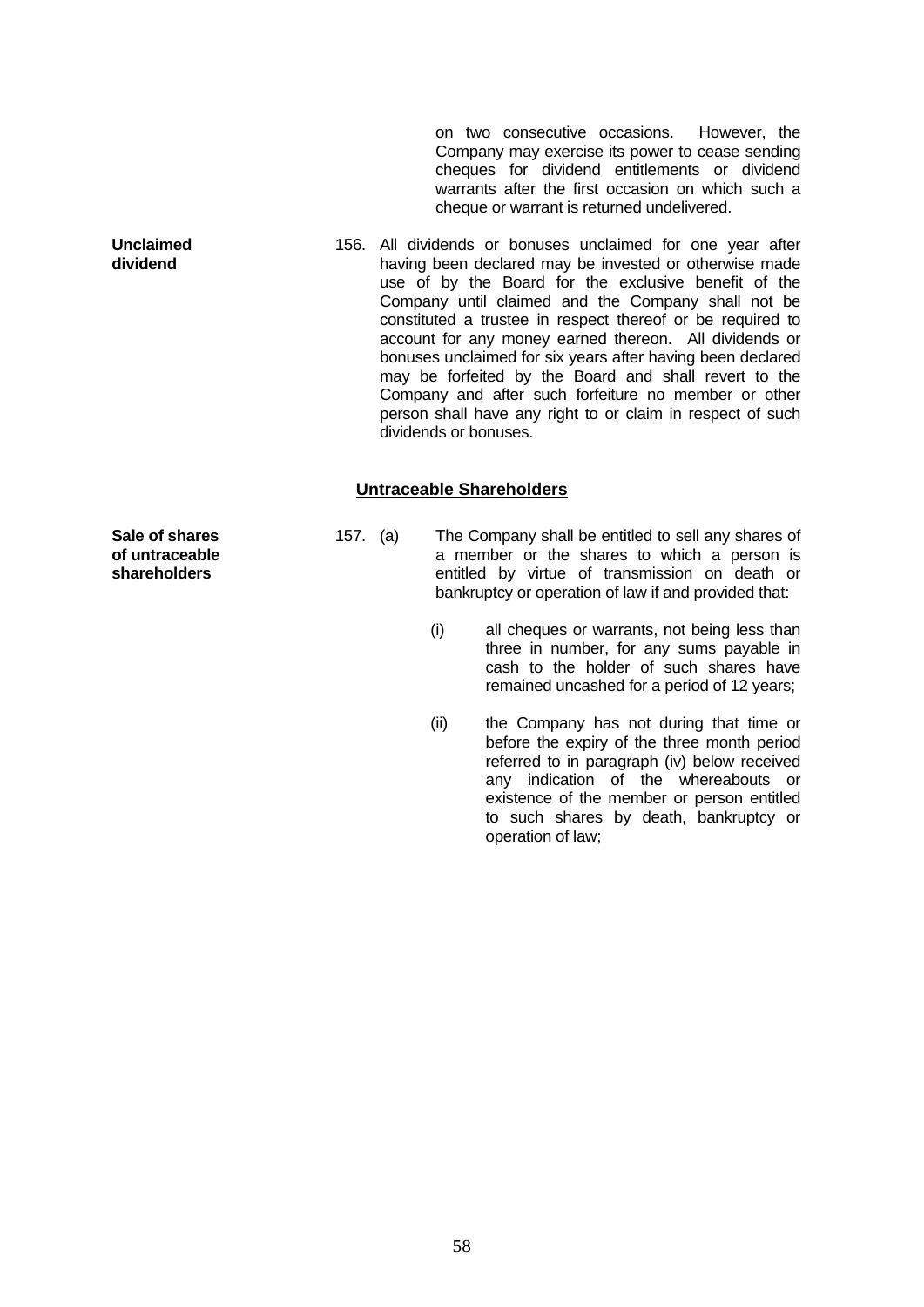- (iii) during the 12-year period, at least three dividends in respect of the shares in question have become payable and no dividend during that period has been claimed by the member; and
- (iv) upon expiry of the 12-year period, the Company has caused an advertisement to be published in the newspapers, or, subject to the Listing Rules, by electronic communication in the manner in which notices may be served by the Company by electronic means as herein provided, giving notice of its intention to sell such shares, and a period of three months has elapsed since such advertisement and the Exchange has been notified of such intention.

The net proceeds of any such sale shall belong to the Company and upon receipt by the Company of such net proceeds it shall become indebted to the former member for an amount equal to such net proceeds.

(b) To give effect to any sale contemplated by paragraph (a) the Company may appoint any person to execute as transferor an instrument of transfer of the said shares and such other documents as are necessary to effect the transfer, and such documents shall be as effective as if it had been executed by the registered holder of or person entitled by transmission to such shares and the title of the transferee shall not be affected by any irregularity or invalidity in the proceedings relating thereto. The net proceeds of sale shall belong to the Company which shall be obliged to account to the former member or other person previously entitled as aforesaid for an amount equal to such proceeds and shall enter the name of such former member or other person in the books of the Company as a creditor for such amount. No trust shall be created in respect of the debt, no interest shall be payable in respect of the same and the Company shall not be required to account for any money earned on the net proceeds, which may be employed in the business of the Company or invested in such investments (other than shares or other securities in or of the Company or its holding company if any) or as the Board may from time to time think fit.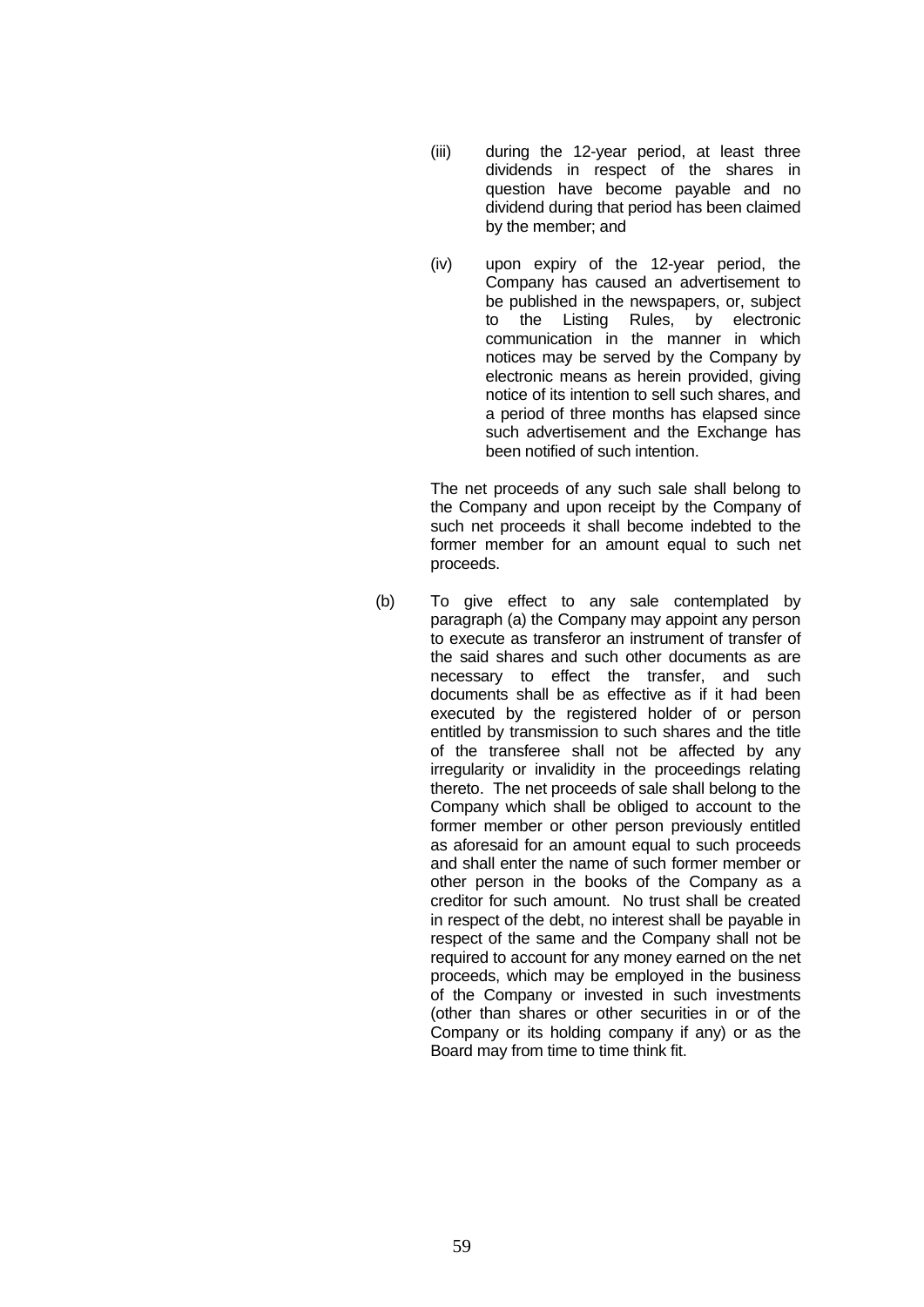#### **Document Destruction**

- **Destruction of registered documents, etc.**
- 158. The Company shall be entitled to destroy all instruments of transfer, probate, letters of administration, stop notices, powers of attorney, certificates of marriage or death and other documents relating to or affecting title to securities in or of the Company ("Registrable Documents") which have been registered at any time after the expiration of six years from the date of registration thereof and all dividend mandates and notifications of change of address at any time after the expiration of two years from the date of recording thereof and all share certificates which have been cancelled at any time after the expiration of one year from the date of the cancellation thereof and it shall conclusively be presumed in favour of the Company that every entry in the register if purporting to have been made on the basis of an instrument of transfer or Registrable Document so destroyed was duly and properly made and every instrument of transfer or Registrable Document so destroyed was a valid and effective instrument or document duly and properly registered and every share certificate so destroyed was a valid and effective certificate duly and properly cancelled and every other document hereinbefore mentioned so destroyed was a valid and effective document in accordance with the recorded particulars thereof in the books or records of the Company, provided always that:
	- (a) the provisions aforesaid shall apply only to the destruction of a document in good faith and without express notice of the Company of any claim (regardless of the parties thereto) to which the document might be relevant;
	- (b) nothing herein contained shall be construed as imposing upon the Company any liability in respect of the destruction of any such document earlier than as aforesaid or in any other circumstances which would not attach to the Company in the absence of this Article; and
	- (c) references herein to the destruction of any document include references to the disposal thereof in any manner.

Notwithstanding any provision contained in these Articles, the Directors may, if permitted by applicable law, authorise the destruction of any documents referred to in this Article or any other documents in relation to share registration which have been microfilmed or electronically stored by the Company or by the share registrar on its behalf provided always that this Article shall apply only to the destruction of a document in good faith and without express notice to the Company that the preservation of such document might be relevant to a claim.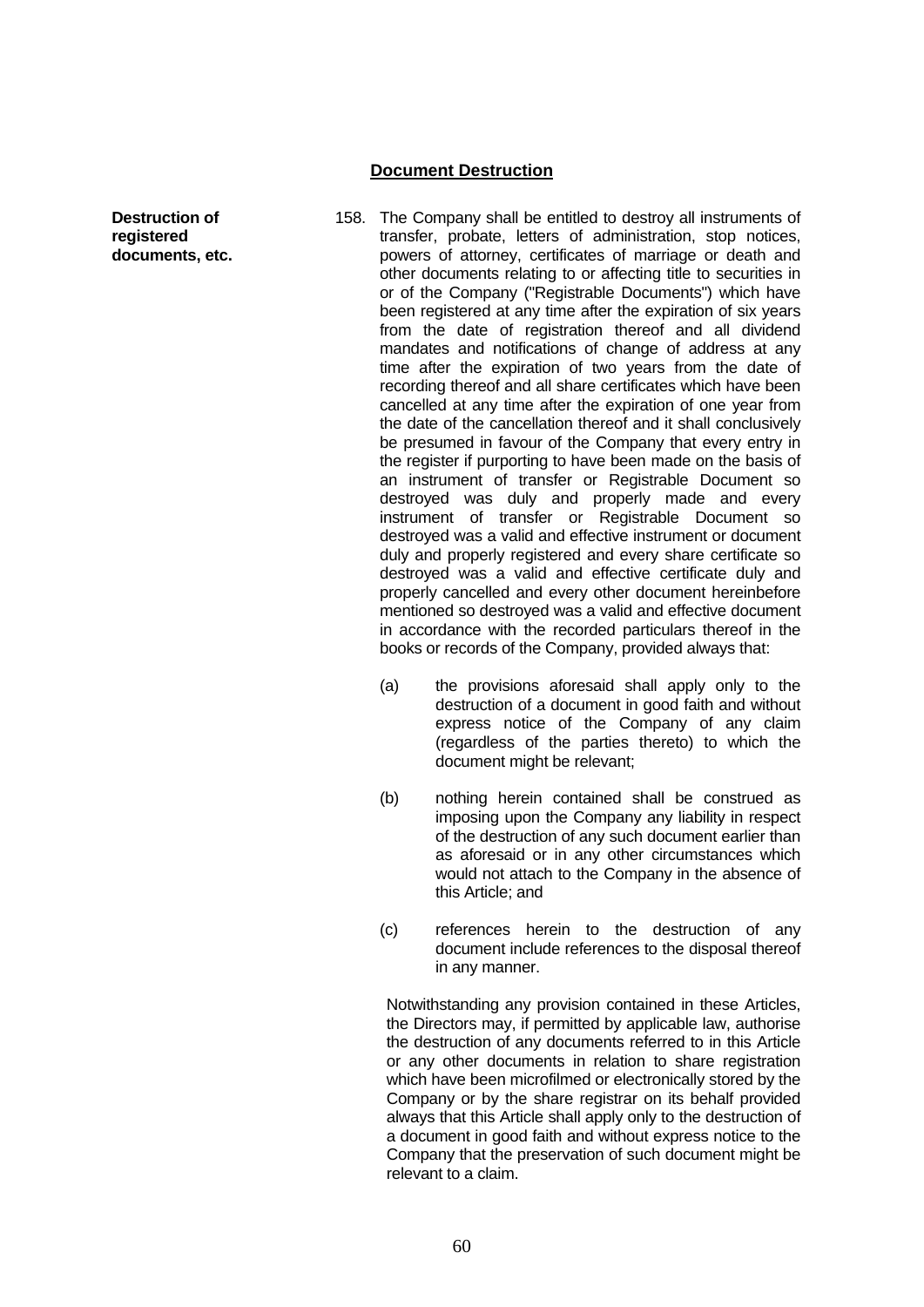# **Annual Returns and Filings**

| <b>Annual returns</b><br>and filings                             |          | 159. The Board shall make the requisite annual returns and any<br>other requisite filings in accordance with the Law.                                                                                                                                                                                                                                                                                                                                                                                                                                                                                                                                                                                                      |  |
|------------------------------------------------------------------|----------|----------------------------------------------------------------------------------------------------------------------------------------------------------------------------------------------------------------------------------------------------------------------------------------------------------------------------------------------------------------------------------------------------------------------------------------------------------------------------------------------------------------------------------------------------------------------------------------------------------------------------------------------------------------------------------------------------------------------------|--|
|                                                                  |          | <b>Accounts</b>                                                                                                                                                                                                                                                                                                                                                                                                                                                                                                                                                                                                                                                                                                            |  |
| <b>Accounts</b><br>to be kept                                    |          | 160. The Board shall cause to be kept such books of account as<br>are necessary to give a true and fair view of the state of the<br>Company's affairs and to show and explain its transactions<br>and otherwise in accordance with the Law.                                                                                                                                                                                                                                                                                                                                                                                                                                                                                |  |
| Where accounts<br>are to be kept                                 |          | 161. The books of account shall be kept at the Company's<br>principal place of business in Hong Kong or, subject to the<br>provisions of the Law, at such other place or places as the<br>Board thinks fit and shall always be open to the inspection<br>of the Directors.                                                                                                                                                                                                                                                                                                                                                                                                                                                 |  |
| <b>Inspection by</b><br>members                                  | 162.     | The Board shall from time to time determine whether, to<br>what extent, at what times and places and under what<br>conditions or regulations, the accounts and books of the<br>Company, or any of them, shall be open to the inspection of<br>the members (other than officers of the Company) and no<br>member shall have any right of inspecting any accounts or<br>books or documents of the Company except as conferred<br>by the Law or any other relevant law or regulation or as<br>authorised by the Board or by the Company in general<br>meeting.                                                                                                                                                                |  |
| <b>Annual profit</b><br>and loss account<br>and balance<br>sheet | 163. (a) | The Board shall, commencing with the first annual<br>general meeting cause to be prepared and to be<br>laid before the members of the Company at every<br>annual general meeting a profit and loss account for<br>the period, in the case of the first account, since the<br>incorporation of the Company and, in any other<br>case, since the preceding account, together with a<br>balance sheet as at the date to which the profit and<br>loss account is made up and a Directors' report with<br>respect to the profit or loss of the Company for the<br>period covered by the profit and loss account and<br>the state of the Company's affairs as at the end of<br>such period, an Auditors' report on such accounts |  |

prepared pursuant to Article 164 and such other reports and accounts as may be required by law.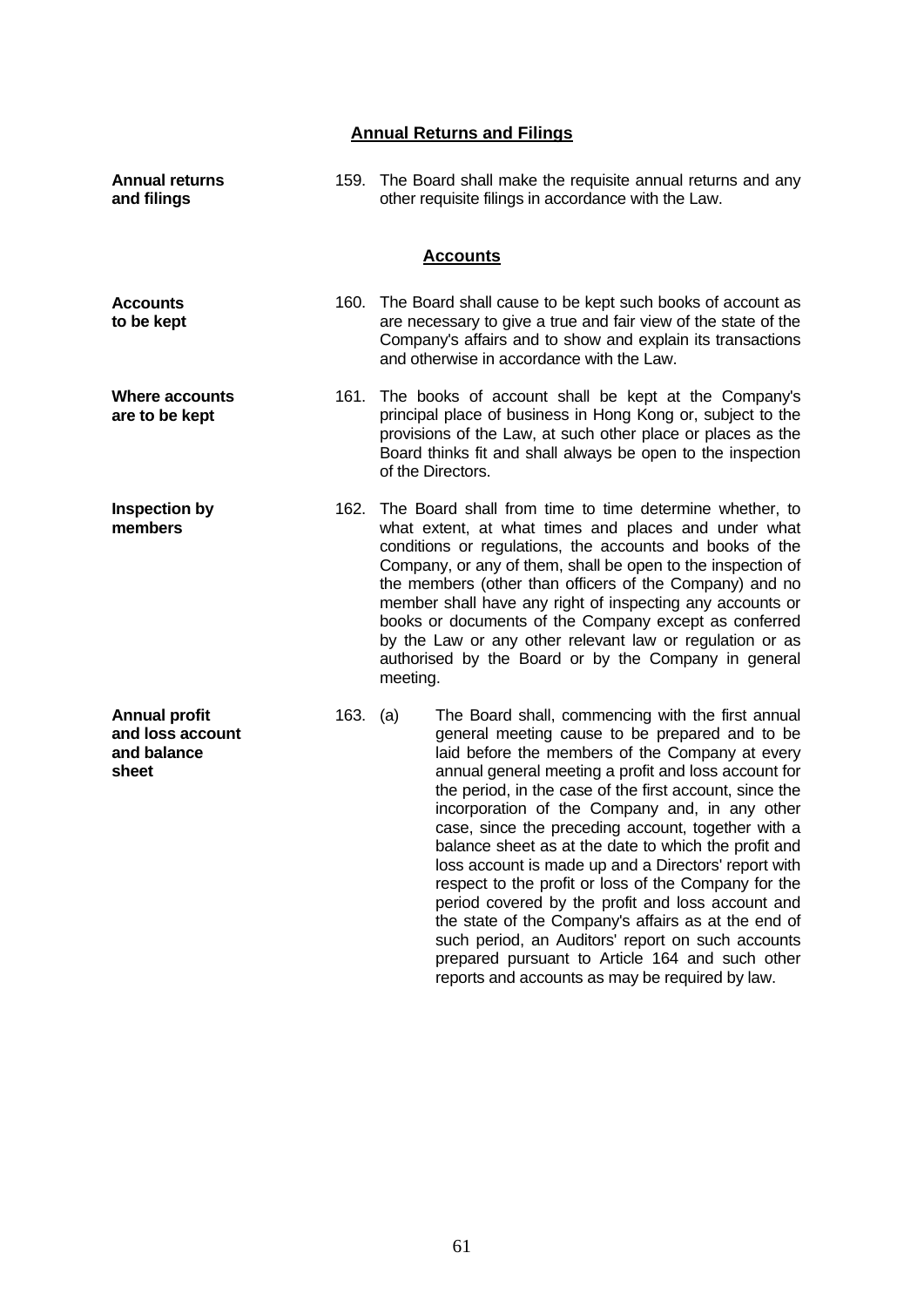**Annual report of Directors and balance sheet to be sent to members etc.**

- (b) Printed copies of those documents to be laid before the members of the Company at an annual general meeting shall not less than 21 days before the date of the meeting be sent in the manner in which notices may be served by the Company as provided herein to every member of the Company and every holder of debentures of the Company, provided that the Company shall not be required to send printed copies of those documents to any person of whose address the Company is not aware or to more than one of the joint holders of any shares or debentures.
- (c) To the extent permitted by and subject to due compliance with these Articles, the Law and all applicable rules and regulations, including, without limitation, the rules of the Exchange, and to obtaining all necessary consents, if any, required thereunder, the requirements of sub-paragraph (b) shall be deemed satisfied in relation to any member or any holder of debentures of the Company by sending to such person instead of such copies, not less than 21 days before the date of the annual general meeting, in any manner not prohibited by these Articles and the Law, a summary financial statement derived from the Company's annual accounts, together with the Directors' report and the Auditors' report on such accounts, which shall be in the form and containing the information required by these Articles, the Law and all applicable laws and regulations, provided that any person who is otherwise entitled to the annual accounts of the Company, together with the Director's report and the Auditor's report thereon may, if he so requires, by notice in writing served on the Company, demand that the Company sends to him, in addition to the summary financial statement, a complete printed copy of the Company's annual accounts, together with the Directors' report and the Auditor's report thereon.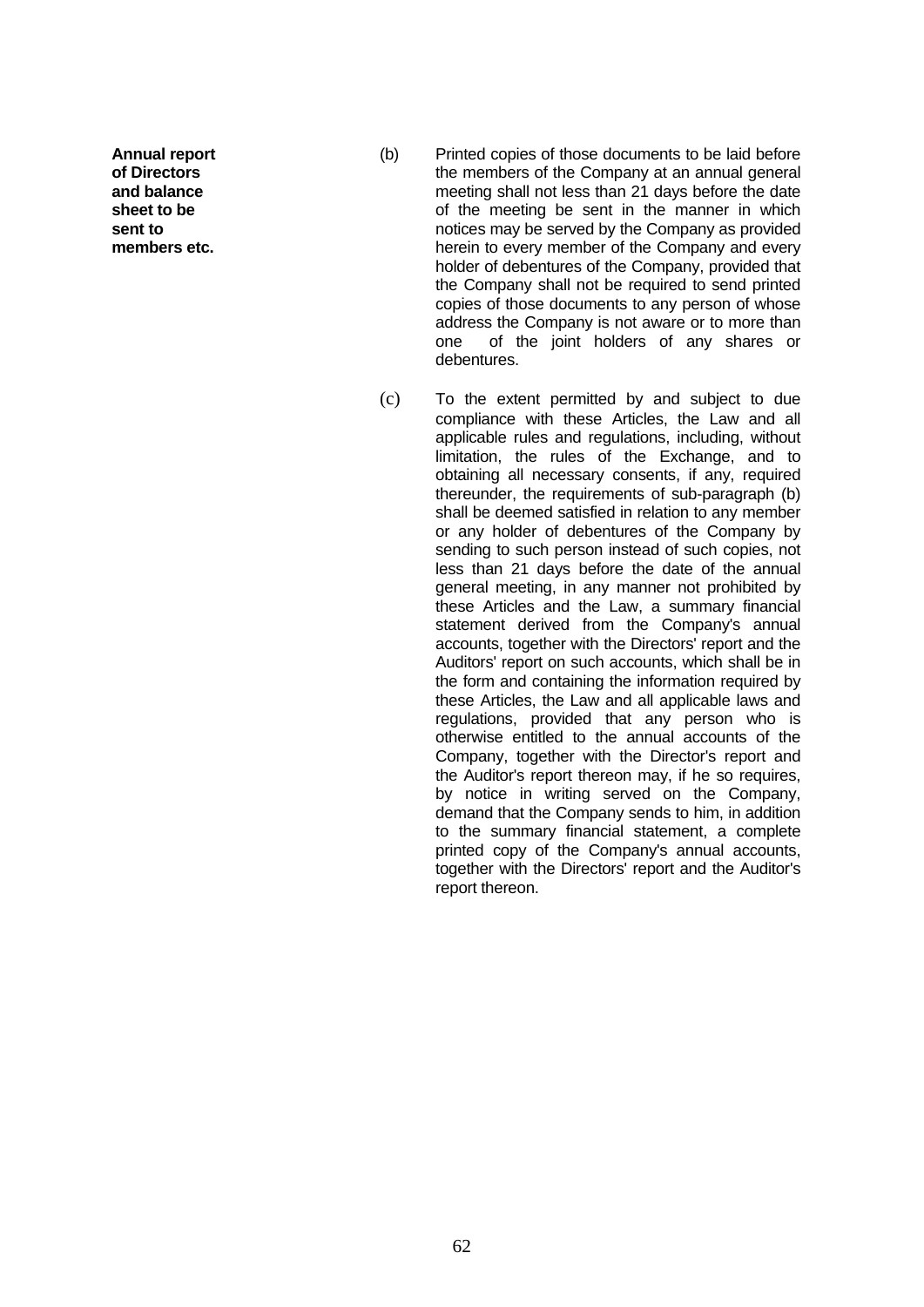# **Audit**

| <b>Auditors</b>                                              |      | 164. The Auditors shall audit the profit and loss account and<br>balance sheet of the Company in each year and shall<br>prepare a report thereon to be annexed thereto.<br>Such<br>report shall be laid before the Company at its annual<br>general meeting in each year and shall be open to<br>inspection by any member. The Auditors shall at the next<br>annual general meeting following their appointment and at<br>any other time during their term of office, upon request of<br>the Board or any general meeting of the members, make a<br>report on the accounts of the Company in general meeting<br>during their tenure of office.                                                                                                                                                                                                                                                                                                                                                                                                                                                                                                                                                                                                                                                                                                             |
|--------------------------------------------------------------|------|------------------------------------------------------------------------------------------------------------------------------------------------------------------------------------------------------------------------------------------------------------------------------------------------------------------------------------------------------------------------------------------------------------------------------------------------------------------------------------------------------------------------------------------------------------------------------------------------------------------------------------------------------------------------------------------------------------------------------------------------------------------------------------------------------------------------------------------------------------------------------------------------------------------------------------------------------------------------------------------------------------------------------------------------------------------------------------------------------------------------------------------------------------------------------------------------------------------------------------------------------------------------------------------------------------------------------------------------------------|
| <b>Appointment and</b><br>remuneration of<br><b>Auditors</b> | 165. | The Company shall at any annual general meeting appoint<br>an auditor or auditors of the Company who shall hold office<br>until the next annual general meeting. The removal of an<br>Auditor before the expiration of his period of office shall<br>require the approval of an ordinary resolution of the<br>members in general meeting. The remuneration of the<br>Auditors shall be fixed by the Company at the annual<br>general meeting at which they are appointed provided that<br>in respect of any particular year the Company in general<br>meeting may delegate the fixing of such remuneration to the<br>Board. No person may be appointed as the, or an, Auditor,<br>unless he is independent of the Company. The Board may<br>before the first annual general meeting appoint an auditor or<br>auditors of the Company who shall hold office until the first<br>annual general meeting unless previously removed by an<br>ordinary resolution of the members in general meeting in<br>which case the members at that meeting may appoint<br>Auditors. The Board may fill any casual vacancy in the<br>office of Auditor but while any such vacancy continues the<br>surviving or continuing Auditor or Auditors, if any, may act.<br>The remuneration of any Auditor appointed by the Board<br>under this Article may be fixed by the Board. |
| When accounts to<br>be deemed settled                        | 166. | Every statement of accounts audited by the Auditors and<br>presented by the Board at an annual general meeting shall<br>after approval at such meeting be conclusive except as<br>regards any error discovered therein within three months of<br>the approval thereof.<br>Whenever any such error is<br>discovered within that period, it shall forthwith be corrected,                                                                                                                                                                                                                                                                                                                                                                                                                                                                                                                                                                                                                                                                                                                                                                                                                                                                                                                                                                                    |

error shall be conclusive.

and the statement of account amended in respect of the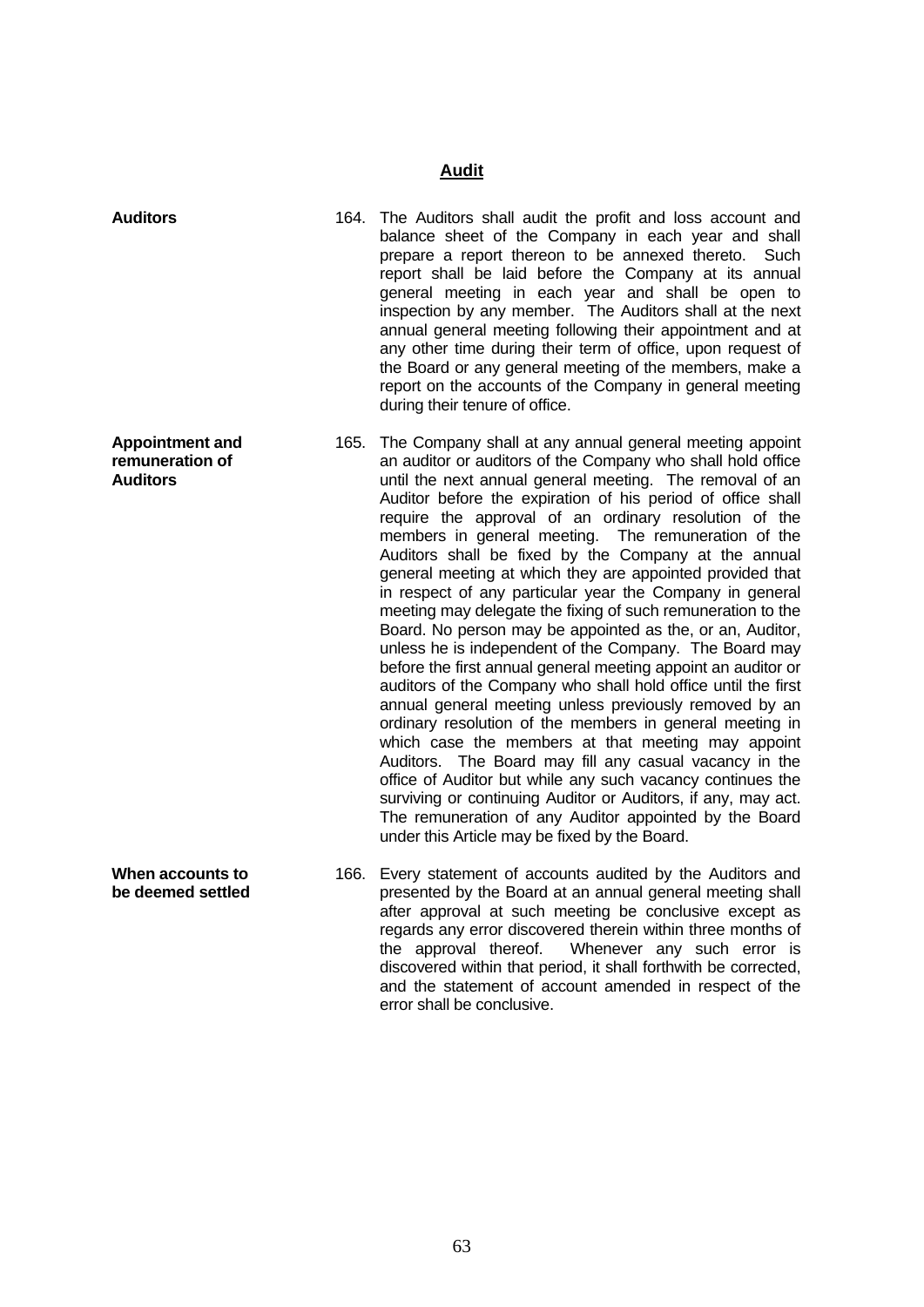#### **Notices**

**Service of notices**

167. (a) Except as otherwise provided in these Articles, any Corporate Communication may be served by the Company and any notices may be served by the Board on any member either personally or by sending it through the post in a prepaid letter addressed to such member at his registered address as appearing in the register or, to the extent permitted by the Listing Rules and all applicable laws and regulations, by electronic means by transmitting it to any electronic number or address or website supplied by the member to the Company or by placing it on the Company's Website provided that the Company has obtained either (a) the member's prior express positive confirmation in writing or (b) the member's deemed consent, in the manner specified in the Listing Rules to receive or otherwise have made available to him notices and documents to be given or issued to him by the Company by such electronic means, or (in the case of notice) by advertisement published in the manner prescribed under the Listing Rules. In the case of joint holders of a share, all notices shall be given to that holder for the time being whose name stands first in the register and notice so given shall be sufficient notice to all the joint holders.

- (b) Notice of every general meeting shall be given in any manner hereinbefore authorised to:
	- (i) every person shown as a member in the register of members as of the record date for such meeting except that in the case of joint holders the notice shall be sufficient if given to the joint holder first named in the register of members:
	- (ii) every person upon whom the ownership of a share devolves by reason of his being a legal personal representative or a trustee in bankruptcy of a member of record where the member of record but for his death or bankruptcy would be entitled to receive notice of the meeting;
	- (iii) the Auditors:
	- (iv) each Director and alternate Director;
	- (v) the Exchange; and
	- (vi) such other person to whom such notice is required to be given in accordance with the Listing Rules.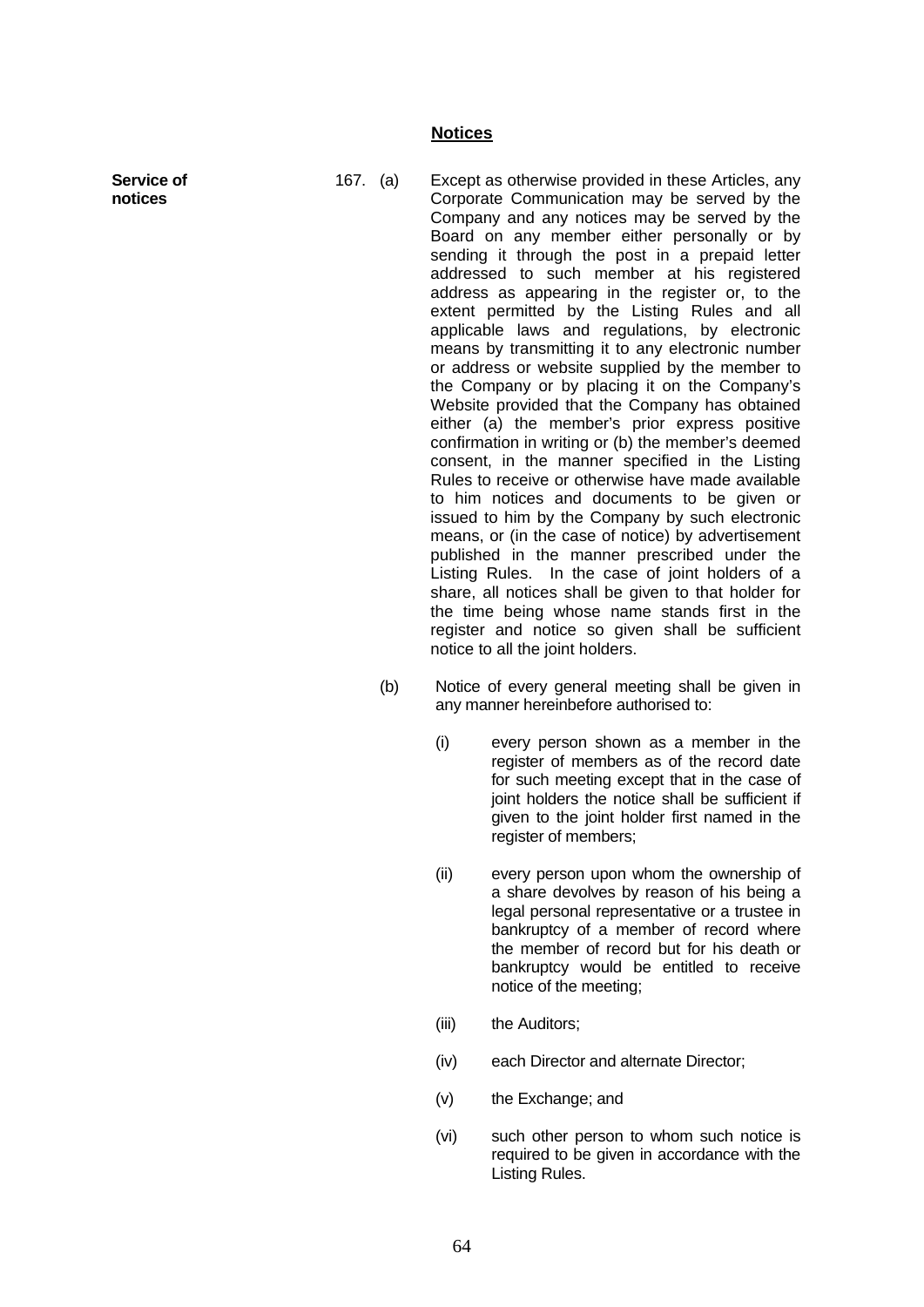No other person shall be entitled to receive notices of general meetings.

- 168. A member shall be entitled to have notice served on him at any address within Hong Kong. The Company shall give notice sufficient to enable members, whose registered addresses are in Hong Kong, to exercise their rights or comply with the terms of the notice. Any member who has not given an express positive confirmation in writing to the Company or is not deemed to have given an express confirmation in the manner specified in the Listing Rules to receive or otherwise have made available to him notices and documents to be given or issued to him by the Company by electronic means and whose registered address is outside Hong Kong may notify the Company in writing of an address in Hong Kong which for the purpose of service of notice shall be deemed to be his registered address. A member who has no registered address in Hong Kong shall be deemed to have received any notice which shall have been displayed at the transfer office and shall have remained there for a period of 24 hours and such notice shall be deemed to have been received by such member on the day following that on which it shall have been first so displayed, provided that, without prejudice to the other provisions of these Articles, nothing in this Article 168 shall be construed as prohibiting the Company from sending, or entitling the Company not to send, notices or other documents of the Company to any member whose registered address is outside Hong Kong.
	- 169. Any notice or document sent by post shall be deemed to have been served on the day following that on which it is put into a post office situated within Hong Kong and in proving such service it shall be sufficient to prove that the envelope or wrapper containing the notice or document was properly prepaid, addressed and put into such post office and a certificate in writing signed by the Secretary or other person appointed by the Board that the envelope or wrapper containing the notice or document was so addressed and put into such post office shall be conclusive evidence thereof. Any notice or other document delivered or left at a registered address otherwise than by post shall be deemed to have been served or delivered on the day it was so delivered or left. Any notice served by advertisement shall be deemed to have been served on the day of issue of the official publication and/or newspaper(s) in which the advertisement is published (or on the last day of issue if the publication and/or newspaper(s) are published on different dates).

Any notice given by electronic means as provided herein shall be deemed to have been served and delivered on the day following that on which it is successfully transmitted or at such later time as may be prescribed by the Listing Rules or any applicable laws of regulations.

**When notice by post deemed to be** 

**served**

**Members out of Hong Kong**

**Service of notice** 170. A notice may be given by the Company to the person or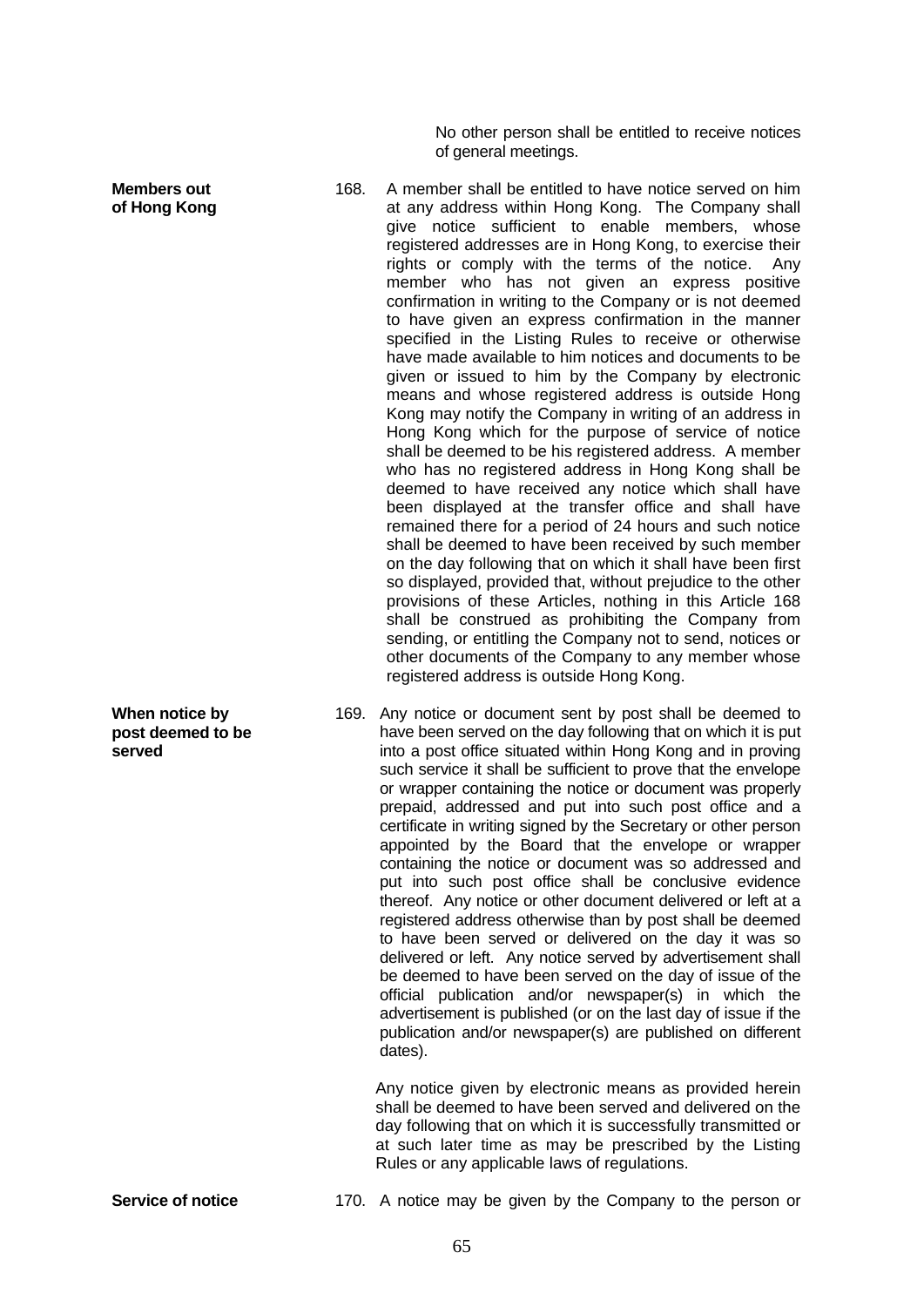| to persons entitled<br>on death, mental<br>disorder or<br>bankruptcy of a<br>member |      | persons entitled to a share in consequence of the death,<br>mental disorder or bankruptcy of a member by sending it<br>through the post in a prepaid letter addressed to him or<br>them by name, or by the title of representative of the<br>deceased, or trustee of the bankrupt, or by any like<br>description, at the address, if any, within Hong Kong<br>supplied for the purpose by the person claiming to be so<br>entitled, or (until such an address has been so supplied) by<br>giving the notice in any manner in which the same might<br>have been given if the death, mental disorder or bankruptcy<br>had not occurred.                                                                      |
|-------------------------------------------------------------------------------------|------|------------------------------------------------------------------------------------------------------------------------------------------------------------------------------------------------------------------------------------------------------------------------------------------------------------------------------------------------------------------------------------------------------------------------------------------------------------------------------------------------------------------------------------------------------------------------------------------------------------------------------------------------------------------------------------------------------------|
| <b>Transferee bound</b><br>by prior notices                                         |      | 171. Any person who by operation of law, transfer or other<br>means whatsoever shall become entitled to any share shall<br>be bound by every notice in respect of such share which<br>prior to his name and address being entered on the register<br>shall have been duly given to the person from whom he<br>derives his title to such share.                                                                                                                                                                                                                                                                                                                                                             |
| <b>Notice valid</b><br>though member<br>deceased                                    |      | 172. Any notice or document delivered or sent to any member in<br>pursuance of these Articles, shall notwithstanding that such<br>member be then deceased and whether or not the<br>Company has notice of his death be deemed to have been<br>duly served in respect of any registered shares whether<br>held solely or jointly with other persons by such member<br>until some other person be registered in his stead as the<br>holder or joint holder thereof, and such service shall for all<br>purposes of these Articles be deemed a sufficient service of<br>such notice or document on his personal representatives<br>and all persons (if any) jointly interested with him in any<br>such shares. |
| How notice to be<br>signed                                                          |      | 173. The signature to any notice to be given by the Company<br>may be written or printed by means of facsimile or, where<br>relevant, by Electronic Signature.<br><b>Information</b>                                                                                                                                                                                                                                                                                                                                                                                                                                                                                                                       |
|                                                                                     |      |                                                                                                                                                                                                                                                                                                                                                                                                                                                                                                                                                                                                                                                                                                            |
| Member not<br>entitled to<br>information                                            |      | 174. No member shall be entitled to require discovery of or any<br>information in respect of any detail of the Company's trading<br>or any matter which is or may be in the nature of a trade<br>secret or secret process which may relate to the conduct of<br>the business of the Company and which in the opinion of<br>the Board would not be in the interests of the members or<br>the Company to communicate to the public.                                                                                                                                                                                                                                                                          |
| <b>Directors entitled</b><br>to disclose<br>information                             | 175. | The Board shall be entitled to release or disclose any<br>information in its possession, custody or control regarding<br>the Company or its affairs to any of its members including,<br>without limitation, information contained in the register of<br>members and transfer books of the Company.                                                                                                                                                                                                                                                                                                                                                                                                         |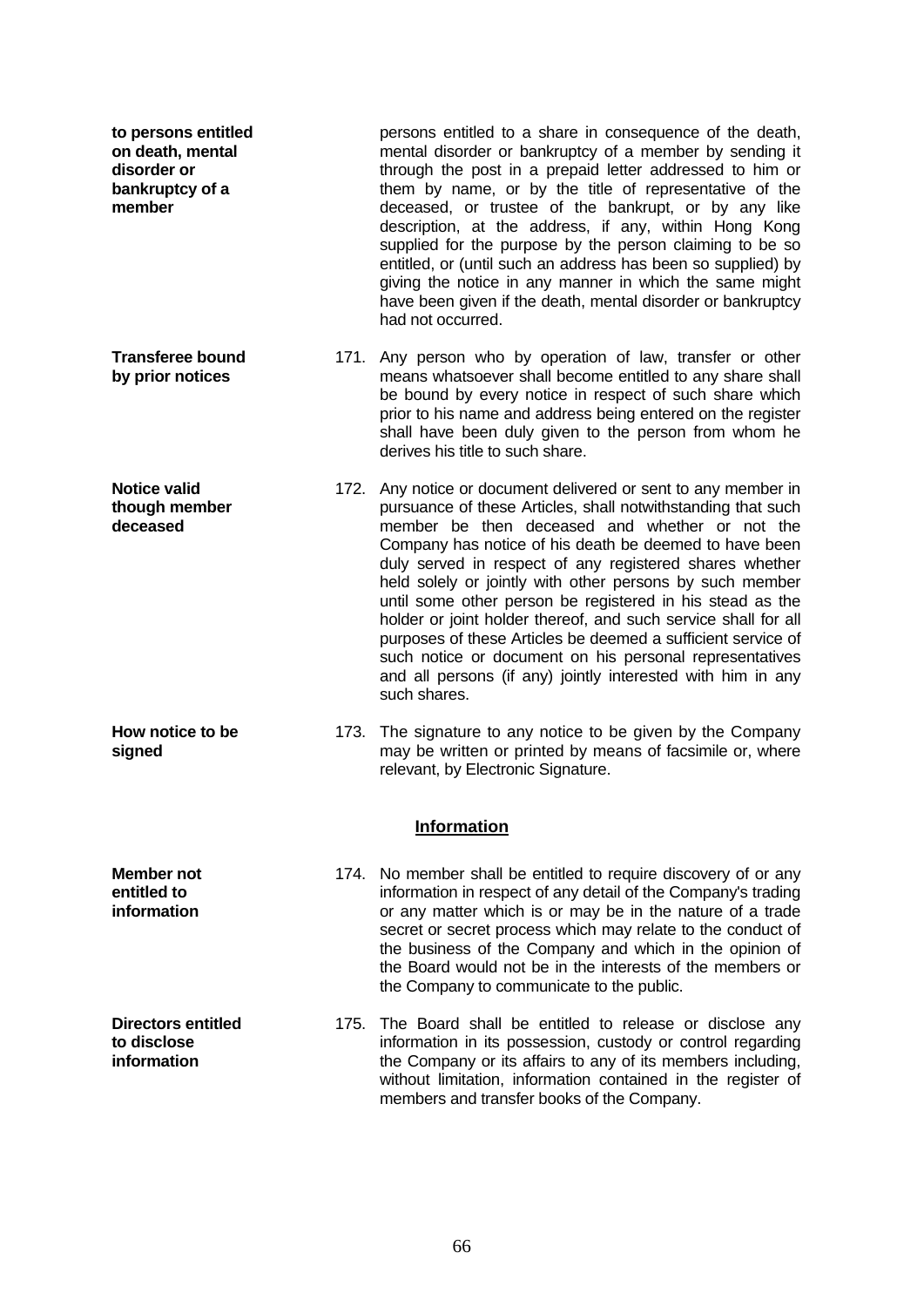### **Winding Up**

**Power to** 

**liquidation** 

**Distribution of assets in liquidation**

**Service of process**

**distribute assets**  *in specie* **following**

- 176. If the Company shall be wound up (whether the liquidation is voluntary, under supervision or by the court) the liquidator may, with the authority of a special resolution of the Company and any other sanction required by the Law divide among the members *in specie* or kind the whole or any part of the assets of the Company (whether the assets shall consist of property of one kind or shall consist of properties of different kinds) and may for such purpose set such value as he deems fair upon any property to be divided and may determine how such division shall be carried out as between the members or different classes of members. The liquidator may, with the like authority or sanction vest the whole or any part of such assets in trustees upon such trusts for the benefit of the members as the liquidator, with the like authority or sanction and subject to the Law, shall think fit, and the liquidation of the Company may be closed and the Company dissolved, but so that no member shall be compelled to accept any assets, shares or other securities in respect of which there is a liability.
- 177. If the Company shall be wound up, and the assets available for distribution amongst the members as such shall be insufficient to repay the whole of the paid-up capital, such assets shall be distributed so that, as nearly as may be, the losses shall be borne by the members in proportion to the capital paid up, or which ought to have been paid up, at the commencement of the winding up on the shares held by them respectively. And if in a winding up the assets available for distribution amongst the members shall be more than sufficient to repay the whole of the capital paid up at the commencement of the winding up, the excess shall be distributed amongst the members in proportion to the capital paid up at the commencement of the winding up on the shares held by them respectively. This Article is to be without prejudice to the rights of the holders of shares issued upon special terms and conditions.
- 178. In the event of a winding-up of the Company in Hong Kong, every member of the Company who is not for the time being in Hong Kong shall be bound, within 14 days after the passing of an effective resolution to wind up the Company voluntarily, or the making of an order for the winding-up of the Company, to serve notice in writing on the Company appointing some person resident in Hong Kong and stating that person's full name, address and occupation upon whom all summonses, notices, process, orders and judgments in relation to or under the winding-up of the Company may be served, and in default of such nomination the liquidator of the Company shall be at liberty on behalf of such member to appoint some such person, and service upon any such appointee, whether appointed by the member or the liquidator, shall be deemed to be good personal service on such member for all purposes, and, where the liquidator makes any such appointment, he shall with all convenient speed give notice thereof to such member by advertisement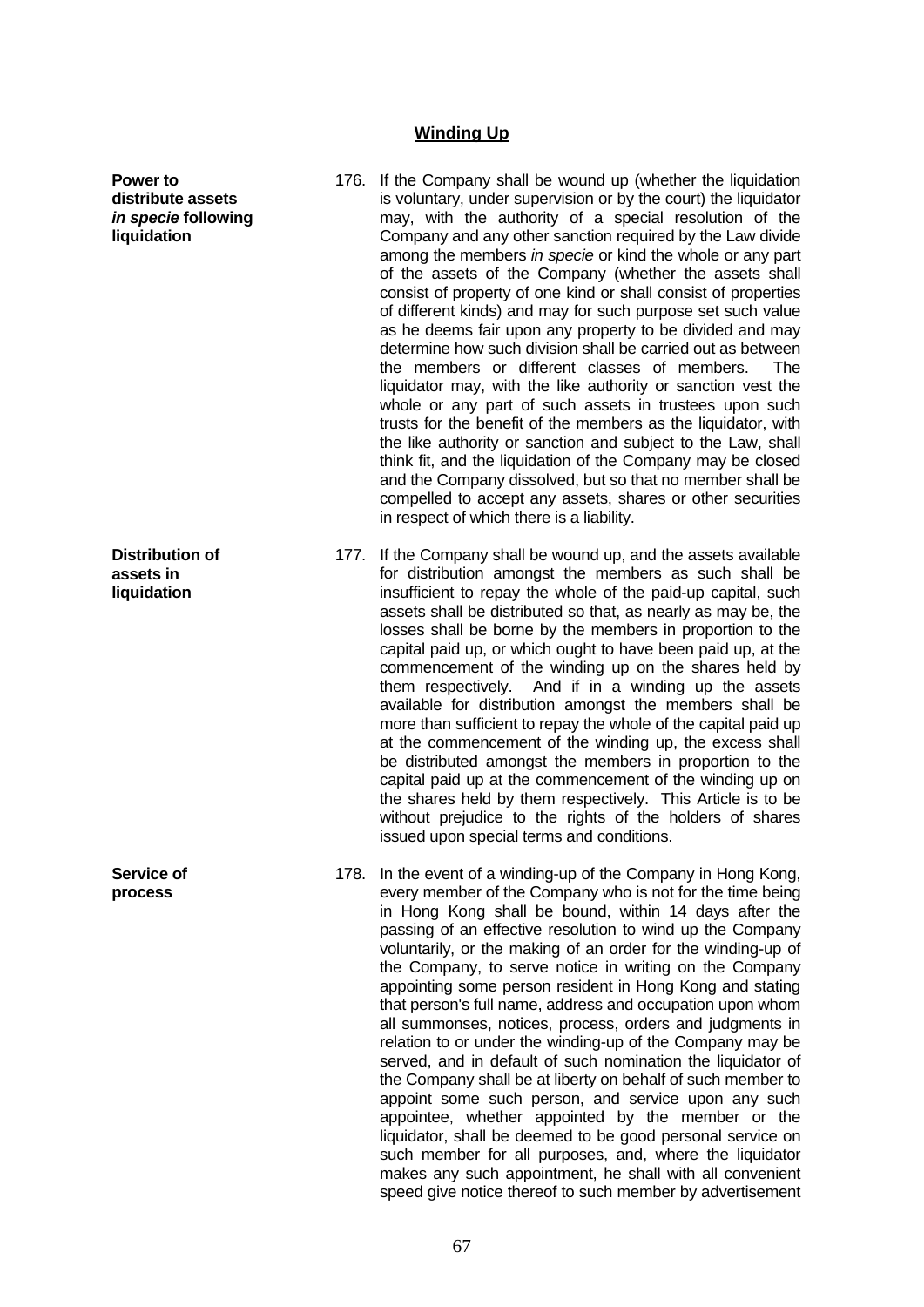as he shall deem appropriate or by a registered letter sent through the post and addressed to such member at his address as appearing in the register, and such notice shall be deemed to be service on the day following that on which the advertisement first appears or the letter is posted.

#### **Indemnities**

179. (a) Every Director, Auditor or other officer of the Company shall be entitled to be indemnified out of the assets of the Company against all losses or liabilities incurred or sustained by him as a Director, Auditor or other officer of the Company in defending any proceedings, whether civil or criminal, in which judgment is given in his favour, or in which he is acquitted.

 (b) Subject to the Companies Law, if any Director or other person shall become personally liable for the payment of any sum primarily due from the Company, the Board may execute or cause to be executed any mortgage, charge, or security over or affecting the whole or any part of the assets of the Company by way of indemnity to secure the Director or person so becoming liable as aforesaid from any loss in respect of such liability.

### **Financial Year**

**Indemnities of Directors and officers**

**Financial year** 180. The financial year of the Company shall be prescribed by the Board and may, from time to time, be changed by it.

## **Amendment of Memorandum and Articles**

**Amendment of Memorandum and Articles** 181. Subject to the Law, the Company may at any time and from time to time by special resolution alter or amend its Memorandum of Association and Articles of Association in whole or in part.

### **Transfer by Way of Continuation**

**Transfer by Way of Continuation** 182. The Company shall, subject to the provisions of the Companies Law and with the approval of a special resolution, have the power to register by way of continuation as a body corporate under the laws of any jurisdiction outside the Cayman Islands and to be deregistered in the Cayman Islands.